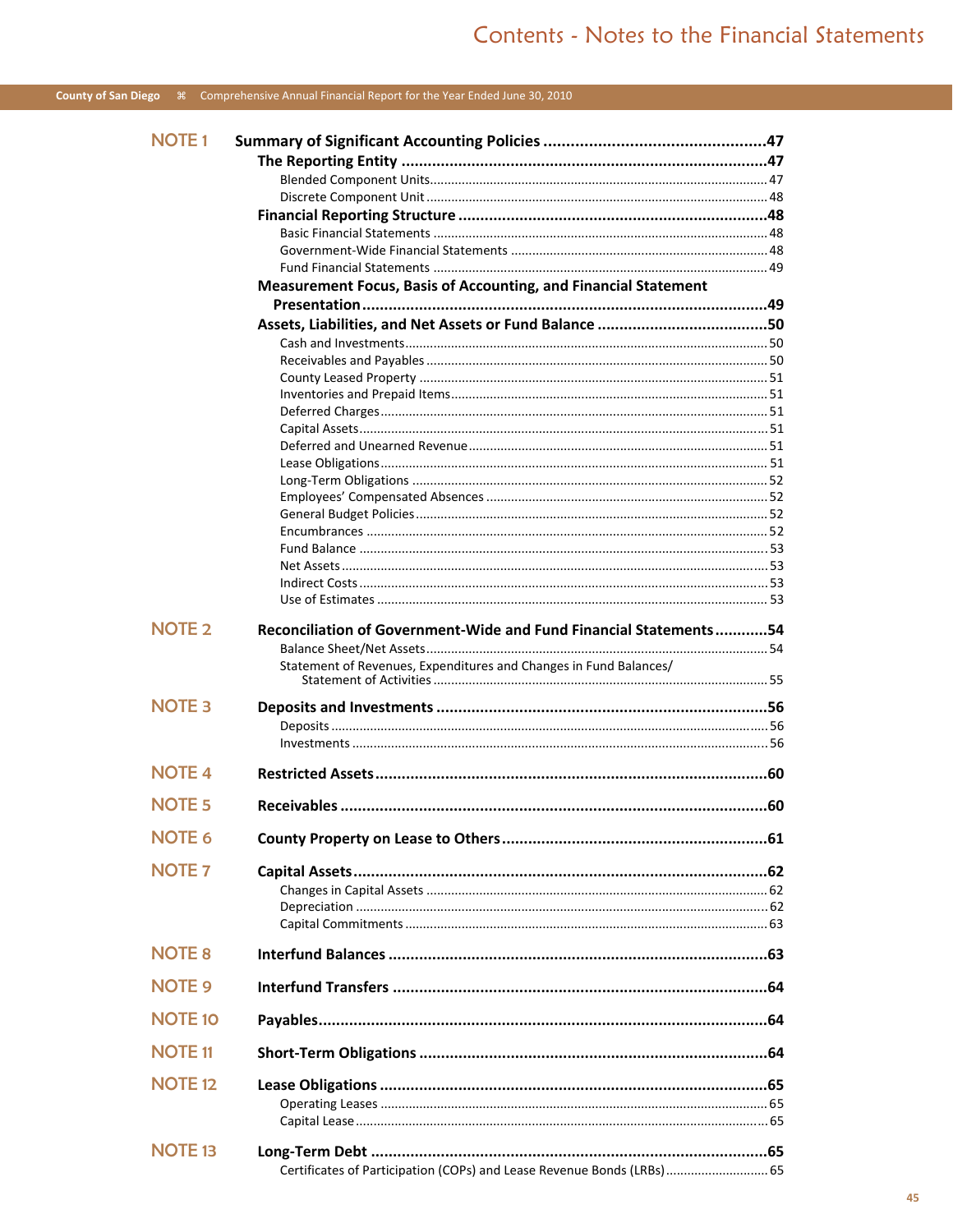### 

|                | San Diego County Redevelopment Agency (CRA) Revenue Refunding Bonds 69 |  |
|----------------|------------------------------------------------------------------------|--|
|                |                                                                        |  |
|                |                                                                        |  |
|                |                                                                        |  |
|                |                                                                        |  |
| <b>NOTE 14</b> |                                                                        |  |
| <b>NOTE 15</b> |                                                                        |  |
| <b>NOTE 16</b> |                                                                        |  |
| <b>NOTE 17</b> |                                                                        |  |
| <b>NOTE 18</b> |                                                                        |  |
| <b>NOTE 19</b> |                                                                        |  |
| <b>NOTE 20</b> | Fund Balances Designated for Subsequent Years' Expenditures73          |  |
| <b>NOTE 21</b> |                                                                        |  |
| <b>NOTE 22</b> |                                                                        |  |
|                |                                                                        |  |
|                |                                                                        |  |
| <b>NOTE 23</b> |                                                                        |  |
| <b>NOTE 24</b> |                                                                        |  |
|                |                                                                        |  |
|                |                                                                        |  |
|                |                                                                        |  |
| <b>NOTE 25</b> |                                                                        |  |
| <b>NOTE 26</b> |                                                                        |  |
|                |                                                                        |  |
| <b>NOTE 27</b> |                                                                        |  |
|                |                                                                        |  |
|                |                                                                        |  |
|                |                                                                        |  |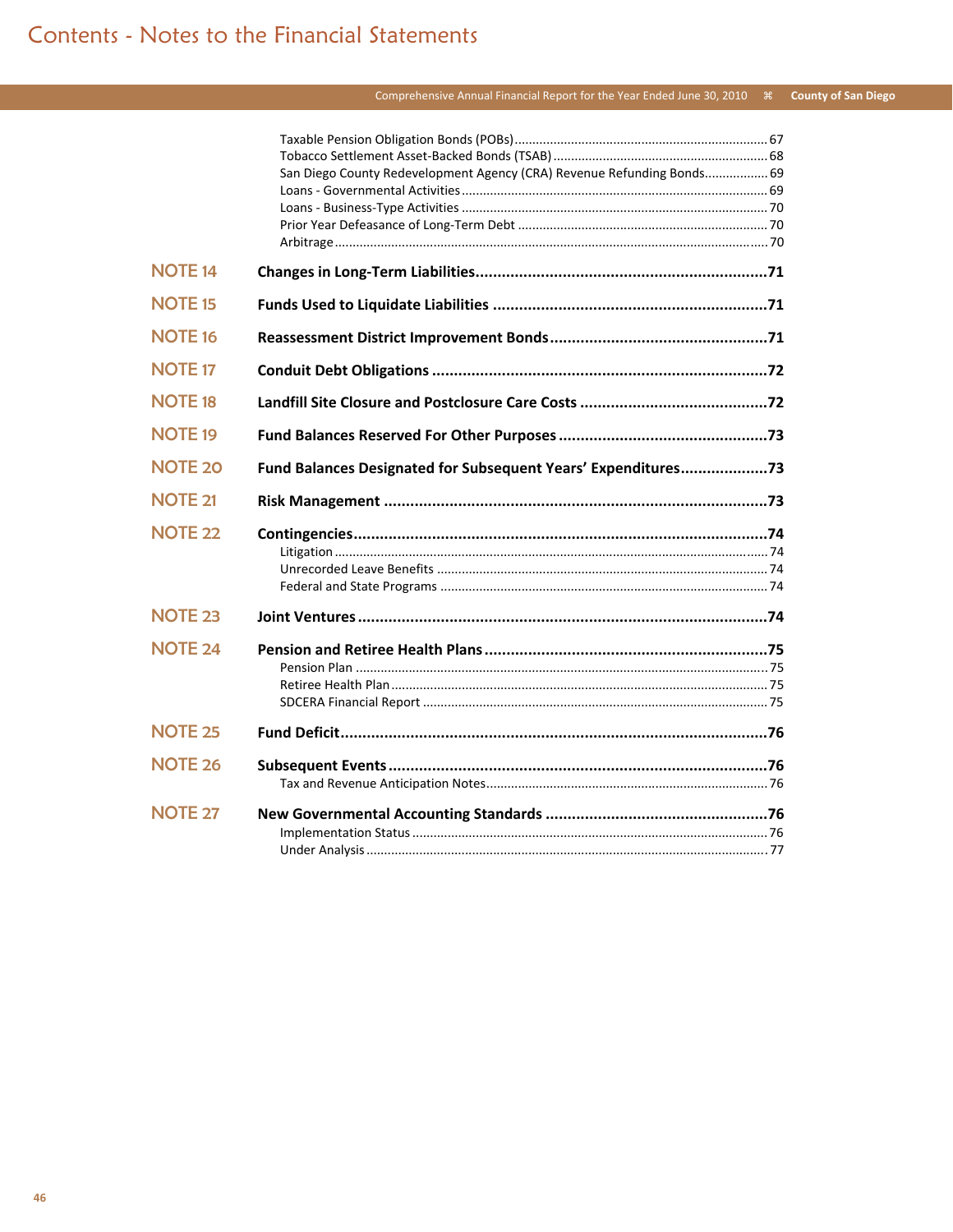# NOTE 1

# Summary of Significant Accounting Policies

### The Reporting Entity

The County of San Diego (the "County" or "CoSD"), is a political subdivision of the State of California (the "State") and as such can exercise the powers specified by the Constitution and laws of the State of California. The County operates under a charter and is governed by an elected five-member Board of Supervisors (the "Board").

The County provides a full range of general government services including police protection, detention and correction, public assistance, health and sanitation, recreation, library, flood control, public ways and facilities, inactive waste management, airport management and general financial and administrative support.

The County reporting entity includes all significant organizations, departments, and agencies over which the County is considered to be financially accountable. The component units discussed below are included in the County's reporting entity because of the significance of their operational and financial relationships with the County. As required by generally accepted accounting principles in the United States of America (GAAP), the financial statements present the financial position of the County and its component units (entities for which the County is considered to be financially responsible).

Blended component units, although legally separate entities are, in substance, part of the County's operations and data from these component units are combined with the data from the primary government.

A discretely presented component unit is reported in a separate column in the government-wide financial statements to emphasize that it is legally separate from the County.

#### **Blended Component Units**

The blended component units listed below are agencies and special districts whose governing board is the County Board of Supervisors. These component units are fiscally dependent on the County and as such financial actions including the setting of rates, issuance of debt and the adoption of the annual budget remain with the County.

*Air Pollution Control District (APCD)* - The *APCD* was established to protect the people and the environment from the harmful effects of air pollution. Air quality is continuously monitored throughout the San Diego Air Basin, and programs are developed to bring about the emission reductions necessary to achieve clean air. The District issues permits to limit air pollution, ensures that air pollution control laws are followed, and administers funding that is used to reduce regional mobile source emissions. *APCD* is reported as a *special revenue fund*.

*County of San Diego In-Home Supportive Services Public Authority (IHSSPA)* - The *IHSSPA* was established to assist eligible lowincome elderly and persons with disabilities in San Diego County to live high quality lives in their own homes. The *IHSSPA* program is mandated by the State. *As* the employer of record, *IHSSPA* recruits, screens, and trains home care workers who are available to assist eligible consumers in their own homes. *IHSSPA* is reported as a *special revenue fund.* 

*County Service Area Districts* (CSAD)- The CSADs were established to provide authorized services such as road, park, fire protection and ambulance to specific areas in the County. They are financed by ad valorem property taxes in the area benefited or by special assessments levied on specific properties. The CSADs are reported as *special revenue funds*.

*Flood Control District (FCD)*- The *FCD* was established to provide flood control in the County's unincorporated area. It is financed primarily by ad valorem property taxes and charges to property owners. The *FCD* is reported as a *special revenue fund*.

*Lighting Maintenance District (LMD)* - The *LMD* was established to provide street and road lighting services to specified areas of the County. Revenue sources include ad valorem taxes, benefit fees, state funding and charges to property owners. The *LMD* is reported as a *special revenue fund*.

*San Diego County Housing Authority (SDCHA)* - The *SDCHA* was established to provide decent housing in a suitable environment for individuals who cannot afford standard private housing. Contracts with the U.S. Department of Housing and Urban Development provide the major funding sources. *SDCHA* is reported as a *special revenue fund*.

*San Diego County Redevelopment Agency (SDCRA)* - *SDCRA* was established to provide a method of eliminating slums and blighted areas, improving housing, expanding employment opportunities, and providing an environment for the social, economic and psychological growth, and well-being of all citizens of the County. *SDCRA* financial activities are reported in a *special revenue fund* and a *debt service fund*.

*Sanitation Districts (SD)* - The *SDs* were established to construct, operate and maintain reliable and sustainable sanitary sewer systems. Revenue sources include charges to property owners and grants. The *SDs* are reported as *enterprise funds*.

Blended component units governed by boards other than the CoSD Board of Supervisors are listed below. These component units are, in substance, part of the County's operations due to their relationship with the County and the nature of their operations. Specifically, the CoSD Board appoints either all or a majority of their board members and the services they provide solely benefit the County.

*San Diego County Capital Asset Leasing Corporation (SANCAL)* - *SANCAL* was established to finance the acquisition of County buildings and equipment. It is a nonprofit corporation governed by a five-member Board of Directors, which is appointed by the CoSD Board. *SANCAL* financial activities are reported in a *debt service fund*.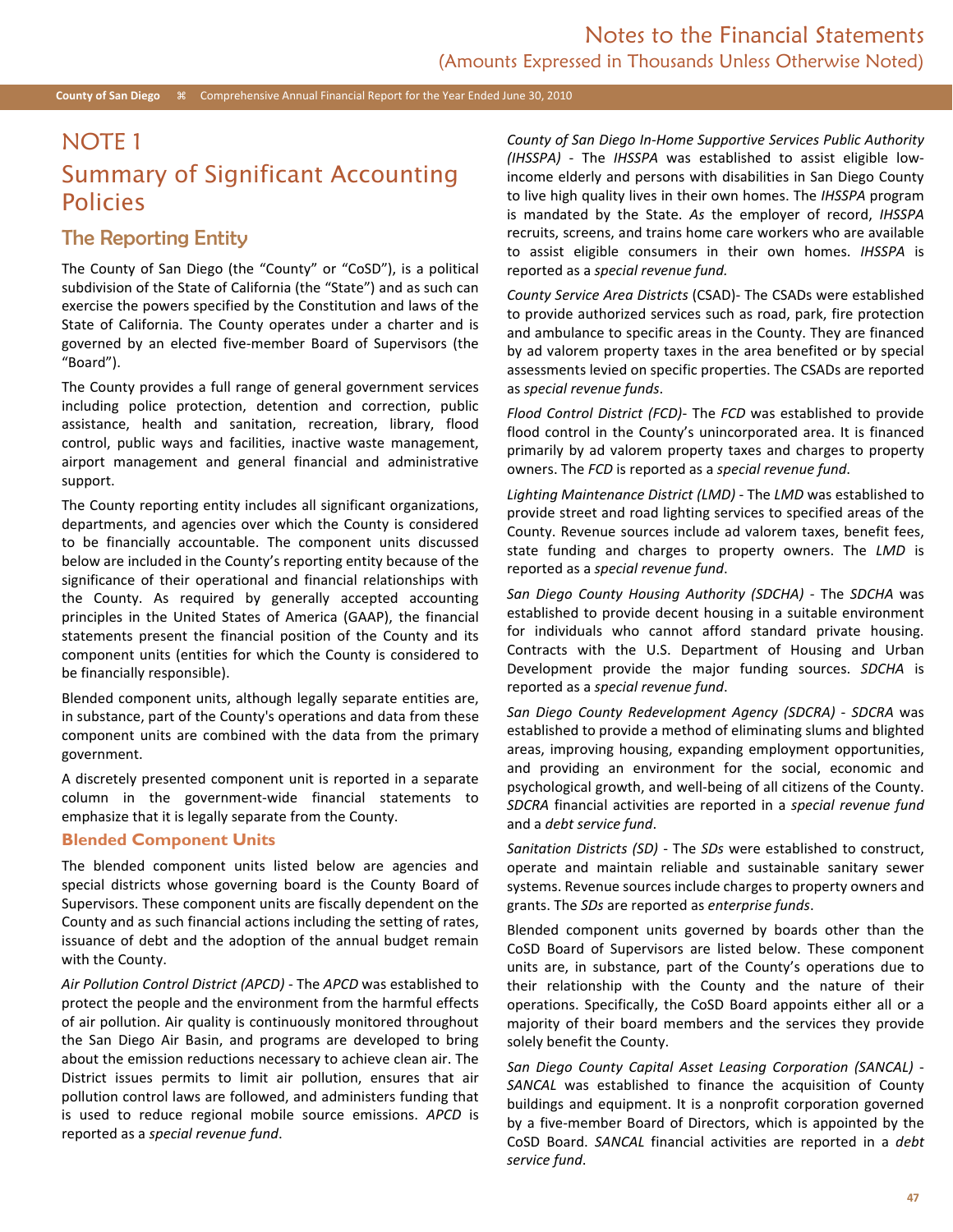### Comprehensive Annual Financial Report for the Year Ended June 30, 2010 *k* County of San Diego

*San Diego County Tobacco Asset Securitization Corporation (SDCTASC))* - The *SDCTASC* was created under the California Nonprofit Public Benefit Corporation Law and was established to purchase tobacco settlement payments allocated to the County from the State of California, pursuant to a Tobacco Master Settlement Agreement.

*SDCTASC* is governed by a Board of Directors consisting of three members, two of which are employees of the County and one independent director who is not an employee of the County. The *SDCTASC* is reported as a *special revenue fund*.

*San Diego Regional Building Authority* (*SDRBA*) - The *SDRBA* was established under the Mark-Roos Local Bond Pooling Act of 1985 and authorized to issue bonds for the purpose of acquiring and constructing public capital Improvements and to lease them to its members, the County and the San Diego Metropolitan Transit Development board (MTDB). The services provided by the SDRBA to the MTDB are insignificant.

The *SDRBA* is governed by a Commission consisting of three members, two of which are County Supervisors appointed by the County Board of Supervisors and concurrently serve on the Board of Directors of the San Diego Trolley, Inc and the Board of Directors of MTDB. The third Commissioner is a member of MTDB and is appointed by the MTDB Board. The SDRBA's financial activities are reported in a *debt service fund* and a *capital projects fund*.

*The Tobacco Securitization Joint Powers Authority of Southern California (TSJPA)* - The *TSJPA* was created by a joint exercise of powers agreement between the County and the County of Sacramento pursuant to Government Code Sections 6500 et seq. The *TSJPA*'s purpose is to finance a loan to the San Diego County Tobacco Asset Securitization Corporation (the Corporation) via the sale of tobacco asset backed bonds. The *TSJPA* in turn uses the loan proceeds to purchase the County's future tobacco settlement revenues under a purchase and sale agreement. The *TSJPA* is administered by a Board of Directors consisting of three members, two members who are appointed by the CoSD Board and the third member is appointed by the Sacramento County Board of Supervisors. The *TSJPA*'s is reported as a *special revenue fund*.

Separately issued financial reports of the County's blended component units can be obtained from the County Auditor and Controller's Office located at 1600 Pacific Highway, Room 166, San Diego, California 92101.

#### **Discrete Component Unit**

The *First 5 Commission of San Diego (Commission)* was established by the Board as a separate legal entity under the authority of the California Children and Families First Act and Sections 130100 et seq. of the Health and Safety Code. It administers the County's share of tobacco taxes levied by the State for the purpose of implementing early childhood development programs. The County appoints all of the Commission's board and can remove appointed members at will.

The Commission is discretely presented because its Board is not substantively the same as the County's and it does not provide services entirely or almost entirely to the County. A separately issued financial report can be obtained by writing to The First 5 Commission, 1495 Pacific Highway, Suite 201, (MS-A211), San Diego, CA, 92101-6466.

### Financial Reporting Structure

### **Basic Financial Statements**

The basic financial statements include both government-wide financial statements and fund financial statements. The reporting model, based on GASB Statement No. 34, *"Basic Financial Statements - and Management's Discussion and Analysis - for State and Local Governments,"* focuses on the County as a whole in the government-wide financial statements and major individual funds in the fund financial statements.

#### **Government-Wide Financial Statements**

The government-wide financial statements (statement of net assets and statement of activities) display information about the County as a whole and the change in aggregate financial position resulting from the activities of the fiscal period, except for its fiduciary activities. These statements include separate columns for the governmental and business-type activities of the County (including its blended component units) as well as its discretely presented component unit. In the statement of net assets, both the governmental and business-type activities columns are presented on a consolidated basis by column and are reflected on a full accrual, economic resource basis, which incorporates capital assets as well as long-term debt and obligations.

As a general rule, the effect of interfund activity has been eliminated from the government-wide financial statements. However, interfund services provided and used are not eliminated in the process of consolidation. All internal balances in the statement of net assets have been eliminated, with the exception of those representing balances between the governmental activities and the business-type activities, which are presented as internal balances and eliminated in the total government column. The statement of activities presents function revenue and expenses of governmental activities and business-type activities. Governmental activities, which normally are supported by taxes and intergovernmental revenues, are reported separately from business-type activities, which rely to a significant extent on fees and charges for support. In the statement of activities, internal service funds' revenue and expenses related to interfund services have been eliminated. Revenue and expenses related to services provided to external customers have not been eliminated and are presented within governmental activities.

The government-wide financial statements distinguish functions of the County that are principally supported by taxes and intergovernmental revenues (governmental activities) from other functions that are intended to recover all or a significant portion of their costs through user fees and charges (business-type activities). The governmental activities of the County include general government, public protection, public ways and facilities,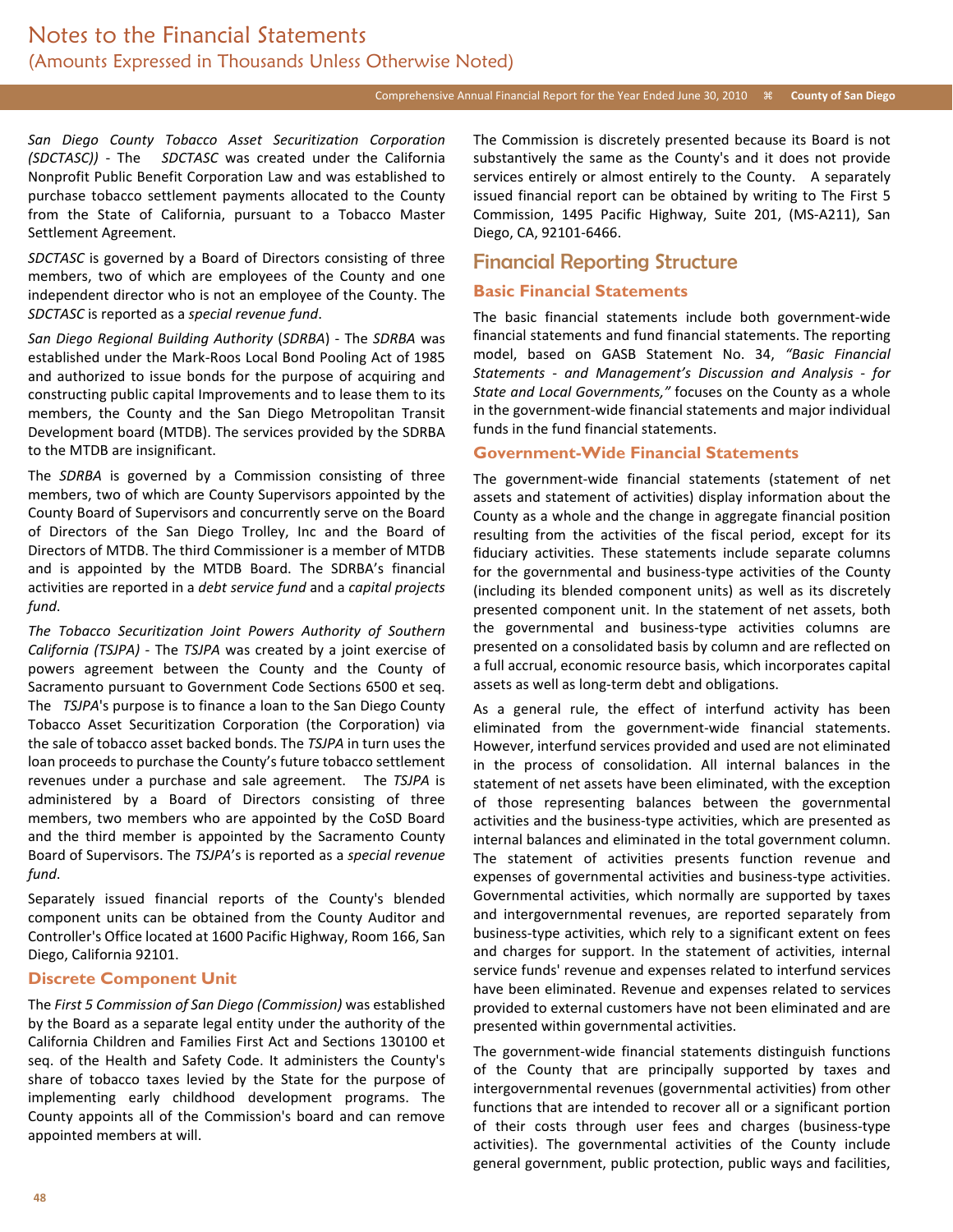health and sanitation, public assistance, education, and recreation and cultural activities. The business type activities of the County include airport, sanitation, and wastewater management.

The statement of activities demonstrates the degree to which the direct expenses of a given function is offset by program revenues. Direct expenses are those that are clearly identifiable with a specific function. Program revenues include (1) charges to customers or applicants who purchase, use, or directly benefit from goods, services, or privileges provided by a given function and (2) grants and contributions that are restricted to meeting the operational or capital requirements of a particular function. Taxes and other items not properly included among program revenues are reported instead as general revenues.

#### **Fund Financial Statements**

The fund financial statements are presented after the government-wide financial statements. They display information about major funds individually and in the aggregate for governmental and proprietary funds. In governmental and fiduciary funds, assets and liabilities are presented in order of relative liquidity. In proprietary funds, assets and liabilities are presented in a classified format that distinguishes between all current and noncurrent assets and liabilities. Current assets in the classified format are those considered available to generate or use cash within twelve months of the end of the fiscal period. Examples include cash, various receivables and short-term investments. All other assets are considered noncurrent. Current liabilities are obligations to be paid within the next fiscal year. Examples include payables and the current portion of long-term liabilities.

Major individual governmental funds are reported as separate columns in the fund financial statements and are presented on a current financial resources and modified accrual basis of accounting. Separate fund financial statements are provided for governmental funds, proprietary funds and fiduciary funds, even though the latter are excluded from the government-wide financial statements.

The County reports the following major governmental funds:

The *General Fund* is the County's primary operating fund. It accounts for all financial resources of the County except those required to be accounted for in another fund. Revenues are primarily derived from taxes; licenses, permits and franchises; fines, forfeitures and penalties; use of money and property; intergovernmental revenues; charges for services; and other revenues. Expenditures are expended for functions of general government, public protection, public ways and facilities, health and sanitation, public assistance, education, and recreation and cultural activities. Expenditures also include capital outlay and debt service.

The *Public Safety Special Revenue Fund* accounts for Proposition 172 half-cent sales taxes collected and apportioned to the County by the State Board of Equalization to fund public safety activities. Per Government Code Section 30052, a "maintenance of effort" (pre-Proposition 172 public safety funding level) must be maintained by the County to comply with the statute's spending requirements. In accordance with the Code, funds are allocated to the Sheriff, District Attorney and Probation departments. Transfers out of this fund subsidize the following types of public safety activities: juvenile detention services; facilities maintenance and support; capital projects, equipment and other one-time expenditures; on-going technology initiatives; and various region-wide services.

The *Tobacco Endowment Special Revenue Fund* accounts for tobacco settlement payments allocated to the County from the State of California, pursuant to the Master Settlement Agreement concluded on November 23, 1998 between the major tobacco companies and 46 states (including California), the District of Columbia and four U.S. Territories.

The County reports the following additional funds and fund types:

*Enterprise Funds* account for airport, sanitation district and wastewater management activities, including operations and maintenance, sewage collection and treatment services.

*Internal Service Funds* account for the financing of public works and communications equipment; the financing of materials and supplies (purchasing); start up services for new and existing county service districts; the County's public liability and employee benefits activities; the financing of fleet services; facilities management activities; the financing of information technology services; and the financing of clothing and personal sundry items for persons institutionalized at various county facilities. Goods or services provided by servicing County departments are paid for on a cost reimbursement basis by receiving departments.

The following fiduciary funds account for resources that are held by the County as a trustee or agent for outside parties and cannot be used to support the County's programs.

*Agency Funds* are custodial in nature, do not involve measurement of results of operations and account for assets held by the County as an agent for various local governments, organizations and individuals. Included are funds for child support payments; payroll taxes; public administrator and public guardian accounts; and apportioned taxes for other local governments.

*Investment Trust Funds* account for two types of investment activities on behalf of external entities and include: the portion of the County Treasurer's investment pool applicable to external entities (Pool Investments- Investment Trust Fund); and the total amount of individual investment accounts held on behalf of external entities by the Treasurer (Specific Investments - Investment Trust Fund). In general, external entities include school districts, independent special districts and various other governments. The Specific Investments - Investment Trust Fund accounts for individual external entities investments which are offered as an alternative to a pooled position.

## Measurement Focus, Basis of Accounting, and Financial Statement Presentation

The government-wide financial statements are reported using the economic resources measurement focus and the accrual basis of accounting, as are the proprietary fund and fiduciary fund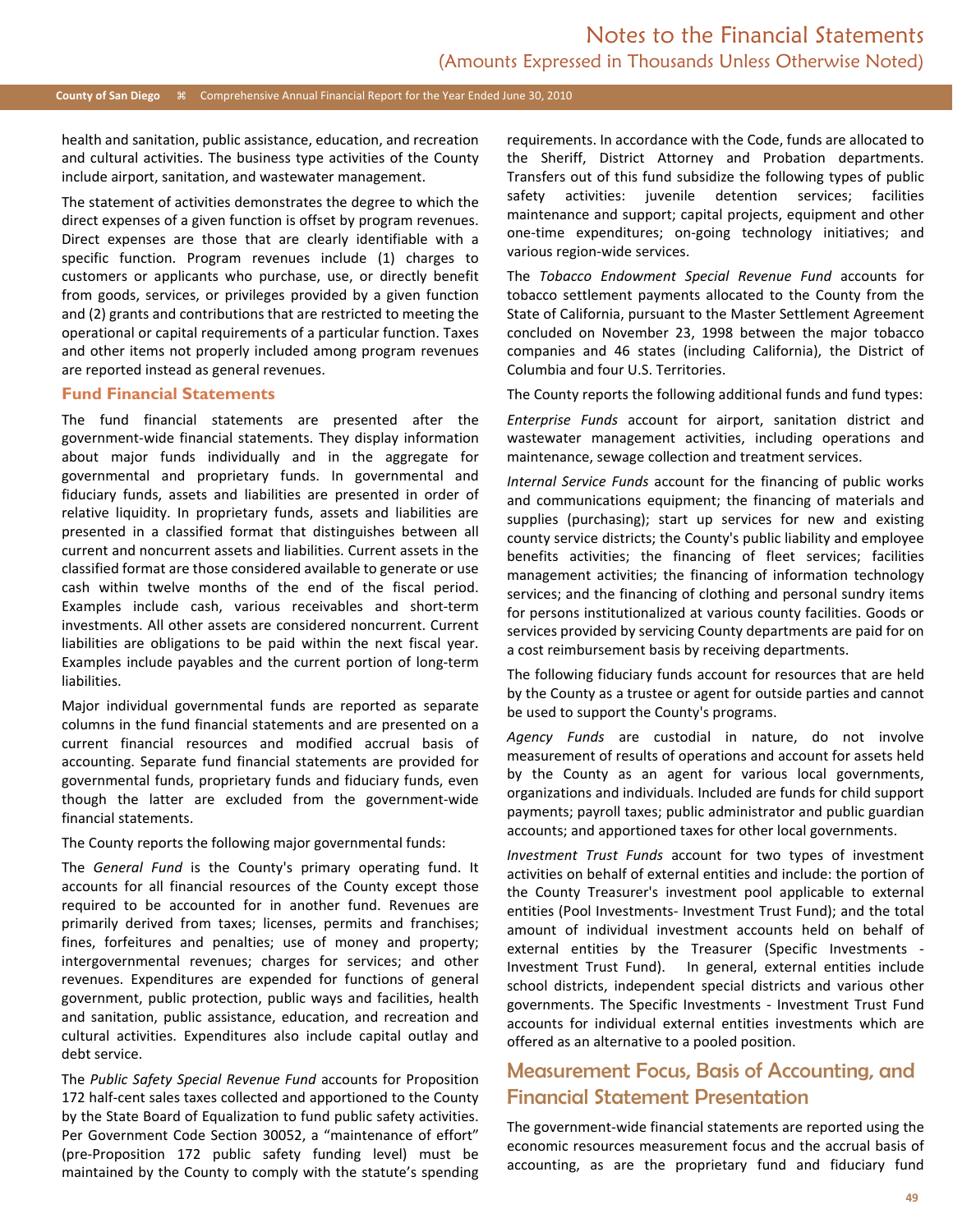financial statements. Revenues are recorded when earned and expenses are recorded when a liability is incurred, regardless of the timing of related cash flows. Property taxes are recognized as revenues in the fiscal year for which they are levied. Grants and similar items are recognized as revenue as soon as all eligibility requirements imposed by the provider have been met.

*Governmental Funds* are reported using the current financial resources measurement focus and the modified accrual basis of accounting. Under this method, revenues are susceptible to accrual when measurable and available. Sales taxes, investment income, state and federal grants, and charges for services are accrued when their receipt occurs within 180 days following the end of the fiscal year. Property taxes are accrued if they are collectible within 60 days after the end of the accounting period. Expenditures are generally recorded when a liability is incurred, as under accrual accounting. However, debt service expenditures, as well as expenditures related to compensated absences, claims, and judgments, are recorded only when payment is due. General capital assets acquisitions and general principal payments are reported as expenditures in governmental funds. Proceeds of general long-term debt and capital leases are reported as other financing sources.

*Proprietary Funds* distinguish operating revenues and expenses from non-operating items. Operating revenues and expenses generally result from providing services and producing and delivering goods in connection with a proprietary fund's principal ongoing operations. The principal operating revenues of the County's enterprise funds and internal service funds are charges to customers for services. Operating expenses for enterprise funds and internal service funds include the cost of services, administrative expenses, and depreciation on capital assets. All revenues and expenses not meeting this definition are reported as non-operating revenues and expenses.

For government-wide (governmental and business-type activities) and proprietary fund activities, the County applies all applicable Governmental Accounting Standards Board (GASB) pronouncements as well as any applicable pronouncements of the Financial Accounting Standards Board (FASB), the Accounting Principles Board, or any Accounting Research Bulletins issued on or before November 30, 1989 unless those pronouncements conflict with or contradict GASB pronouncements. The County has elected not to apply the FASB standards issued subsequent to November 30, 1989 for business-type activities and proprietary funds. The GASB periodically updates its codification of the existing Governmental Accounting and Financial Reporting Standards, which, along with subsequent GASB pronouncements (Statements and Interpretations), constitutes GAAP for governmental users.

When both *restricted and unrestricted resources* are available for use, it is the County's policy to use restricted resources first, then unrestricted resources as they are needed.

## Assets, Liabilities, and Net Assets or Fund **Balance**

#### **Cash and Investments**

The County's cash and cash equivalents for cash flow reporting purposes are considered to be cash on hand, demand deposits, restricted cash, and investments held in the County's Pool.

The Pool is available for use by all funds. Each fund type's portion of the Pool is displayed on the statements of net assets/balance sheets as "pooled cash and investments." The share of each fund's pooled cash and investments account is separately accounted for and interest earned, net of related expenses, is apportioned quarterly based on the fund's average daily balance in proportion to the total pooled cash and investments. In accordance with Government Code Section 53647, apportionments applicable to certain agency funds accrue to the benefit of the General Fund.

Investments are stated at fair value. The fair value of investments is determined monthly and is based on quoted market prices.

#### **Receivables and Payables**

The major receivables for governmental and business-type activities are taxes, due from other governmental agencies and loans. All property taxes and accounts receivable are shown net of an allowance for uncollectibles (\$8.379 million and \$3.477 million, respectively). Activities between funds that represent lending/ borrowing arrangements outstanding at the end of the fiscal year are interfund loans. All other outstanding balances between funds are reported as "due to/from other funds." Any residual balances outstanding between the governmental activities and businesstype activities are reported in the government-wide financial statements as "internal balances."

Noncurrent interfund receivables between funds are reported as a fund balance reserve account in applicable governmental funds to indicate they are not available for appropriation and are not expendable financial resources.

Secured property taxes are levied based upon the assessed valuation as of the previous January 1st, (lien date) and the tax levy is recorded on July 1st (levy date). They are payable in two equal installments due on November 1st and February 1st and are considered delinquent with ten percent penalties after December 10th and April 10th, respectively. An additional penalty of one and one-half percent per month begins to accrue on July 1st and November 1st on delinquent secured property taxes. Unsecured property taxes are due as of the January 1st lien date and become delinquent, with 10 percent penalties, after August 31st. An additional penalty of one and one-half percent per month begins to accrue on October 31st on delinquent unsecured property taxes.

Governmental funds' property tax revenues are recognized in the fiscal year for which they are levied, provided they are due within the fiscal year and collected within 60 days after the fiscal year end. Property tax revenues are also recognized for unsecured and supplemental property taxes that are due at year end, and are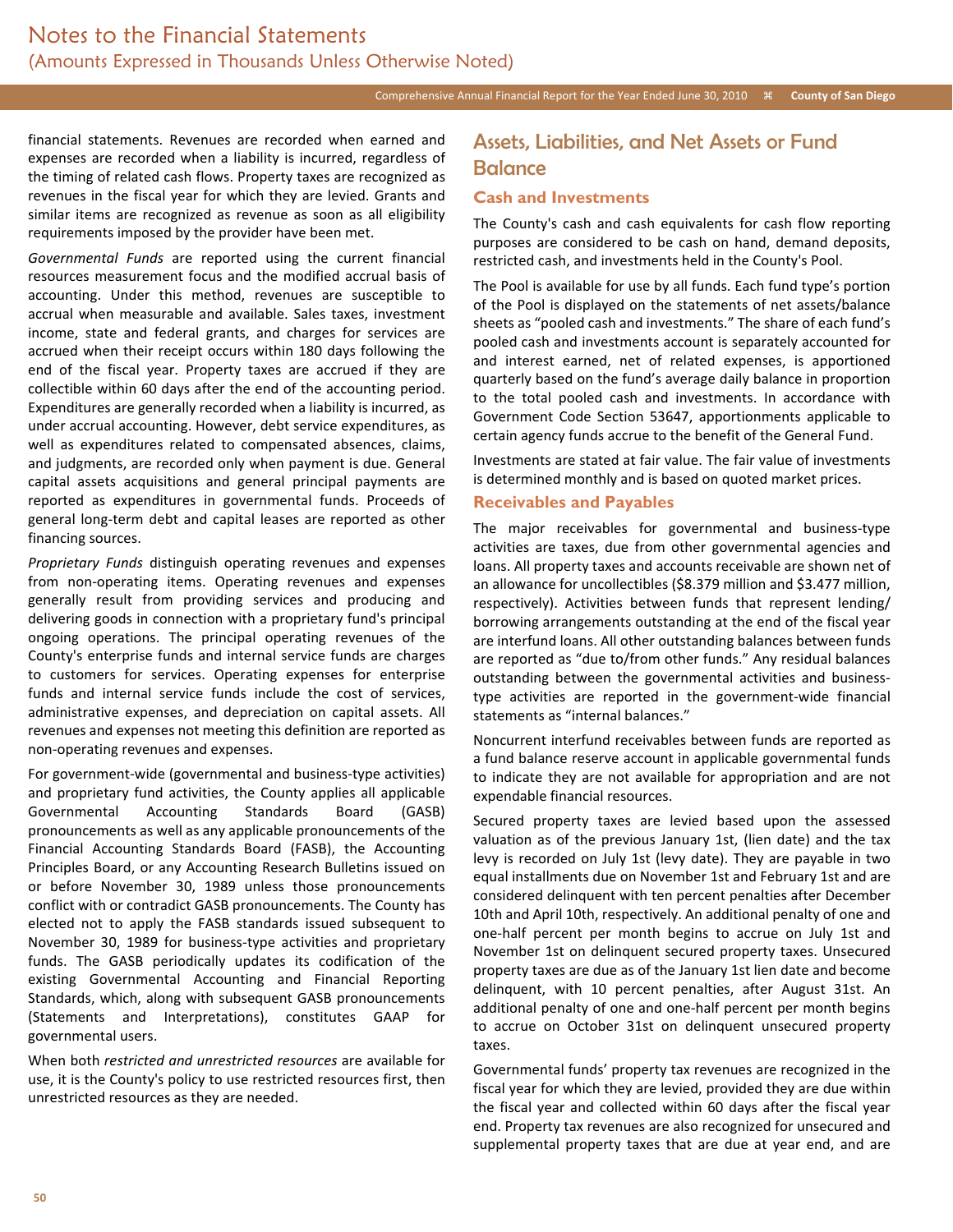#### **County of San Diego** Comprehensive Annual Financial Report for the Year Ended June 30, 2010

collected within 60 days after the fiscal year end, but will not be apportioned until the next fiscal year due to the timing of the tax apportionment schedule.

#### **County Leased Property**

The County and its blended component units lease real property to the private sector and other governmental agencies. Capitalized lease receivables are shown as restricted assets on the government-wide statement of net assets - governmental activities and governmental funds balance sheets. Revenue from non-cancelable and cancelable capital and operating leases is reported in the applicable government-wide statement of activities - governmental activities, governmental funds statements of revenues, expenditures, and changes in fund balances and proprietary funds, statements of revenues, expenses, and changes in fund net assets, as applicable.

#### **Inventories and Prepaid Items**

Inventories include both inventories on hand for sale and consumable inventories. Inventories are valued at average cost. They are accounted for as expenditures at the time of purchase and reported in governmental funds as an asset with an offsetting reserve. Proprietary fund types are carried at average cost and are expended when consumed. Prepaid items reflect payments for costs applicable to future accounting periods and are recorded as prepaid items in both the government-wide and fund financial statements. Inventories and prepaid items recorded in the governmental funds do not reflect current appropriable resources and thus, an equivalent portion of fund balance is reserved.

#### **Deferred Charges**

Bond issuance costs are deferred and amortized over the life of the bonds using the straight-line method. In the government-wide financial statements, deferred charges are reported as assets in the governmental activities.

#### **Capital Assets**

Capital assets are of a long-term character and include: land, buildings and improvements, construction in progress, equipment, infrastructure, software and easements.

#### Infrastructure assets include roads, bridges and sewers.

Capital assets are recorded at *historical cost* if purchased or constructed. Donated capital assets are recorded at *estimated fair value* at the date of donation. Capital assets with original unit costs equal to or greater than the *capitalization thresholds* shown in **Table 1** are reported in the applicable *governmental* or *business-type activities* columns in the government-wide financial statements.

| Table 1                           |           |
|-----------------------------------|-----------|
| <b>Capitalization Thresholds</b>  |           |
| Land                              | \$<br>0   |
| <b>Buildings and improvements</b> | 50        |
| Infrastructure                    | $25 - 50$ |
| Equipment                         | 5         |
| Software                          | 50-100    |
| Easements                         | 50        |

Depreciation is charged over the capital assets' estimated useful lives using the straight-line method for proprietary and governmental fund types. Governmental fund type depreciation is only shown in the statement of activities. Proprietary fund type depreciation is shown both in the fund statements and the statement of activities. Estimated useful lives are shown in **Table 2**.

| Table 2                           |             |
|-----------------------------------|-------------|
| <b>Estimated Useful Lives</b>     |             |
| <b>Buildings and improvements</b> | 10-50 years |
| Infrastructure                    | 10-50 years |
| Equipment                         | 5-20 years  |
| Software                          | 3-10 years  |

#### **Deferred and Unearned Revenue**

Under both the accrual and the modified accrual basis of accounting, revenue may be recognized only when it is earned. If assets are recognized in connection with a transaction before the earnings process is complete, those assets must be offset by a corresponding liability for unearned revenue. Unearned revenue can be found in government-wide financial reporting as well as in governmental fund, proprietary fund, and fiduciary fund financial statements.

Under the modified accrual basis of accounting, it is not enough that revenue has been earned if it is to be recognized as revenue of the current period. Revenue must also be susceptible to accrual, it must be both measurable and available to finance expenditures of the current fiscal period. If assets are recognized in connection with a transaction, but those assets are not yet available to finance expenditures of the current fiscal period, then the assets must be offset by a corresponding liability for deferred revenue. This type of deferred revenue is unique to governmental funds, since it is tied to the modified accrual basis of accounting, which is used only in connection with governmental funds.

#### **Lease Obligations**

The County leases various assets under both operating and capital lease agreements. In the government-wide and proprietary funds financial statements, capital lease obligations are reported as liabilities in the applicable governmental activities, business-type activities or proprietary funds statement of net assets.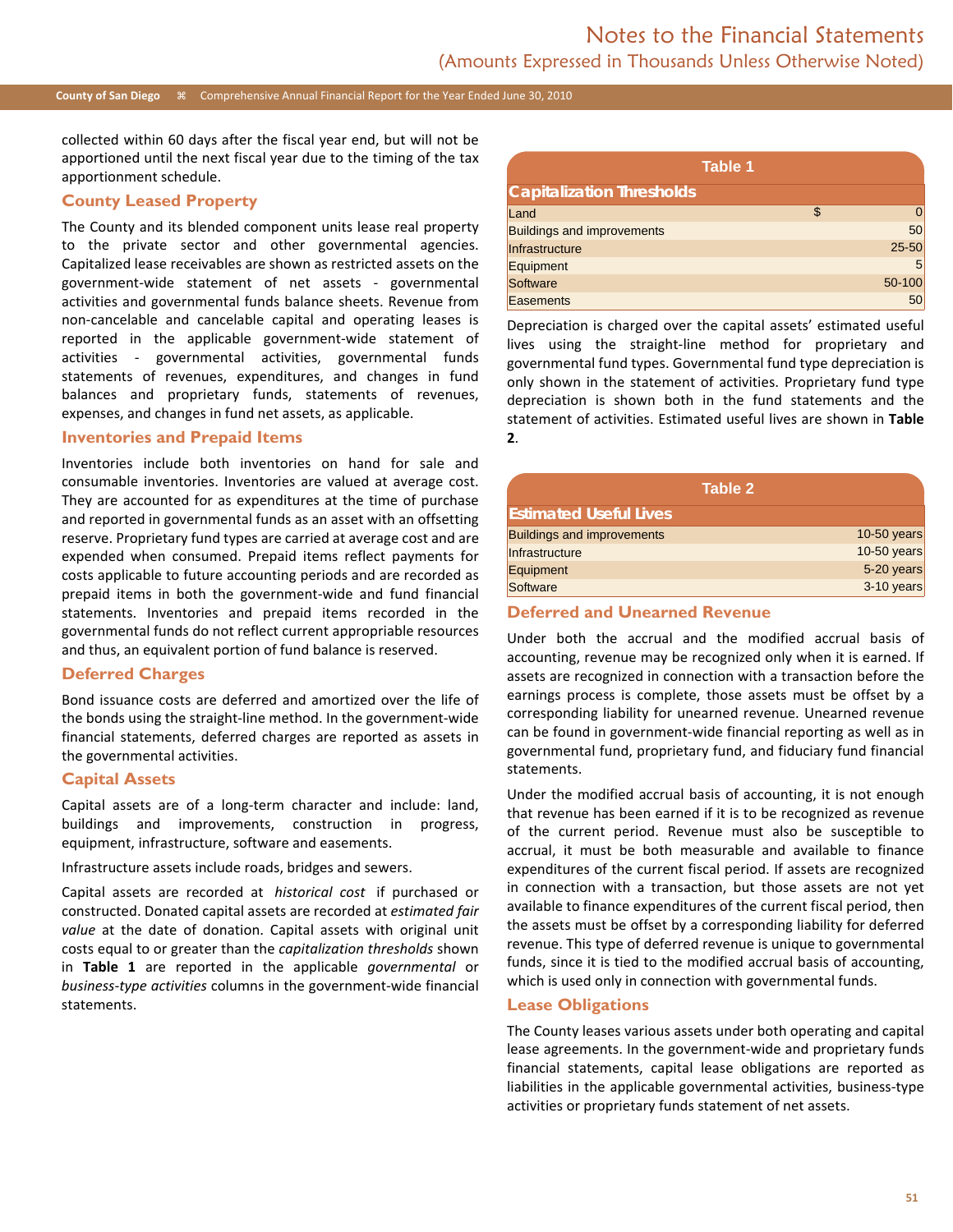### Comprehensive Annual Financial Report for the Year Ended June 30, 2010 *k* County of San Diego

### **Long-Term Obligations**

Long-term liabilities reported in the statement of net assets include the amount due in one year (current) and the amount due in more than one year (noncurrent).

General long-term liabilities consist of the noncurrent portion of claims and judgments, compensated absences, landfill closure and post closure and other noncurrent liabilities. General long-term liabilities are not reported as liabilities in governmental funds but are reported in the governmental activities column in the government-wide statement of net assets. General long-term debt is not limited to liabilities arising from debt issuances but may also include noncurrent liabilities on other commitments that are not current liabilities properly recorded in governmental funds.

Debt may be issued at par (face) value, with a premium (applicable to debt issued in excess of face value) or at a discount (applicable to debt issued at amounts less than the face value). Occasionally, the County also refunds some of its existing debt. When this occurs, the difference between the funds required to retire (reacquisition price of) the refunded debt and the net carrying amount of refunded debt results in a deferred amount on refunding.

In the government-wide financial statements and proprietary fund financial statements, bond premiums and discounts, as well as issuance costs, are deferred and amortized over the life of the bonds using the straight-line method. Bonds payable are reported net of the applicable bond premium or discount. Deferred issuance costs are reported as deferred charges and amortized over the term of the debt.

In the governmental fund financial statements, bond premiums and discounts, as well as bond issuance costs, are recognized during the current period. The face amount of the debt issued and premiums are reported as other financing sources while discounts on debt issuances are reported as other financing uses. Issuance costs, whether or not withheld from the actual debt proceeds received, are reported as debt service expenditures.

Capital Appreciation Bonds (CABs) issued by the County represent bonds that are issued at a deep discount, pay no current interest but accrete or compound in value from the date of issuance to the date of maturity. CABs are presented at their maturity value less the unaccreted appreciation. Unaccreted appreciation represents the difference between the maturity value of the debt and their par (face) value. The unaccreted appreciation is accreted as interest over the life of the CABs.

#### **Employees' Compensated Absences**

The County's policy is to permit employees to accumulate *earned* but *unused* vacation, compensatory time, holiday and sick leave benefits. Each of these benefits is subject to certain limits based on employee class, except for sick leave and compensatory time that is subject to Fair Labor Standands Act (FLSA) rules or the California Labor Code. All vacation pay and a certain portion of compensatory and sick pay for specified employee classes is accrued in the government-wide and proprietary funds financial statements. Except for specified employee classes, there is no liability for *unpaid accumulated* sick leave since the County does not cash out unused sick leave when employees separate from service with the County. However, employees eligible for retirement benefits that meet minimum balance requirements may apply unused sick leave toward determining their length of service for the purpose of calculating retirement benefits.

Accumulated leave benefits including vacation, sick leave, and compensatory time worked are recorded in the government-wide statement of net assets. Amounts recorded as accumulated leave benefits include the employer's share of Social Security and Medicare taxes. These amounts would not be expected to be liquidated from expendable available financial resources, but would be expected to be liquidated in future years as employees elect to use these benefits as prescribed by Civil Service rules and regulations.

County employees in the unclassified service and certain employees hired prior to 1979 may receive up to 50% and 25%, respectively, of the cash value of all or a portion of their sick leave balances upon termination or retirement. The cash value of these benefits is included in the accumulated leave benefits noted above. This liability has been recorded in the current and longterm portion of compensated absences in the appropriate proprietary funds and government-wide statement of net assets.

California Labor Code Section 4850 entitles safety officers who meet certain criteria to receive full salary in lieu of temporary disability payments for the period of disability, not exceeding 365 days, or until such earlier date as he or she is retired on permanent disability pension. This liability is accrued in the current and long-term portion of compensated absences.

All County employees who have completed at least five years of continuous service in the County retirement system, and have a sick leave balance of at least one hundred hours, may convert, at retirement, all or a portion of their sick leave balance to retirement service credits on a hour-for-hour basis. The conversion of these balances to retirement service credits is included in the County's actuarial accrued liability, as part of the annual actuarial valuation which includes assumptions regarding employee terminations, retirement, death, etc.

#### **General Budget Policies**

An operating budget is adopted each fiscal year by the Board of Supervisors for the governmental funds. The annual resolution adopts the budget at the object level of expenditures within departments. Annual budgets are not required to be adopted for the Tobacco Securitization Joint Special Revenue Fund; and the Debt Service and Capital Projects Funds (other governmental funds). Please refer to the notes to required supplementary information for more details regarding the County's general budget policies.

#### **Encumbrances**

Encumbrances represent commitments related to unperformed contracts for goods or services. Encumbrance accounting is used in the governmental funds. Encumbrances outstanding at year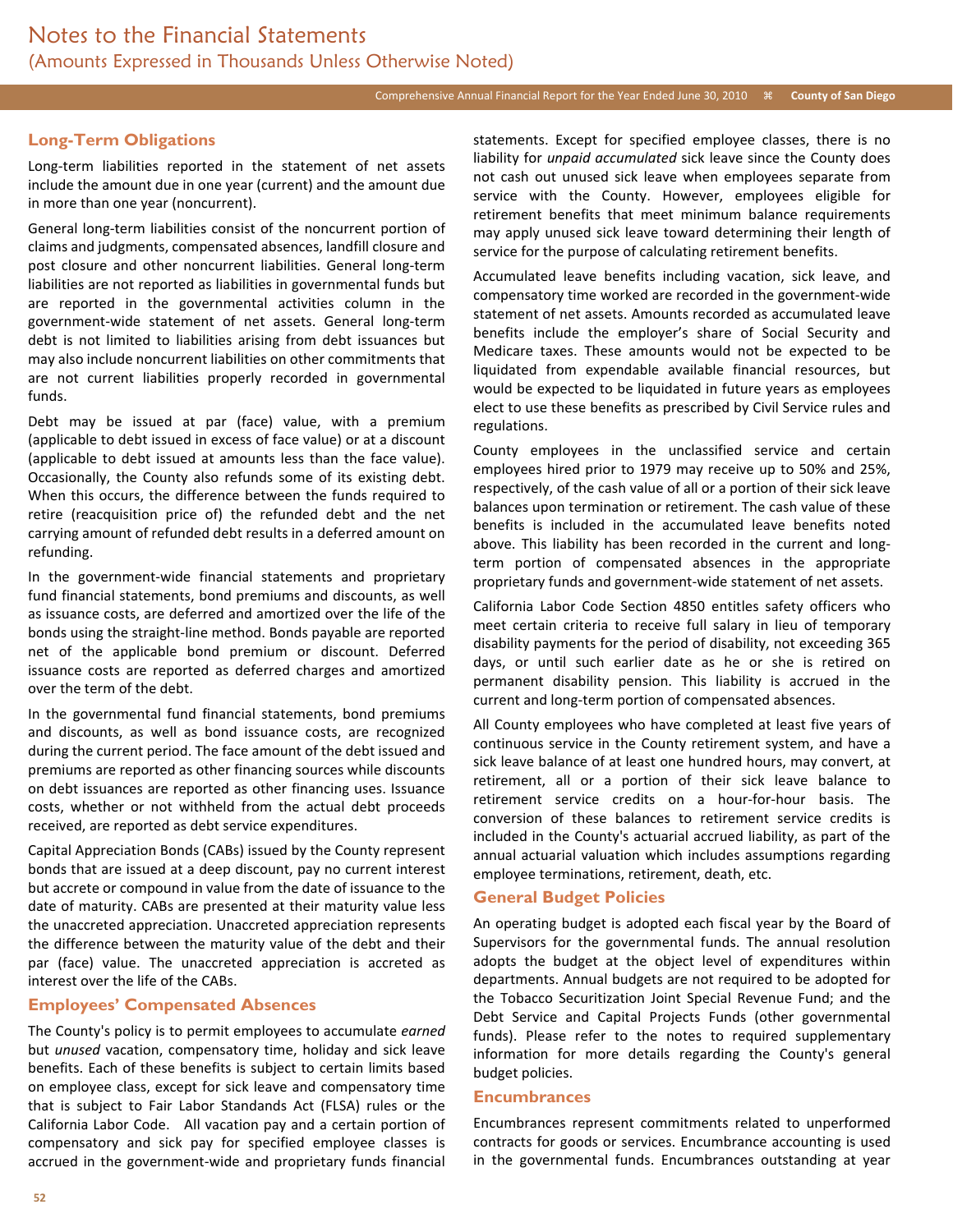#### **County of San Diego**  $\frac{1}{26}$  Comprehensive Annual Financial Report for the Year Ended June 30, 2010

end are reported as designations of fund balances and do not constitute expenditures or liabilities because the commitments will be honored during the subsequent year or years.

#### **Fund Balance**

In the fund financial statements, governmental funds report reservations of fund balance for amounts that are not available for appropriation or are legally restricted by outside parties for use for a specific purpose. Designations of fund balance represent tentative management plans that are subject to change. As the County does not employ the use of a specified time at the beginning of a given budget period during which encumbrances outstanding at the end of the prior budget period may be liquidated using the prior year's budgetary authority (lapse period) for encumbrance liquidation, encumbered amounts that are reappropriated as part of the following year's budget, including contract contingencies encumbered on a project basis, are presented as unreserved fund balance designated for encumbrances.

Fund balance reserve and designated fund balances for governmental funds are classified to reserved, unreserved/ designated or unreserved/undesignated. Reserved fund balances are (a) funds legally segregated for a specific use or (b) assets that, by their nature, are not available for expenditure. Unreserved fund balances reflect the balances available for appropriation for general purposes. Designations reflect self-imposed limitations on the use of available current financial resources.

#### **Net Assets**

Invested in capital assets, net of related debt consists of capital assets net of accumulated depreciation reduced by the outstanding principal of capital related debt (adjusted by any unamortized premiums, discounts, deferred amounts on refundings, and unspent proceeds related to debt), incurred by the County to buy or construct capital assets shown in the statement of net assets. Capital assets cannot readily be sold and converted to cash.

The County reports net assets as restricted when constraints placed on net assets are externally imposed by creditors, grantors, contributors or laws or regulations of other governments or imposed by law through constitutional provisions or enabling legislation. Enabling legislation authorizes the government to assess, levy, charge or otherwise mandate payment of resources (from external resource providers) and includes a legally enforceable requirement that those resources be used only for the specific purposes stipulated in the legislation.

Unrestricted net assets consist of net assets that do not meet the definition of invested in capital assets, net of related debt or restricted net assets.

#### **Indirect Costs**

County indirect costs are allocated to benefiting departments and are included in the program expense reported for individual functions and activities. Cost allocations are based on the annual *County-wide Cost Allocation Plan* which is prepared in accordance with Federal Office of Management and Budget Circular A-87.

#### **Use of Estimates**

The preparation of the basic financial statements in conformity with generally accepted accounting principles requires management to make estimates and assumptions that affect the amounts reported in the basic financial statements and accompanying notes. Actual results could differ from those estimates. Significant estimates made in preparing the financial statements are described in the applicable notes.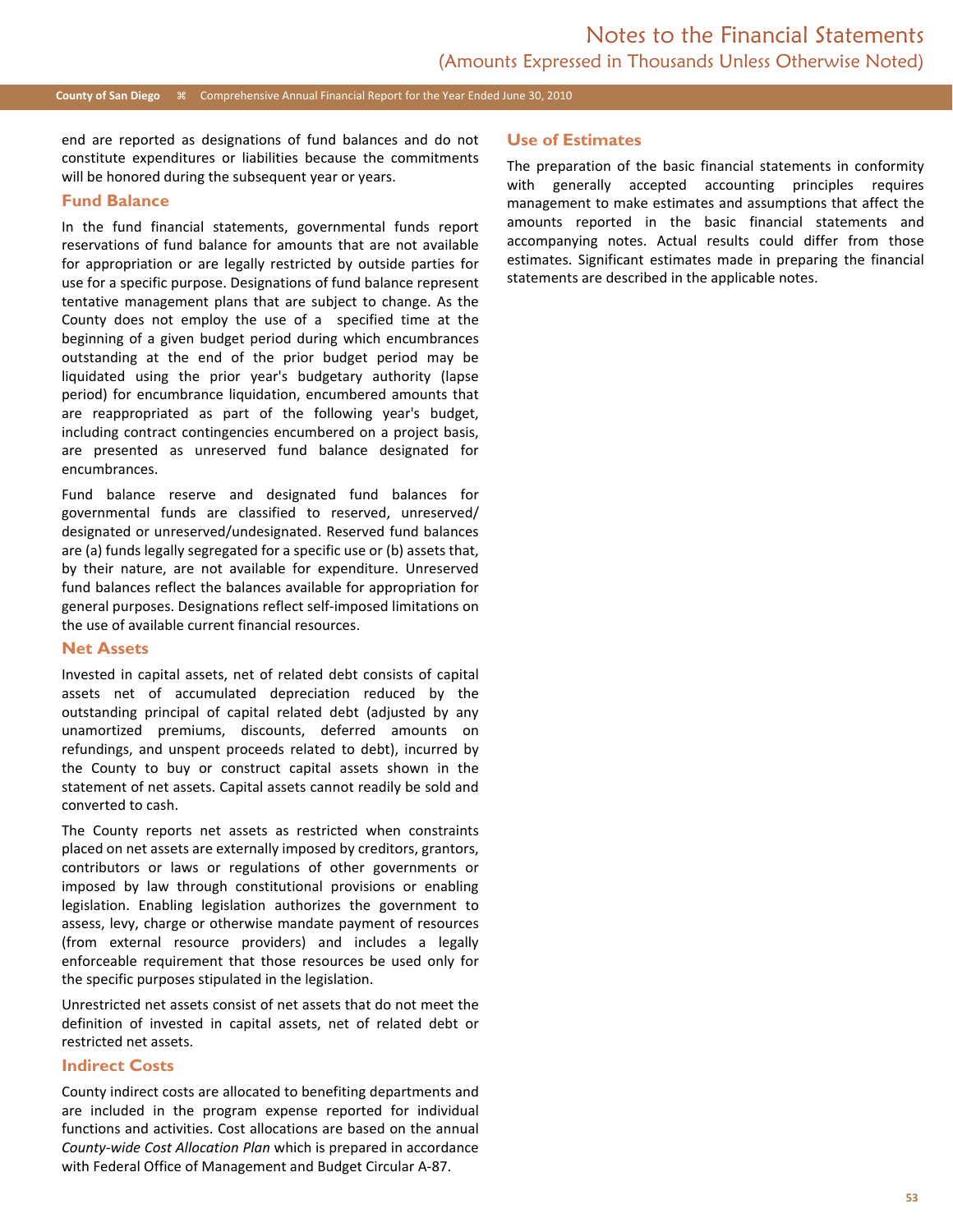# NOTE 2

## Reconciliation of Government-Wide and Fund Financial Statements

### **Balance Sheet/Net Assets**

Explanations of certain differences between the governmental funds balance sheet and the government-wide statement of net assets are detailed below:

| <b>Table 3</b>                                                                                                                                                                                                   |                   |
|------------------------------------------------------------------------------------------------------------------------------------------------------------------------------------------------------------------|-------------------|
| Governmental Fund Balance Sheet / Government-Wide Statement of Net Assets Reconciliation                                                                                                                         |                   |
| At June 30, 2010                                                                                                                                                                                                 |                   |
| Long-term liabilities, including bonds payable, are not due and payable in the current period and therefore are not reported in the funds.<br>The details of this (\$1,990,073) difference are as follows:       |                   |
| Bonds, notes and loans payable                                                                                                                                                                                   |                   |
| Certificates of participation and lease revenue bonds                                                                                                                                                            | \$<br>(422, 260)  |
| Taxable pension obligation bonds                                                                                                                                                                                 | (874, 336)        |
| Tobacco settlement asset-backed bonds                                                                                                                                                                            | (574, 157)        |
| San Diego County Redevelopment Agency revenue refunding bonds                                                                                                                                                    | (14, 640)         |
| Loans - non-internal service funds                                                                                                                                                                               | (2,671)           |
| Subtotal                                                                                                                                                                                                         | (1,888,064)       |
| Add: Unamortized issuance premiums                                                                                                                                                                               | (15, 499)         |
| Less: Unamortized issuance discounts (to be amortized as interest expense)                                                                                                                                       | 16,126            |
| Less:                                                                                                                                                                                                            |                   |
| Beginning balance - Unamortized deferred amounts on refundings                                                                                                                                                   | 18,037            |
| Add: Remaining unamortized cost of issuance on refunded debt                                                                                                                                                     | 1,773             |
| Add: Remaining unamortized discount on refunded debt                                                                                                                                                             | 1,729             |
| Add: Deferred amount on refunding attributable to reacquisition price of new debt in excess of outstanding debt refunded                                                                                         | 805               |
| Less: Amortization of deferred amount on refunding (as shown on Table 4)                                                                                                                                         | (5, 842)          |
| Ending balance - Unamortized deferred amounts on refundings (to be amortized as interest expense)                                                                                                                | 16,502            |
| Arbitrage                                                                                                                                                                                                        | (455)             |
| Compensated absences (excluding Internal Service Funds)                                                                                                                                                          | (97, 766)         |
| Landfill closure and postclosure - San Marcos landfill                                                                                                                                                           | (20, 917)         |
| Net adjustment to reduce fund balance - total governmental funds to arrive at net assets - governmental activities                                                                                               | \$<br>(1,990,073) |
|                                                                                                                                                                                                                  |                   |
| Internal Service Funds. The assets and liabilities of internal service funds are included in governmental activities in the statement of net<br>assets. The details of this \$112,365 difference are as follows: |                   |
| Net assets of the internal service funds                                                                                                                                                                         | \$<br>112,856     |
| Less: Internal payable representing charges in excess of cost to business-type activities - prior years                                                                                                          | (618)             |
| Add: Internal payable representing charges in excess of cost to business-type activities - current year                                                                                                          | 127               |
| Net adjustment to increase fund balance - total governmental funds to arrive at net assets - governmental activities                                                                                             | \$<br>112,365     |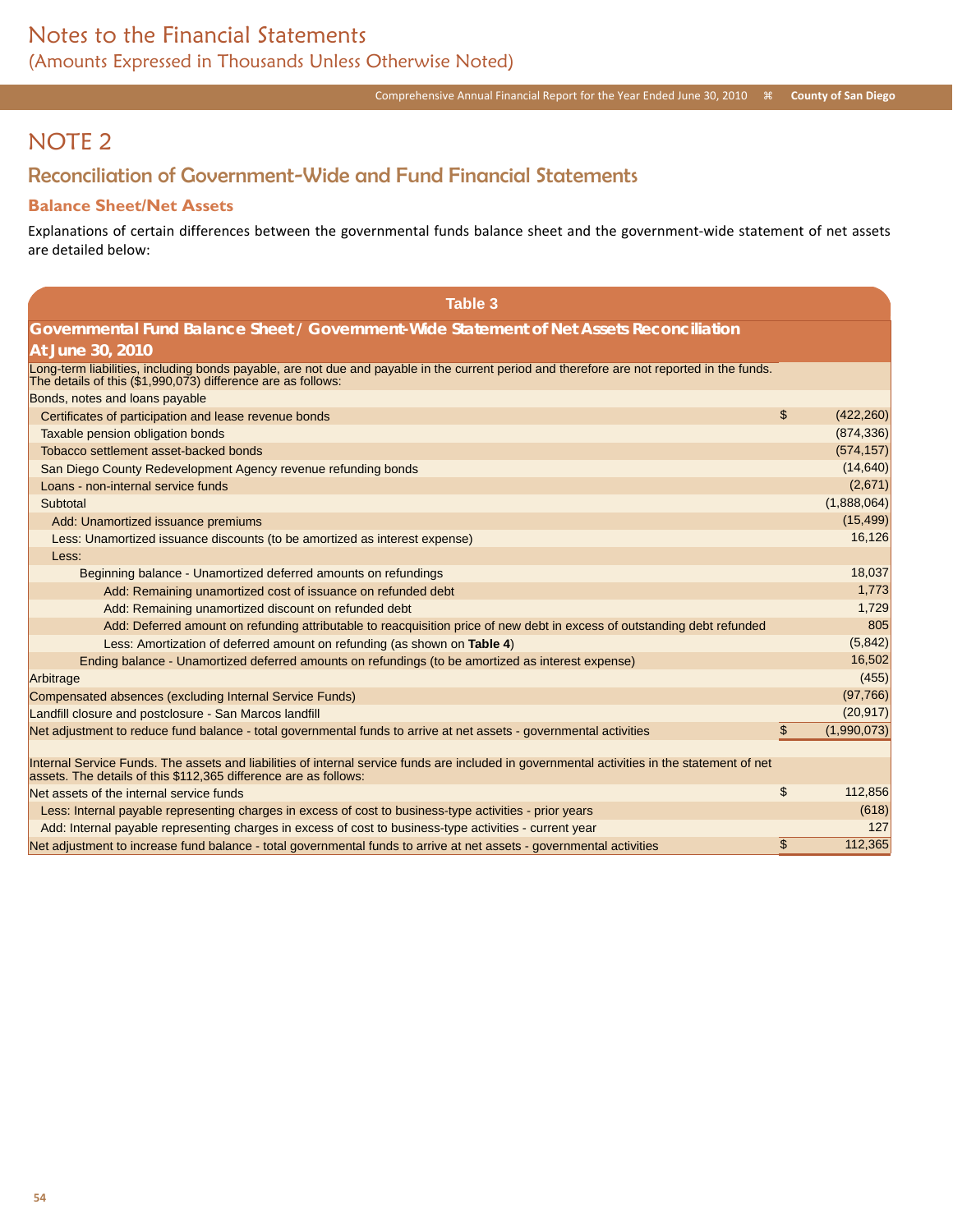### **County of San Diego**  $\#$  Comprehensive Annual Financial Report for the Year Ended June 30, 2010

### **Statement of Revenues, Expenditures and Changes in Fund Balances/Statement of Activities**

Explanations of certain differences between the governmental fund statement of revenues, expenditures, and changes in fund balances and the government-wide statement of activities are detailed below:

| <b>Table 4</b>                                                                                                                                                                                                                                                                                                                                                                                                                                                                                                                                                                                  |                 |
|-------------------------------------------------------------------------------------------------------------------------------------------------------------------------------------------------------------------------------------------------------------------------------------------------------------------------------------------------------------------------------------------------------------------------------------------------------------------------------------------------------------------------------------------------------------------------------------------------|-----------------|
| Governmental Fund Statement of Revenues, Expenditures, and Changes in Fund Balances                                                                                                                                                                                                                                                                                                                                                                                                                                                                                                             |                 |
| and the Government-Wide Statement of Activities Reconciliation                                                                                                                                                                                                                                                                                                                                                                                                                                                                                                                                  |                 |
| For the Year Ended June 30, 2010                                                                                                                                                                                                                                                                                                                                                                                                                                                                                                                                                                |                 |
| Governmental funds report capital outlays as expenditures. However, in the statement of activities the cost of those assets is allocated over their estimated<br>useful lives and reported as depreciation expense. The details of this \$103,872 difference are as follows:                                                                                                                                                                                                                                                                                                                    |                 |
| Capital outlay                                                                                                                                                                                                                                                                                                                                                                                                                                                                                                                                                                                  | \$<br>205,512   |
| Depreciation expense                                                                                                                                                                                                                                                                                                                                                                                                                                                                                                                                                                            | (101, 640)      |
| Net adjustment to increase net changes in fund balances - total governmental funds to arrive at changes in net assets - governmental<br>activities                                                                                                                                                                                                                                                                                                                                                                                                                                              | \$<br>103,872   |
|                                                                                                                                                                                                                                                                                                                                                                                                                                                                                                                                                                                                 |                 |
| The net effect of various miscellaneous transactions involving capital assets (i.e., sales, trade-ins, and donations) is to decrease net<br>assets. The details of this \$(68,690) difference are as follows:                                                                                                                                                                                                                                                                                                                                                                                   |                 |
| The proceeds from the sale of capital assets provide current financial resources but have no effect on net assets                                                                                                                                                                                                                                                                                                                                                                                                                                                                               | \$<br>(365)     |
| The loss on the disposal of capital assets does not affect current financial resources but decreases net assets                                                                                                                                                                                                                                                                                                                                                                                                                                                                                 | (89, 945)       |
| Donations of assets to the County do not provide current financial resources but resources increase net assets                                                                                                                                                                                                                                                                                                                                                                                                                                                                                  | 21,620          |
| Net adjustment to decrease net changes in fund balances - total governmental funds to arrive at changes in net assets - governmental<br>activities                                                                                                                                                                                                                                                                                                                                                                                                                                              | \$<br>(68, 690) |
|                                                                                                                                                                                                                                                                                                                                                                                                                                                                                                                                                                                                 |                 |
| The issuance of long-term debt (e.g. bonds, notes, and loans) provides current financial resources to governmental funds, while the repayment of the<br>principal of long-term debt consumes the current financial resources of governmental funds. Neither transaction, however, has any effect on net assets. Also,<br>governmental funds report the effect of issuance costs, premiums, discounts, and similar items when debt is first issued, whereas these amounts are deferred<br>and amortized in the statement of activities. The details of this \$182,133 difference are as follows: |                 |
| Debt issued or incurred:                                                                                                                                                                                                                                                                                                                                                                                                                                                                                                                                                                        |                 |
| Refunding bonds issued                                                                                                                                                                                                                                                                                                                                                                                                                                                                                                                                                                          | \$<br>(80, 940) |
| <b>Plus: Premiums</b>                                                                                                                                                                                                                                                                                                                                                                                                                                                                                                                                                                           | (7,803)         |
| Less: Issuance costs                                                                                                                                                                                                                                                                                                                                                                                                                                                                                                                                                                            | 739             |
| Payment to escrow agent/refunded bond                                                                                                                                                                                                                                                                                                                                                                                                                                                                                                                                                           | 83,173          |
| Payment to refunded bond escrow agent                                                                                                                                                                                                                                                                                                                                                                                                                                                                                                                                                           | 15,377          |
| <b>Principal repayments</b>                                                                                                                                                                                                                                                                                                                                                                                                                                                                                                                                                                     | 169,059         |
| Accreted interest paid                                                                                                                                                                                                                                                                                                                                                                                                                                                                                                                                                                          | 2,466           |
| Arbitrage                                                                                                                                                                                                                                                                                                                                                                                                                                                                                                                                                                                       | 62              |
| Net adjustment to increase net changes in fund balances - total governmental funds to arrive at changes in net assets - governmental<br>activities                                                                                                                                                                                                                                                                                                                                                                                                                                              | \$<br>182,133   |
|                                                                                                                                                                                                                                                                                                                                                                                                                                                                                                                                                                                                 |                 |
| Some expenses reported in the statement of activities do not require the use of current financial resources and therefore are not reported<br>as expenditures in governmental funds. The details of this \$(14,032) difference are as follows:                                                                                                                                                                                                                                                                                                                                                  |                 |
| <b>Compensated absences</b>                                                                                                                                                                                                                                                                                                                                                                                                                                                                                                                                                                     | \$<br>1,071     |
| <b>Accrued interest</b>                                                                                                                                                                                                                                                                                                                                                                                                                                                                                                                                                                         | 731             |
| Accretion of capital appreciation bonds                                                                                                                                                                                                                                                                                                                                                                                                                                                                                                                                                         | (8,058)         |
| Amortization of premiums                                                                                                                                                                                                                                                                                                                                                                                                                                                                                                                                                                        | 1,001           |
| Amortization of discounts                                                                                                                                                                                                                                                                                                                                                                                                                                                                                                                                                                       | (1, 120)        |
| Amortization of deferred amounts on refundings                                                                                                                                                                                                                                                                                                                                                                                                                                                                                                                                                  | (5,842)         |
| Amortization of issuance costs                                                                                                                                                                                                                                                                                                                                                                                                                                                                                                                                                                  | (1, 815)        |
| Net adjustment to decrease net changes in fund balances - total governmental funds to arrive at changes in net assets - governmental<br>activities                                                                                                                                                                                                                                                                                                                                                                                                                                              | \$<br>(14, 032) |
|                                                                                                                                                                                                                                                                                                                                                                                                                                                                                                                                                                                                 |                 |
| Internal Service Funds. The net revenue of certain activities of internal service funds is reported with governmental activities. The details of this \$10,548<br>difference are as follows:                                                                                                                                                                                                                                                                                                                                                                                                    |                 |
| Change in net assets of the internal service funds                                                                                                                                                                                                                                                                                                                                                                                                                                                                                                                                              | \$<br>10,421    |
| Add: Gain from charges to business activities<br>Net adjustment to increase net changes in fund balances - total governmental funds to arrive at changes in net assets - governmental                                                                                                                                                                                                                                                                                                                                                                                                           | 127             |
| activities                                                                                                                                                                                                                                                                                                                                                                                                                                                                                                                                                                                      | \$<br>10,548    |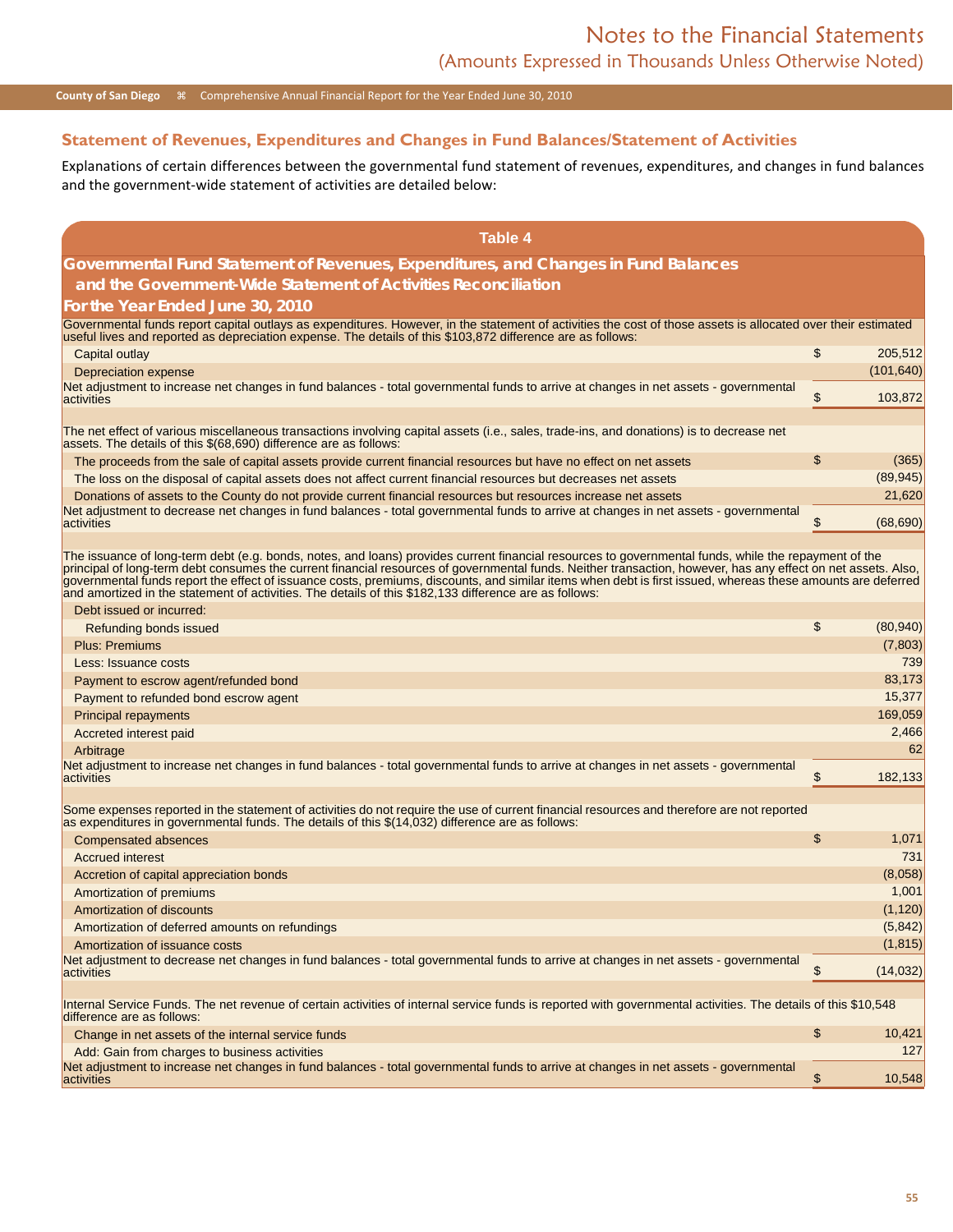## NOTE 3

### Deposits and Investments

The Treasurer is responsible for authorizing all County bank accounts and pursuant to Government Code Sections 27000.1 - 27000.5, 27130 - 27137, and 53600 - 53686 is responsible for conducting County investment activities of the County's investment pool (the Pool) as well as various individual investment accounts outside of the Pool. Additionally, the Treasurer has oversight responsibilities for investments with fiscal agents.

The Pool is a County sponsored "external investment pool" wherein moneys of the County and other legally separate external entities, which are not part of the County Reporting Entity, are commingled (pooled) and invested on the participants' behalf.

Pursuant to Sections 27130-27137 of the California Government Code, the Board of Supervisors has established the Treasurer's Oversight Committee ("TOC") that monitors and reviews the Investment Policy. The TOC consists of members appointed from the districts or offices that they represent, and up to five members of the public, having expertise in, or an academic background in public finance. This Committee requires a financial audit to be conducted annually on a fiscal year basis, which includes limited tests of compliance with laws and regulations. The Investment Pool is not registered with the Securities and Exchange Commission ("SEC") as an investment company. The Investment Pool does not have any legally binding guarantees of share values.

A separately issued annual financial report for the Pool can be obtained from the Treasurer-Tax Collector at 1600 Pacific Highway, Room 162, San Diego, California, 92101 and can also be accessed at http:// www.sdtreastax.com.

Total pooled cash and investments totaled \$5,194,763 consisting of: \$5,175,446 investments in the County pool; \$16.741 million in demand deposits; \$2.044 million of collections in transit; and, \$532 thousand in imprest cash.

#### **Deposits**

Government Code Section 53652 et. seq. and the Treasurer's Pool Investment Policy (Pool Policy) prescribe the amount of collateral that is required to secure the deposit of public funds.

Federal Depository Insurance (FDIC) is available for funds deposited at any one financial institution up to a maximum of \$250,000 for demand deposits, time and savings deposits. The aforementioned Government Code and Pool Policy require that depositories collateralize public funds with securities having a market value of at least 10% in excess of the total amount of the deposits. These securities shall be placed in the institution's pooled collateral account and monitored by the State Treasurer of California or a mutually agreed upon third party custodian bank.

#### Custodial Credit Risk - Deposits

The custodial credit risk for deposits is the risk that the County will not be able to recover deposits that are in the possession of an outside party. Deposits are exposed to custodial credit risk if they are not insured or collateralized.

The Investment Pool does not have a formal policy regarding sweep (deposit) accounts, but the practice is to utilize national or state chartered banks where the excess over FDIC insurance is invested in repurchase agreements that are collateralized by U.S. Treasury and Federal Agency securities equal to or greater than 102% of the deposit amount in accordance with California Government Code.

California Government Code Section 53652 et. seq. requires that a financial institution secure deposits made by state or local government units by pledging securities in an undivided collateral pool held by a depository regulated under state law. At June 30, 2010, the County's deposits were not exposed to custodial credit risk as these deposits were either covered by FDIC insurance or collateralized with securities held by a named agent depository as noted below:

a. Cash in banks is defined as short-term, highly liquid deposits with an original maturity of three months or less. At year-end, the carrying amount of the Investment Pool's deposits was \$16,741, and the bank balance at June 30, 2010 was \$14,290, consisting of demand deposits with various financial institutions. The difference between the carrying amount and the bank balance includes temporary reconciling items such as cash on hand, outstanding checks, and deposits in transit. Of the bank balance, \$350 thousand was covered by federal deposit insurance and \$13,940 was collateralized with securities held by a named agent depository on behalf of the Investment Pool as required by California Government Code Section 53656. The market value of the pledged securities in the collateral pool must equal at least 110% of the total amount deposited by the public agencies.

b. The carrying amount of demand deposits with Fiscal Agents (outside of the Pool) was \$1.999 million and the bank balance per various financial institutions was \$2.272 million. Of the total bank balance, \$410 thousand was covered by federal deposit insurance and \$1.862 million was collateralized by a named agent depository.

#### **Investments**

Government Code Section 53601 governs the types of investments that may be purchased and makes certain restrictions on investment maturity, maximum portfolio percentages, term, value, credit quality and timing to minimize the risk of loss.

Permitted types of investments and financial instruments include: U.S. treasuries, Federal agencies, and local agency obligations; banker's acceptances; commercial paper; negotiable certificates of deposit; repurchase agreements; reverse repurchase agreements; medium-term notes; collateralized certificates of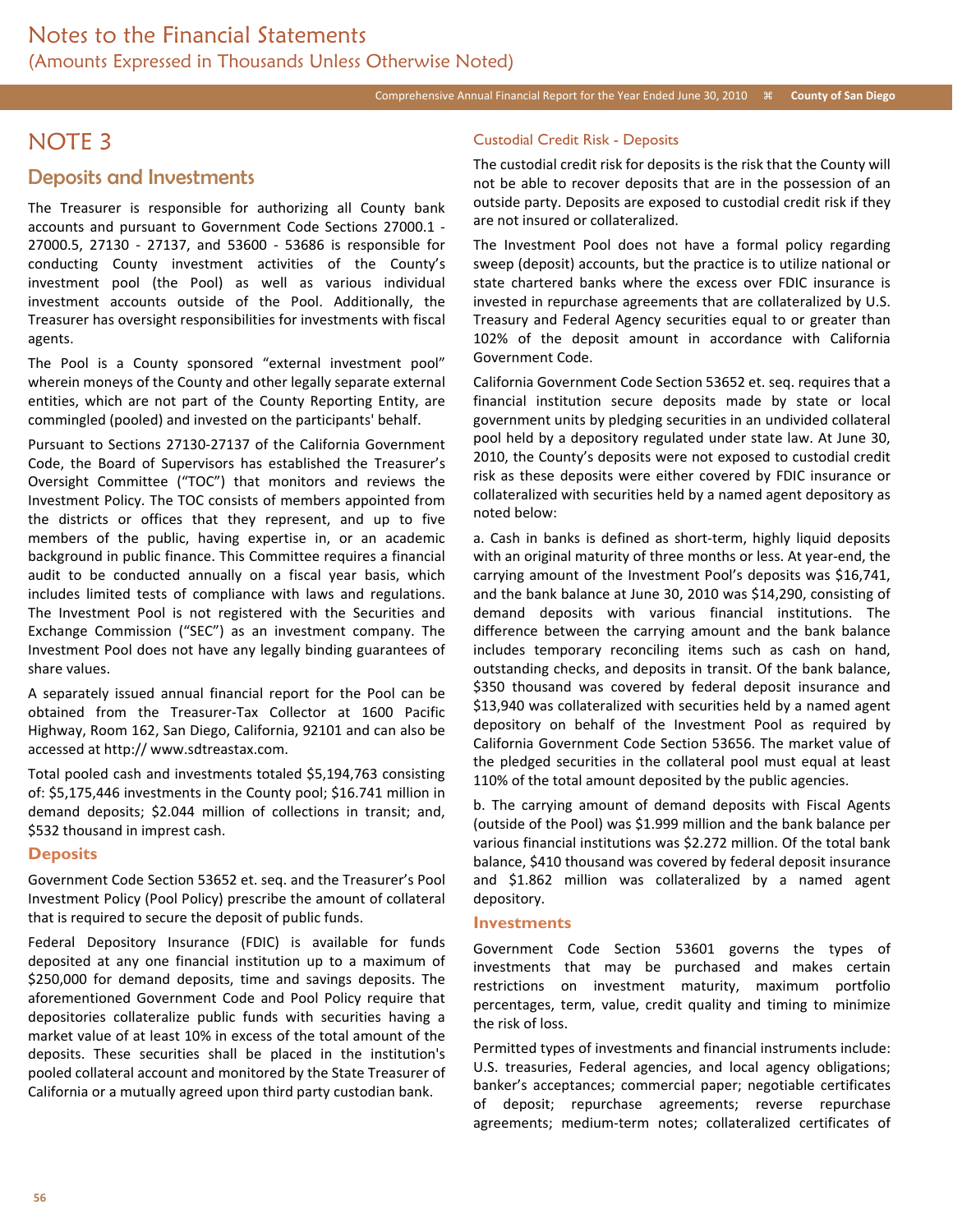#### **County of San Diego** Comprehensive Annual Financial Report for the Year Ended June 30, 2010

deposit; money market mutual funds; mortgage pass-through securities; mortgage backed securities; and mortgage collateralized securities.

Investments in the Investment Pool are stated at fair value. Securities, which are traded on a national exchange, are valued at the last reported sales price at current exchange rates. The fair value of investments is determined monthly and is provided by the custodian bank. Repurchase agreements and Institutional money market funds are carried at portfolio book value (carrying cost). All purchases of investments are accounted for on a tradedate basis. Unrealized gains or losses of securities are determined by taking the difference between amortized cost and the fair value of investments. Realized gains and losses on investments that were held in more than one fiscal year and sold in the current year were included as a change in the fair value of investments reported in the prior year(s) and the current year.

In addition to the above, the Board annually adopts a Pooled Money Fund Investment Policy. This policy is based on the criteria in Government Code Section 53601 but adds further specificity and restrictions to permitted investments.

No policies have been established for investments with fiscal agents, however, moneys held by trustees on behalf of the County may generally only be invested in permitted investments specified in trustee or indenture agreements.

In conjunction with the discussion below concerning investment risks, please refer to **Tables 7** and **8** respectively, which provide details on pooled investments and those held with fiscal agents at fiscal year-end. Additionally, **Table 9** provides a comparison of Investment Pool policy restrictions with Government Code Section 53601 requirements**.**

#### Interest Rate Risk - Investments

This is the risk that changes in interest rates will adversely affect the fair value of an investment.

Declines in the fair value of investments are managed by limiting the length of the maturity of securities. In general, the maximum maturity allowed is five years unless the Board has granted express authority either specifically or as part of an investment program. The policy related to the maturity structure of the Investment Pool requires at least 25 percent of securities to mature within 90 days, at least 50 percent of securities to mature within one year, and no more than 50 percent of securities to mature within one to five years. In addition, the Investment Pool limits the maximum effective duration of the portfolio to 18 months. As of June 30, 2010, the Investment Pool was in full compliance with its own more restrictive Investment Policy, and therefore was also in compliance with California Government Code. Actual weighted average days to maturity by investment type is presented in **Table 7**.

Generally, investments with fiscal agents are structured in such a way that securities mature at the times and in the amounts that are necessary to meet scheduled expenditures and withdrawals.

#### Credit Risk - Investments

This is the risk that an issuer or other counterparty to an investment may not fulfill its obligations.

The Pooled Money Fund Investment Policy and the California Government Code set minimum credit ratings for each type of security. Asset allocations with respect to the credit quality are based on Standard and Poor's Fund Credit Quality Rating Matrix as noted below:

| Table 5                               |            |             |  |  |  |  |  |  |
|---------------------------------------|------------|-------------|--|--|--|--|--|--|
| S & P Investment Rating               |            |             |  |  |  |  |  |  |
| <b>Investment Pool</b>                |            |             |  |  |  |  |  |  |
| Rating                                | Min. Fund% | Max. Fund % |  |  |  |  |  |  |
| <b>AAA</b>                            | 67         | 100         |  |  |  |  |  |  |
| AA                                    | $\Omega$   | 33          |  |  |  |  |  |  |
| A                                     | $\Omega$   | 13          |  |  |  |  |  |  |
|                                       |            |             |  |  |  |  |  |  |
| <b>Investments with Fiscal Agents</b> |            |             |  |  |  |  |  |  |
| Short-term                            | $A-1$      |             |  |  |  |  |  |  |
| Long-term                             | A          |             |  |  |  |  |  |  |
|                                       |            |             |  |  |  |  |  |  |

#### Concentration of Credit Risk - Investments

This is the risk of loss attributed to the magnitude of a government's investment in a single issuer.

The Investment Policy limits the amount of exposure to any one single issuer to the percentages listed in **Table 9**. As noted in **Table 9**, the Pooled Money Fund Investment Policy is more restrictive, in most cases, than the California Government Code. As of June 30, 2010, all Pool investments were in compliance with State law and with the Investment Policy.

The County Investment Pool's investment in the securities of the Federal Home Loan Mortgage Corporation (FHLMC) and Federal National Mortgage Association (FNMA) are issued by agencies that remain under conservatorship by the Director of the Federal Housing Finance Agency. The U.S. government does not guarantee, directly or indirectly, the securities of the FHLMC, Federal Home Loan Bank (FHLB), or FNMA. The County Investment Pool's investments in FHLMC, FHLB, and FNMA securities as of June 30, 2010 comprised 17.82%, 19.27%, and 17.40% of the total County Investment Pool's investments, respectively.

No general policies have been established to limit the amount of exposure to any one single issuer, however, moneys held by trustees on behalf of the County may generally only be invested in permitted investments specified in trustee or indenture agreements. Instruments in any one issuer that represent 5% or more of the County investments with fiscal agents by individual major fund or nonmajor funds in the aggregate at June 30, 2010 are shown in **Table 6**.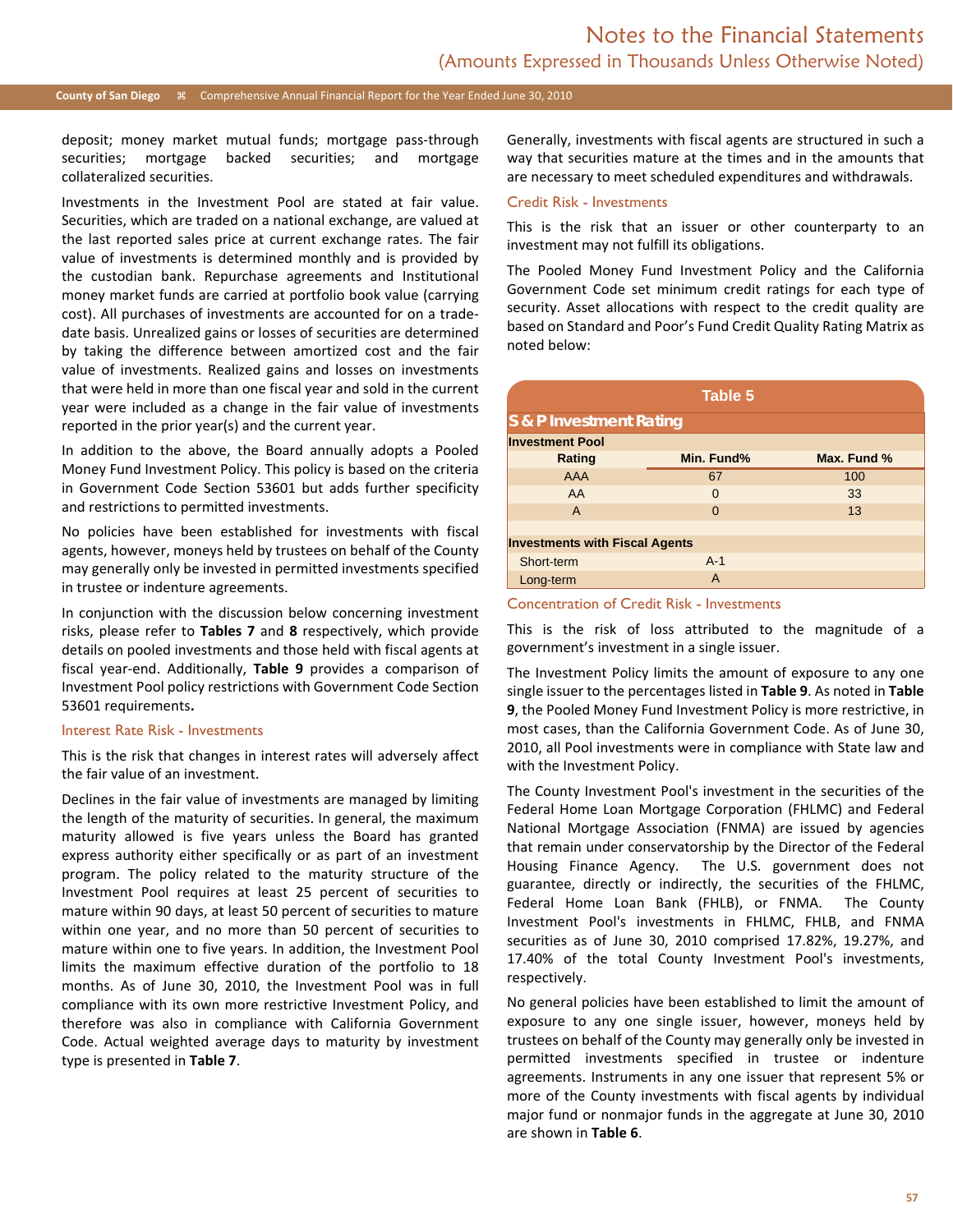#### Comprehensive Annual Financial Report for the Year Ended June 30, 2010 <sup>3</sup> County of San Diego

| Table 6                                         |    |                                       |         |                                          |         |  |  |  |
|-------------------------------------------------|----|---------------------------------------|---------|------------------------------------------|---------|--|--|--|
| <b>Concentration of Credit Risk -</b>           |    |                                       |         |                                          |         |  |  |  |
| <b>Investment With Fiscal Agents</b>            |    |                                       |         |                                          |         |  |  |  |
| <b>Issuer</b>                                   |    | <b>Tobacco</b><br>Endowment<br>Fund - | Percent | Nonmajor<br>Governmental<br><b>Funds</b> | Percent |  |  |  |
| <b>BlackRock MuniFund</b>                       | \$ | 50,970                                | 12      | \$                                       |         |  |  |  |
| <b>Allied Irish Bank</b>                        |    |                                       |         | 34,140                                   | 30      |  |  |  |
| Federal farm credit bank                        |    |                                       |         | 20,282                                   | 18      |  |  |  |
| <b>Federal national</b><br>mortgage association |    |                                       |         | 14,970                                   | 13      |  |  |  |
| <b>Federated treasury</b><br>obligation         |    |                                       |         | 14,063                                   | 12      |  |  |  |
| Federal home loan bank                          |    |                                       |         | 10,117                                   | 9       |  |  |  |
| Federal home loan<br>mortgage corporation       |    |                                       |         | 10,194                                   | 9       |  |  |  |

#### Custodial Credit Risk - Investments

This is the risk that, in the event of the failure of the counterparty to a transaction, a government will not be able to recover the value of the investment or collateral securities that are in the possession of outside party.

The investment policy does not permit investments in uninsured and unregistered securities not held by the County. The County of San Diego utilizes third party delivery versus payment custodian which mitigates any custodial credit risk. Securities purchased by the County Investment Pool are held by a third-party custodian, the Bank of New York Mellon Corporation, in their trust department to mitigate custodial credit risk.

#### Foreign Currency Risk - Investments

This is the risk that investments are exposed to foreign currency risk.

The County's investments do not have any foreign currency risk as all investments are in U.S. dollar-denominated assets.

# **Pooled Investments**

| At June 30, 2010                             |                   |                               |                          |                                               |            |                           |
|----------------------------------------------|-------------------|-------------------------------|--------------------------|-----------------------------------------------|------------|---------------------------|
|                                              | <b>Fair Value</b> | <b>Interest Rate</b><br>Range | <b>Maturity</b><br>Range | Weighted<br><b>Average Maturity</b><br>(days) |            | S&P Rating % of Portfolio |
| US government agencies:                      |                   |                               |                          |                                               |            |                           |
| Federal home loan mortgage corporation notes | \$<br>922.160     | $0.20\% - 6.00\%$             | $07/10 - 04/15$          | 630                                           | <b>AAA</b> | 17.82%                    |
| Federal home loan bank notes                 | 997,386           | $0.11\% - 6.63\%$             | $07/10 - 05/14$          | 509                                           | AAA        | 19.27%                    |
| Federal national mortgage association notes  | 900,417           | $0.13\% - 5.00\%$             | $07/10 - 11/14$          | 823                                           | <b>AAA</b> | 17.40%                    |
| Federal farm credit bank notes               | 125,676           | 1.99% - 5.05%                 | $07/10 - 05/14$          | 738                                           | <b>AAA</b> | 2.43%                     |
| US treasury notes                            | 287.990           | $0.88\% - 4.88\%$             | $09/10 - 08/14$          | 785                                           | <b>AAA</b> | 5.56%                     |
| US treasury bills                            | 104,974           | $0.11\% - 0.31\%$             | $07/10 - 09/10$          | 54                                            | AAA        | 2.03%                     |
| Commercial paper                             | 905,922           | $0.10\% - 0.37\%$             | $07/10 - 10/10$          | 23                                            | $A-1/A-1+$ | 17.50%                    |
| Corporate medium-term notes                  | 51.599            | 4.25% - 5.88%                 | $09/10 - 03/12$          | 372                                           | $AA+$      | 1.00%                     |
| Repurchase agreements collateralized by:     |                   |                               |                          |                                               |            |                           |
| Money market securities                      | 175,000           | 0.16%                         | 07/10                    | $\mathbf{1}$                                  | N/A        | 3.38%                     |
| Government securities                        | 2,251             | 0.10%                         | 07/10                    |                                               | N/A        | 0.04%                     |
| Money market mutual funds                    | 137.210           | $0.02\% - 0.06\%$             | 08/10                    | 32                                            | <b>AAA</b> | 2.65%                     |
| Certificates of deposit                      | 529.791           | $0.15\% - 1.20\%$             | $07/10 - 12/10$          | 25                                            | N/A        | 10.24%                    |
| <b>Bond funds</b>                            | 35,070            | 0.64%                         | 07/11                    | 391                                           | AA         | 0.68%                     |
| <b>Total investments</b>                     | \$<br>5,175,446   |                               |                          | 429                                           |            | 100.00%                   |

**Table 7**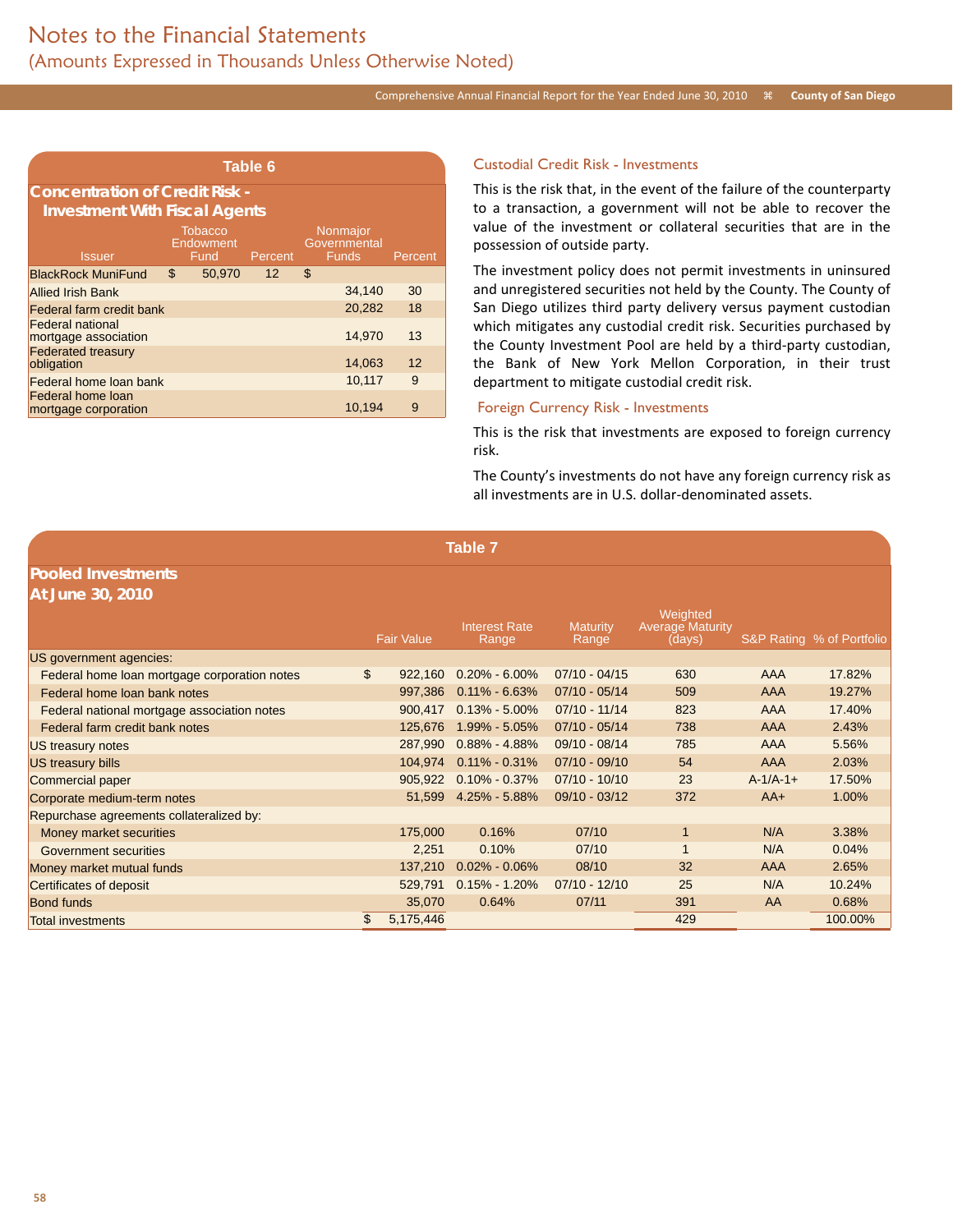## Notes to the Financial Statements (Amounts Expressed in Thousands Unless Otherwise Noted)

**County of San Diego**  $\#$  Comprehensive Annual Financial Report for the Year Ended June 30, 2010

|                                                        | <b>Table 8</b>            |                          |                |                  |              |                           |  |  |
|--------------------------------------------------------|---------------------------|--------------------------|----------------|------------------|--------------|---------------------------|--|--|
| <b>Investments with Fiscal Agents</b>                  |                           |                          |                |                  |              |                           |  |  |
| At June 30, 2010                                       |                           |                          |                |                  |              |                           |  |  |
|                                                        |                           |                          |                | Weighted         |              |                           |  |  |
|                                                        |                           | <b>Interest Rate</b>     | Maturity       | Average Maturity |              |                           |  |  |
|                                                        | <b>Fair Value</b>         | Range                    | Range          | (days)           |              | S&P Rating % of Portfolio |  |  |
| County investments with fiscal agents<br>Unrestricted: |                           |                          |                |                  |              |                           |  |  |
|                                                        | \$<br>20,282              | 2.45%                    | 5/14           | 1413             | <b>AAA</b>   | 3.88%                     |  |  |
| Federal farm credit bank notes                         | 10,117                    | 2.00%                    | 4/13           | 1020             | <b>AAA</b>   | 1.94%                     |  |  |
| Federal home loan bank notes                           | 10,194                    | 4.50%                    | 12/10          | 169              | <b>AAA</b>   | 1.95%                     |  |  |
| Federal home loan mortgage corp notes                  |                           | $0\% - 5.75\%$           | $9/10 - 7/14$  | 762              | $\mathsf{A}$ |                           |  |  |
| Fixed income tax exempt bonds                          | 21,852                    |                          | $7/11 - 4/35$  | 3820             | $A+$         | 4.18%<br>2.49%            |  |  |
| Fixed income tax exempt bonds                          | 12,986                    | $0\% - 5.25\%$           |                | 764              |              |                           |  |  |
| Fixed income tax exempt bonds                          | 79,577                    | 5% - 6.50%               | $11/10 - 8/15$ |                  | AA           | 15.23%                    |  |  |
| Fixed income tax exempt bonds                          | 25,001                    | $5.50\% - 5.63\%$        | $10/10 - 5/12$ | 312              | $AA-$        | 4.78%                     |  |  |
| Fixed income tax exempt bonds                          | 61,641                    | $3.5\% - 5.5\%$          | $7/10 - 1/15$  | 648              | $AA+$        | 11.80%                    |  |  |
| Fixed income tax exempt bonds                          | 136,703                   | $0\% - 8.95\%$           | $7/10 - 1/14$  | 770              | <b>AAA</b>   | 26.16%                    |  |  |
| Fixed income tax exempt bonds                          |                           | 8,280 5.25% - 5.75%      | $6/12 - 7/14$  | 1287             | <b>BBB</b>   | 1.58%                     |  |  |
| Fixed income tax exempt bonds                          |                           | 11,018 5.50% - 8.25%     | $7/11 - 6/28$  | 2548             | <b>NA</b>    | 2.11%                     |  |  |
| <b>MuniFunds</b>                                       | 50,970                    | 0.15%                    | $7/10 - 8/10$  | 33               | <b>AAA</b>   | 9.76%                     |  |  |
| Subtotal                                               | 448,621                   |                          |                |                  |              |                           |  |  |
| Restricted:                                            |                           |                          |                |                  |              |                           |  |  |
| Federal home loan bank notes                           | 1,719                     | $1.63\% - 3.5\%$         | $7/10 - 1/11$  | 41               | <b>AAA</b>   | 0.33%                     |  |  |
| Federal home loan bank step-up                         |                           | 5.00%<br>832             | 7/10           | 17               | <b>AAA</b>   | 0.16%                     |  |  |
| Federal home loan mortgage corp. disc. notes           | 1,987                     | 0.00%                    | 1/11           | 188              | <b>AAA</b>   | 0.38%                     |  |  |
| Federal home loan mortgage corp. strip                 |                           | 564<br>0.00%             | $7/10 - 7/11$  | 189              | NR/NA        | 0.11%                     |  |  |
| Federal national mortgage assn. notes                  | 14,970                    | $2.75\% - 4.63\%$        | $2/14 - 10/14$ | 1397             | <b>AAA</b>   | 2.87%                     |  |  |
| Federal national mortgage assn. step-up                |                           | 5.00%<br>268             | 7/10           | 28               | <b>AAA</b>   | 0.05%                     |  |  |
| Federal nat'l mortgage assn. strip                     | 2,851                     | 0.00%                    | $1/11 - 7/11$  | 316              | <b>NA</b>    | 0.55%                     |  |  |
| Money market funds                                     | 50.163                    | $0.00\% - 0.02\%$        | $7/10 - 8/10$  | 25-58            | $AA/A-1+$    | 9.60%                     |  |  |
| Certificates of deposit                                |                           | 490<br>$0.15\% - 0.25\%$ | 8/10 - 9/10    | 77               | <b>AAA</b>   | 0.09%                     |  |  |
| Subtotal                                               | 73,844                    |                          |                |                  |              |                           |  |  |
| Total County investments with fiscal agents            | 522,465                   |                          |                |                  |              | 100.00%                   |  |  |
|                                                        |                           |                          |                |                  |              |                           |  |  |
| External specific investments:                         |                           |                          |                |                  |              |                           |  |  |
| Federal farm credit bank notes                         | 3,322                     | $1.85\% - 2.45\%$        | $9/12 - 5/14$  | 1002             | <b>AAA</b>   | 2.13%                     |  |  |
| Federal home loan bank notes                           |                           | 367<br>4.88%             | 6/12           | 709              | AAA          | 0.24%                     |  |  |
| Federal home loan mortgage corp. notes                 |                           | 4.75%<br>505             | 9/10           | 84               | <b>AAA</b>   | 0.32%                     |  |  |
| Guaranteed investment contracts                        | 151,327                   | 5.07%                    | 9/10           | 92               | <b>NA</b>    | 96.99%                    |  |  |
| Medium term notes                                      |                           | 506<br>4.87              | 10/10          | 113              | $AA+$        | 0.32%                     |  |  |
| Money market funds                                     |                           | $\overline{7}$<br>0.17%  | $7/10 - 8/10$  | 35               | <b>AAA</b>   | 0.00%                     |  |  |
| Total external specific investments                    | 156,034                   |                          |                |                  |              | 100.00%                   |  |  |
| Total investments with fiscal agents                   | $\mathfrak{L}$<br>678,499 |                          |                |                  |              |                           |  |  |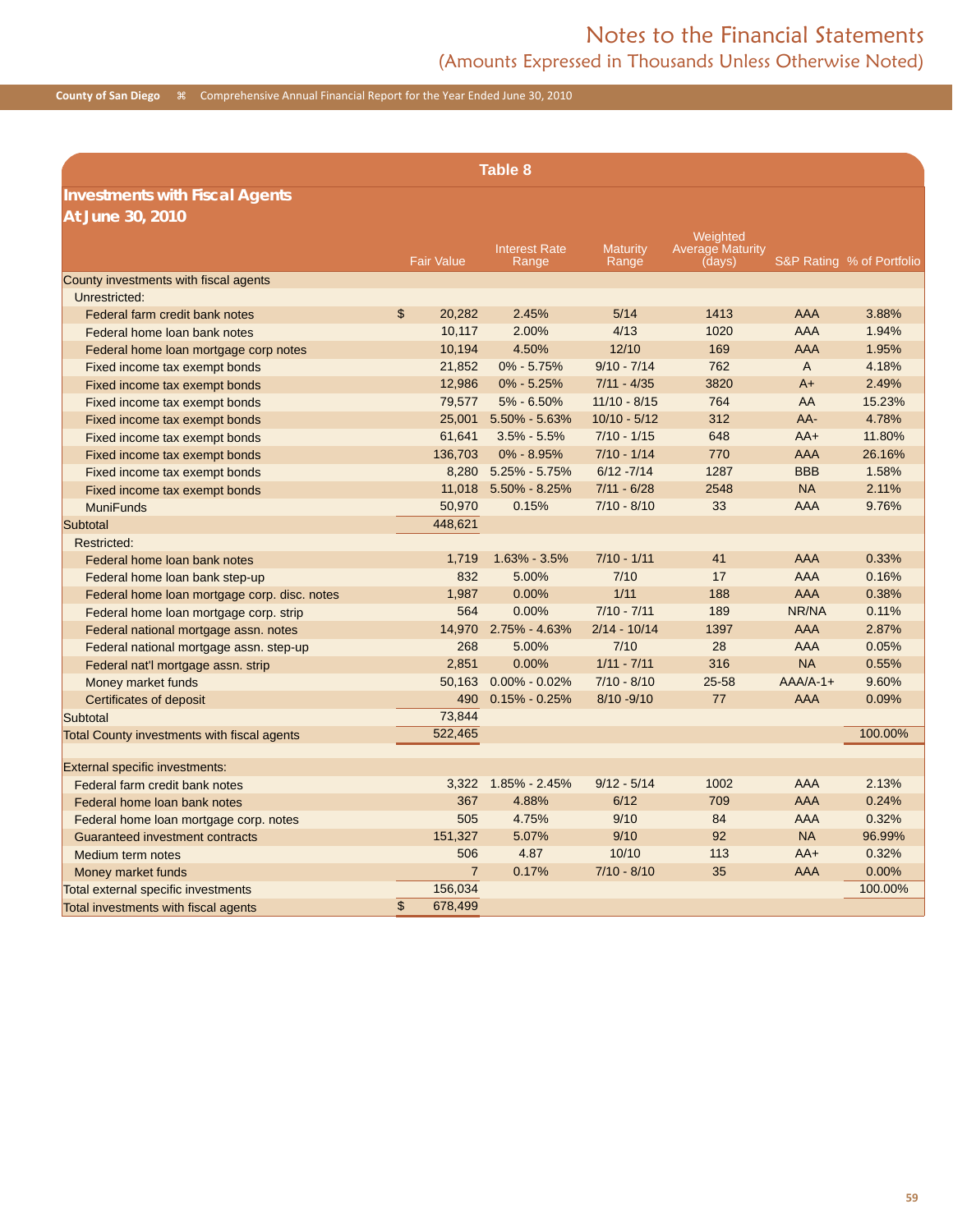#### Comprehensive Annual Financial Report for the Year Ended June 30, 2010  $\#$  County of San Diego

| <b>Table 9</b>                                                                                   |           |                         |             |                               |             |                                    |                |                       |
|--------------------------------------------------------------------------------------------------|-----------|-------------------------|-------------|-------------------------------|-------------|------------------------------------|----------------|-----------------------|
| Investment Pool Policy Restrictions versus California Government Code Section 53601 Requirements |           |                         |             |                               |             |                                    |                |                       |
|                                                                                                  |           | <b>Maximum Maturity</b> |             | <b>Maximum % of Portfolio</b> |             | <b>Maximum %with One</b><br>Issuer |                | <b>Minimum Rating</b> |
| <b>Investment Type</b>                                                                           | Gov. Code | <b>Pool Policy</b>      | Gov. Code   | <b>Pool Policy</b>            | Gov. Code   | <b>Pool Policy</b>                 | Gov. Code      | <b>Pool Policy</b>    |
| <b>US Treasury obligations</b>                                                                   | 5 years   | 5 years                 | <b>None</b> | <b>None</b>                   | <b>None</b> | <b>None</b>                        | <b>None</b>    | <b>None</b>           |
| <b>Agency obligations</b>                                                                        | 5 years   | 5 years                 | <b>None</b> | <b>None</b>                   | <b>None</b> | 25%                                | <b>None</b>    | <b>None</b>           |
| Local agency obligations                                                                         | 5 years   | 5 years                 | <b>None</b> | 15%                           | <b>None</b> | 10%                                | <b>None</b>    | $\mathsf{A}$          |
| Bankers' acceptances                                                                             | 180 days  | 180 days                | 40%         | 40%                           | 30%         | 5%                                 | <b>None</b>    | $A-1$                 |
| Commercial paper (1)                                                                             | 270 days  | 270 days                | 40%         | 40%                           | 10%         | 5%                                 | A              | $\mathsf{A}$          |
| Certificates of deposit                                                                          | 5 years   | 5 years                 | 30%         | 30%                           | 30%         | 5%                                 | <b>None</b>    | $\overline{A}$        |
| Repurchase agreements                                                                            | 1 year    | 1 year                  | <b>None</b> | 40%                           | <b>None</b> | (2)                                | <b>None</b>    | <b>None</b>           |
| Reverse repurchase agreements                                                                    | 92 days   | 92 days                 | 20%         | 20%                           | <b>None</b> | 10%                                | None           | <b>None</b>           |
| Corporate medium-term notes                                                                      | 5 years   | 5 years                 | 30%         | 30%                           | 30%         | 5%                                 | $\overline{A}$ | $\mathsf{A}$          |
| Money market mutual funds                                                                        | N/A       | N/A                     | <b>20%</b>  | 15%                           | 10%         | 10%                                | AAAf           | AAAf                  |
| <b>Bond funds</b>                                                                                | N/A       | N/A                     | <b>None</b> | 2.5%                          | <b>None</b> | 2.5%                               | <b>None</b>    | <b>None</b>           |
| Pass-through securities (3)                                                                      | 5 years   | 5 years                 | 20%         | 20%                           | <b>None</b> | 5%                                 | <b>A/AA</b>    | A/AA                  |

(1) Government code Section 53635 (a) (1-2) specifies percentage limitations for this security type for county investment pools. (2) Maximum exposure per issue - The maximum exposure to a single Repurchase Agreement (RP) issue shall be 10% of the portfolio value for RP's with maturities greater than 5 days, and 15% of the portfolio for RP's maturing in 5 days or less.

(3) Rating of "A" required for issuer, if rated; and rating of "AA" required for issue.

## NOTE 4

### Restricted Assets

Restricted assets include monies or other resources required to be set aside to repay principal and interest under Debt covenants; and to comply with other legal or contractual requirements. For fiscal year 2010 restricted assets were as follows:

| Table 10                                                           |                                                   |             |  |  |  |  |  |  |
|--------------------------------------------------------------------|---------------------------------------------------|-------------|--|--|--|--|--|--|
| <b>Restricted Assets</b>                                           |                                                   |             |  |  |  |  |  |  |
| Fund                                                               | Legal or<br>Contractual<br>Requirements Covenants | <b>Debt</b> |  |  |  |  |  |  |
| <b>General Fund</b>                                                | \$<br>146\$                                       | 8.454       |  |  |  |  |  |  |
| Nonmajor Governmental Funds                                        |                                                   |             |  |  |  |  |  |  |
| <b>Housing Authority Special Revenue Fund</b>                      | 732                                               |             |  |  |  |  |  |  |
| <b>Tobacco Securitization Joint Special</b><br><b>Revenue Fund</b> |                                                   | 47,038      |  |  |  |  |  |  |
| <b>Pension Obligations Bonds Debt Service</b><br>Fund              |                                                   | 22          |  |  |  |  |  |  |
| <b>Redevelopment Agency Debt Service</b><br>Fund                   |                                                   | 1,155       |  |  |  |  |  |  |
| San Diego Regional Building Authority<br><b>Debt Service Fund</b>  |                                                   | 28,811      |  |  |  |  |  |  |
| <b>SANCAL Debt Service Fund</b>                                    |                                                   | 5.121       |  |  |  |  |  |  |

# NOTE 5

### Receivables

Details of receivables reported in the government-wide Statement of Net Assets are presented in **Table 11**.Amounts that are not expected to be collected within the next fiscal year are identified below:

Due from Other Governmental Agencies - Governmental activities - \$50.686 million.

This amount represents Senate Bill (SB) 90 cost reimbursements due the County for the provision of State mandated programs and services mostly for fiscal years prior to 2004. The State Constitution requires reimbursement for these costs and interest will accrue on the reimbursement claims until they are paid according to Government Code Section 17617 over a period not more than 15 years beginning in fiscal year 2007. The State began to reimburse the County for these programs and services in fiscal year 2007, but has not budgeted appropriations in the current year.

Loans - Governmental activities- \$63.5 million

This amount includes: \$35.153 million in housing rehabilitation loan programs for low-income or special need residents, loans for low income housing downpayments, and redevelopment agencies; and \$28.347 million in community development block grant loans.

Loans- Business-type activities- \$3.886 million

This amount represents Airport Enterprise Fund (AEF) loans to Airport lessees for the purchase of AEF reversionary interests in leasehold improvements existing at the expiration of previous leases.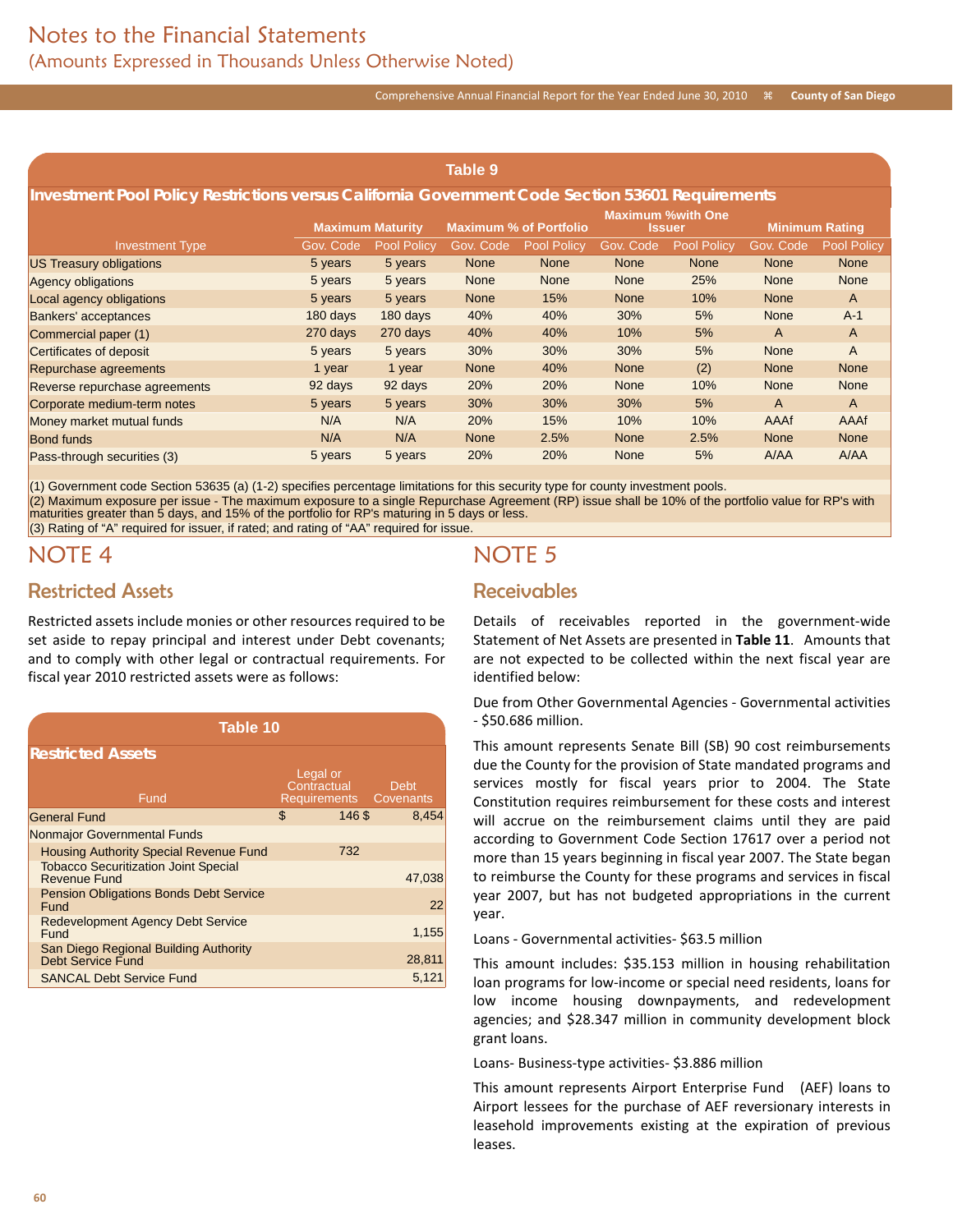**County of San Diego**  $\frac{1}{8}$  Comprehensive Annual Financial Report for the Year Ended June 30, 2010

**Table 11**

#### **Receivables**

#### **Primary Government and Discretely Presented Component Unit At June 30, 2010**

|                                           |               | Accounts | Investment<br>Income | Due From<br>Other<br>Government<br>Agencies | Loans  | Other | Total<br><b>Receivables</b> | Allowance<br><b>For Doubtful</b><br><b>Accounts</b> | Receivables<br><b>Net</b> |
|-------------------------------------------|---------------|----------|----------------------|---------------------------------------------|--------|-------|-----------------------------|-----------------------------------------------------|---------------------------|
| Governmental activities:                  |               |          |                      |                                             |        |       |                             |                                                     |                           |
| <b>General Fund</b>                       | $\frac{1}{2}$ | 5,266    | 2,819                | 328.693                                     | 5,592  | 76    | 342,446                     | (3, 477)                                            | 338,969                   |
| <b>Public Safety Special Revenue Fund</b> |               |          |                      | 33,423                                      |        |       | 33,423                      |                                                     | 33,423                    |
| <b>Tobacco Endowment Fund</b>             |               |          | 5,032                |                                             |        |       | 5,032                       |                                                     | 5,032                     |
| <b>Other Governmental Funds</b>           |               | 28,484   | 1,309                | 37,462                                      | 57,908 | 478   | 125,641                     |                                                     | 125,641                   |
| <b>Internal Service Funds</b>             |               | 426      | 313                  | 1,291                                       |        | 25    | 2,055                       |                                                     | 2,055                     |
| Total governmental activities             |               | 34,176   | 9,473                | 400.869                                     | 63,500 | 579   | 508,597                     | (3, 477)                                            | 505,120                   |
| Business-type activities:                 |               |          |                      |                                             |        |       |                             |                                                     |                           |
| <b>Enterprise Funds</b>                   | \$            | 274      | 158                  | 9,044                                       | 3,886  |       | 13,362                      |                                                     | 13,362                    |
| <b>Component Unit:</b>                    |               |          |                      |                                             |        |       |                             |                                                     |                           |
| <b>First 5 Commission</b>                 | \$            |          | 963                  | 5,667                                       |        |       | 6,630                       |                                                     | 6,630                     |

## NOTE 6

### County Property on Lease to Others

The County's blended component unit - SDRBA has a direct financing capital lease with the San Miguel Consolidated Fire Protection District (District) for two District fire stations. Additionally, the County has a sublease of a share of the Metropolitan Transit System (MTS) Towers. The share of the County's property under the MTS Towers' sub lease is an estimated \$12.74 million in structures and improvements with accumulated depreciation of \$5.47 million at June 30, 2010. The lease revenue received by the SDRBA and the County for the year ended June 30, 2010 was approximately \$888 thousand and \$843 thousand, respectively.

The County also has noncancelable operating leases for certain properties which are not material to the County's governmental operations. Additionally, the Airport Enterprise Fund derives a substantial portion of its revenues from noncancelable operating leases with air carriers and concessionaires. The Airport Enterprise Fund's property under operating leases includes an estimated \$2.47 million in land at June 30, 2010.

Lease revenue from noncancelable operating leases for the year ended June 30, 2010 was approximately \$15.8 million. Future minimum lease payments to be received under the capital leases and noncancelable operating leases are noted in **Table 12**.

|                                         | Table 12              |                         |
|-----------------------------------------|-----------------------|-------------------------|
| <b>Lease Revenue</b>                    |                       |                         |
| <b>County Property Leased To Others</b> |                       |                         |
| <b>Fiscal Year</b>                      | <b>Capital Leases</b> | <b>Operating Leases</b> |
| 2011                                    | \$<br>1,755           | \$<br>15,466            |
| 2012                                    | 1,723                 | 14,932                  |
| 2013                                    | 1,742                 | 14,639                  |
| 2014                                    | 1,729                 | 14,164                  |
| 2015                                    | 1,738                 | 10,952                  |
| 2016-2020                               | 8,665                 | 46,060                  |
| 2021-2025                               |                       | 39,059                  |
| 2026-2030                               |                       | 37,200                  |
| 2031-2035                               |                       | 30,344                  |
| 2036-2040                               |                       | 18,437                  |
| 2041-2045                               |                       | 11,030                  |
| 2046-2050                               |                       | 8,165                   |
| 2051-2055                               |                       | 6,605                   |
| 2056-2060                               |                       | 2,471                   |
| 2061-2065                               |                       | 2,311                   |
| <b>Total</b>                            | \$<br>17,352          | \$<br>271,835           |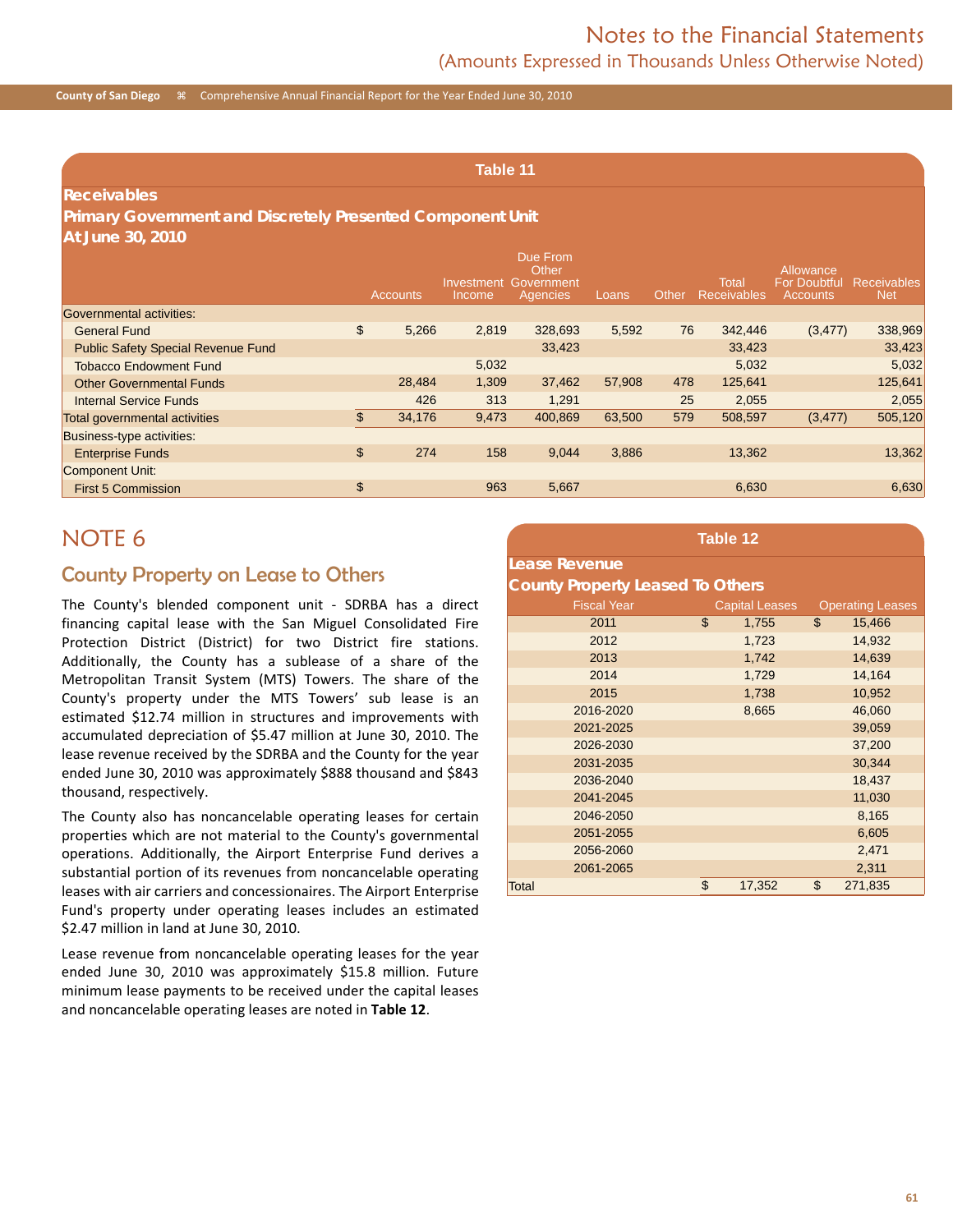# NOTE 7

## Capital Assets

### **Changes in Capital Assets**

Increases and decreases in the County's capital assets for governmental and business-type activities during the fiscal year were as follows:

| <b>Capital Assets - Governmental Activities</b><br>Beginning<br>Ending<br><b>Balance</b> at<br><b>Balance</b> at<br>July 1,<br><b>June 30,</b><br>2009<br>2010<br><b>Increases Decreases</b><br>Capital assets, not being depreciated:<br>$(15,540)$ \$<br>307,417<br>30,208<br>\$<br>322,085<br>Land<br>4,581<br>4,581<br>Easements<br>(126, 963)<br>236,436<br>233,620<br>129,779<br>Construction in progress<br>Total capital assets, not<br>541,037<br>164,568<br>(142, 503)<br>563,102<br>being depreciated<br>Capital assets, being<br>depreciated:<br><b>Buildings and</b><br>1,186,056<br>100,434<br>(138, 528)<br>1,147,962<br>improvements<br>55,480<br>19,353<br>74,833<br>Software (1)<br>246,517<br>(23, 991)<br>241,205<br>18,679<br>Equipment<br>2,356,840<br>60,706<br>2,417,546<br>Road infrastructure<br>51,380<br>9,401<br>60,781<br><b>Bridge infrastructure</b><br>Total capital assets, being<br>3,896,273<br>(162, 519)<br>208,573<br>3,942,327<br>depreciated<br>Less accumulated depreciation for:<br><b>Buildings and</b><br>(369, 521)<br>(23,706)<br>64,860<br>(328, 367)<br>improvements<br>(55, 480)<br>(6, 349)<br>(61, 829)<br>Software (1)<br>20,792<br>(130, 561)<br>(128,998)<br>(22, 355)<br>Equipment<br>(933, 896)<br>(65, 227)<br>(999, 123)<br>Road infrastructure<br>(15,610)<br>(16, 596)<br>(986)<br><b>Bridge infrastructure</b><br><b>Total accumulated</b><br>$(1,503,505)$ $(118,623)$<br>85,652 (1,536,476)<br>depreciation<br>Total capital assets, being<br>2,392,768<br>89,950<br>(76, 867)<br>2,405,851<br>depreciated, net<br>Governmental activities<br>\$2,933,805<br>254,518<br>(219,370) \$2,968,953<br>capital assets, net | Table 13 |  |  |  |  |  |  |  |  |
|--------------------------------------------------------------------------------------------------------------------------------------------------------------------------------------------------------------------------------------------------------------------------------------------------------------------------------------------------------------------------------------------------------------------------------------------------------------------------------------------------------------------------------------------------------------------------------------------------------------------------------------------------------------------------------------------------------------------------------------------------------------------------------------------------------------------------------------------------------------------------------------------------------------------------------------------------------------------------------------------------------------------------------------------------------------------------------------------------------------------------------------------------------------------------------------------------------------------------------------------------------------------------------------------------------------------------------------------------------------------------------------------------------------------------------------------------------------------------------------------------------------------------------------------------------------------------------------------------------------------------------------------------------------------------------------|----------|--|--|--|--|--|--|--|--|
|                                                                                                                                                                                                                                                                                                                                                                                                                                                                                                                                                                                                                                                                                                                                                                                                                                                                                                                                                                                                                                                                                                                                                                                                                                                                                                                                                                                                                                                                                                                                                                                                                                                                                      |          |  |  |  |  |  |  |  |  |
|                                                                                                                                                                                                                                                                                                                                                                                                                                                                                                                                                                                                                                                                                                                                                                                                                                                                                                                                                                                                                                                                                                                                                                                                                                                                                                                                                                                                                                                                                                                                                                                                                                                                                      |          |  |  |  |  |  |  |  |  |
|                                                                                                                                                                                                                                                                                                                                                                                                                                                                                                                                                                                                                                                                                                                                                                                                                                                                                                                                                                                                                                                                                                                                                                                                                                                                                                                                                                                                                                                                                                                                                                                                                                                                                      |          |  |  |  |  |  |  |  |  |
|                                                                                                                                                                                                                                                                                                                                                                                                                                                                                                                                                                                                                                                                                                                                                                                                                                                                                                                                                                                                                                                                                                                                                                                                                                                                                                                                                                                                                                                                                                                                                                                                                                                                                      |          |  |  |  |  |  |  |  |  |
|                                                                                                                                                                                                                                                                                                                                                                                                                                                                                                                                                                                                                                                                                                                                                                                                                                                                                                                                                                                                                                                                                                                                                                                                                                                                                                                                                                                                                                                                                                                                                                                                                                                                                      |          |  |  |  |  |  |  |  |  |
|                                                                                                                                                                                                                                                                                                                                                                                                                                                                                                                                                                                                                                                                                                                                                                                                                                                                                                                                                                                                                                                                                                                                                                                                                                                                                                                                                                                                                                                                                                                                                                                                                                                                                      |          |  |  |  |  |  |  |  |  |
|                                                                                                                                                                                                                                                                                                                                                                                                                                                                                                                                                                                                                                                                                                                                                                                                                                                                                                                                                                                                                                                                                                                                                                                                                                                                                                                                                                                                                                                                                                                                                                                                                                                                                      |          |  |  |  |  |  |  |  |  |
|                                                                                                                                                                                                                                                                                                                                                                                                                                                                                                                                                                                                                                                                                                                                                                                                                                                                                                                                                                                                                                                                                                                                                                                                                                                                                                                                                                                                                                                                                                                                                                                                                                                                                      |          |  |  |  |  |  |  |  |  |
|                                                                                                                                                                                                                                                                                                                                                                                                                                                                                                                                                                                                                                                                                                                                                                                                                                                                                                                                                                                                                                                                                                                                                                                                                                                                                                                                                                                                                                                                                                                                                                                                                                                                                      |          |  |  |  |  |  |  |  |  |
|                                                                                                                                                                                                                                                                                                                                                                                                                                                                                                                                                                                                                                                                                                                                                                                                                                                                                                                                                                                                                                                                                                                                                                                                                                                                                                                                                                                                                                                                                                                                                                                                                                                                                      |          |  |  |  |  |  |  |  |  |
|                                                                                                                                                                                                                                                                                                                                                                                                                                                                                                                                                                                                                                                                                                                                                                                                                                                                                                                                                                                                                                                                                                                                                                                                                                                                                                                                                                                                                                                                                                                                                                                                                                                                                      |          |  |  |  |  |  |  |  |  |
|                                                                                                                                                                                                                                                                                                                                                                                                                                                                                                                                                                                                                                                                                                                                                                                                                                                                                                                                                                                                                                                                                                                                                                                                                                                                                                                                                                                                                                                                                                                                                                                                                                                                                      |          |  |  |  |  |  |  |  |  |
|                                                                                                                                                                                                                                                                                                                                                                                                                                                                                                                                                                                                                                                                                                                                                                                                                                                                                                                                                                                                                                                                                                                                                                                                                                                                                                                                                                                                                                                                                                                                                                                                                                                                                      |          |  |  |  |  |  |  |  |  |
|                                                                                                                                                                                                                                                                                                                                                                                                                                                                                                                                                                                                                                                                                                                                                                                                                                                                                                                                                                                                                                                                                                                                                                                                                                                                                                                                                                                                                                                                                                                                                                                                                                                                                      |          |  |  |  |  |  |  |  |  |
|                                                                                                                                                                                                                                                                                                                                                                                                                                                                                                                                                                                                                                                                                                                                                                                                                                                                                                                                                                                                                                                                                                                                                                                                                                                                                                                                                                                                                                                                                                                                                                                                                                                                                      |          |  |  |  |  |  |  |  |  |
|                                                                                                                                                                                                                                                                                                                                                                                                                                                                                                                                                                                                                                                                                                                                                                                                                                                                                                                                                                                                                                                                                                                                                                                                                                                                                                                                                                                                                                                                                                                                                                                                                                                                                      |          |  |  |  |  |  |  |  |  |
|                                                                                                                                                                                                                                                                                                                                                                                                                                                                                                                                                                                                                                                                                                                                                                                                                                                                                                                                                                                                                                                                                                                                                                                                                                                                                                                                                                                                                                                                                                                                                                                                                                                                                      |          |  |  |  |  |  |  |  |  |
|                                                                                                                                                                                                                                                                                                                                                                                                                                                                                                                                                                                                                                                                                                                                                                                                                                                                                                                                                                                                                                                                                                                                                                                                                                                                                                                                                                                                                                                                                                                                                                                                                                                                                      |          |  |  |  |  |  |  |  |  |
|                                                                                                                                                                                                                                                                                                                                                                                                                                                                                                                                                                                                                                                                                                                                                                                                                                                                                                                                                                                                                                                                                                                                                                                                                                                                                                                                                                                                                                                                                                                                                                                                                                                                                      |          |  |  |  |  |  |  |  |  |
|                                                                                                                                                                                                                                                                                                                                                                                                                                                                                                                                                                                                                                                                                                                                                                                                                                                                                                                                                                                                                                                                                                                                                                                                                                                                                                                                                                                                                                                                                                                                                                                                                                                                                      |          |  |  |  |  |  |  |  |  |
|                                                                                                                                                                                                                                                                                                                                                                                                                                                                                                                                                                                                                                                                                                                                                                                                                                                                                                                                                                                                                                                                                                                                                                                                                                                                                                                                                                                                                                                                                                                                                                                                                                                                                      |          |  |  |  |  |  |  |  |  |
|                                                                                                                                                                                                                                                                                                                                                                                                                                                                                                                                                                                                                                                                                                                                                                                                                                                                                                                                                                                                                                                                                                                                                                                                                                                                                                                                                                                                                                                                                                                                                                                                                                                                                      |          |  |  |  |  |  |  |  |  |
|                                                                                                                                                                                                                                                                                                                                                                                                                                                                                                                                                                                                                                                                                                                                                                                                                                                                                                                                                                                                                                                                                                                                                                                                                                                                                                                                                                                                                                                                                                                                                                                                                                                                                      |          |  |  |  |  |  |  |  |  |

(1) In 2009, this amount was reported as Equipment.

|                                                  | Table 14 |                                                          |          |                            |    |                                                 |  |  |  |
|--------------------------------------------------|----------|----------------------------------------------------------|----------|----------------------------|----|-------------------------------------------------|--|--|--|
| <b>Capital Assets - Business-type Activities</b> |          |                                                          |          |                            |    |                                                 |  |  |  |
|                                                  |          | <b>Beginning</b><br><b>Balance</b><br>at July 1.<br>2009 |          | <b>Increases Decreases</b> |    | Ending<br><b>Balance</b> at<br>June 30.<br>2010 |  |  |  |
| Capital assets, not being depreciated:           |          |                                                          |          |                            |    |                                                 |  |  |  |
| Land                                             | \$       | 11,338                                                   | 227      |                            | \$ | 11,565                                          |  |  |  |
| Construction in progress                         |          | 63,580                                                   | 19,971   | (62, 365)                  |    | 21,186                                          |  |  |  |
| Total capital assets, not being<br>depreciated   |          | 74,918                                                   | 20,198   | (62, 365)                  |    | 32,751                                          |  |  |  |
| Capital assets, being depreciated:               |          |                                                          |          |                            |    |                                                 |  |  |  |
| <b>Buildings and improvements</b>                |          | 59,547                                                   | 43,327   |                            |    | 102,874                                         |  |  |  |
| Equipment                                        |          | 1,331                                                    |          | (24)                       |    | 1,307                                           |  |  |  |
| Road infrastructure                              |          | 335                                                      | 6.027    |                            |    | 6,362                                           |  |  |  |
| Sewer infrastructure                             |          | 72,848                                                   | 12,784   |                            |    | 85,632                                          |  |  |  |
| Total capital assets, being<br>depreciated       |          | 134,061                                                  | 62,138   | (24)                       |    | 196,175                                         |  |  |  |
| Less accumulated depreciation for:               |          |                                                          |          |                            |    |                                                 |  |  |  |
| <b>Buildings and improvements</b>                |          | (25, 323)                                                | (2,021)  |                            |    | (27, 344)                                       |  |  |  |
| Equipment                                        |          | (1, 104)                                                 | (37)     | 16                         |    | (1, 125)                                        |  |  |  |
| Road infrastructure                              |          | (19)                                                     | (8)      |                            |    | (27)                                            |  |  |  |
| Sewer infrastructure                             |          | (32, 349)                                                | (1, 427) |                            |    | (33, 776)                                       |  |  |  |
| Total accumulated<br>depreciation                |          | (58, 795)                                                | (3, 493) | 16                         |    | (62, 272)                                       |  |  |  |
| Total capital assets, being<br>depreciated, net  |          | 75,266                                                   | 58,645   | (8)                        |    | 133,903                                         |  |  |  |
| Business-type activities capital<br>assets, net  |          | \$150,184                                                | 78,843   | $(62, 373)$ \$             |    | 166,654                                         |  |  |  |

### **Depreciation**

Depreciation expense was charged to governmental activities and business-type activities as shown below.

| Table 15                                              |             |
|-------------------------------------------------------|-------------|
| <b>Depreciation Expense - Governmental Activities</b> |             |
| General government                                    | \$<br>3,055 |
| <b>Public protection</b>                              | 22,931      |
| Public ways and facilities                            | 65,503      |
| <b>Health and sanitation</b>                          | 5,403       |
| <b>Public assistance</b>                              | 1,228       |
| Education                                             | 761         |
| <b>Recreation and cultural</b>                        | 2,759       |
| <b>Internal Service Funds</b>                         | 16,983      |
| Total                                                 | 118,623     |

|                                                        | Table 16 |       |
|--------------------------------------------------------|----------|-------|
| <b>Depreciation Expense - Business-type Activities</b> |          |       |
| <b>Airport Fund</b>                                    |          | 2,008 |
| <b>Sanitation Districts Fund</b>                       |          | 1,468 |
| <b>Wastewater Management Fund</b>                      |          | 17    |
| Total                                                  |          | 3,493 |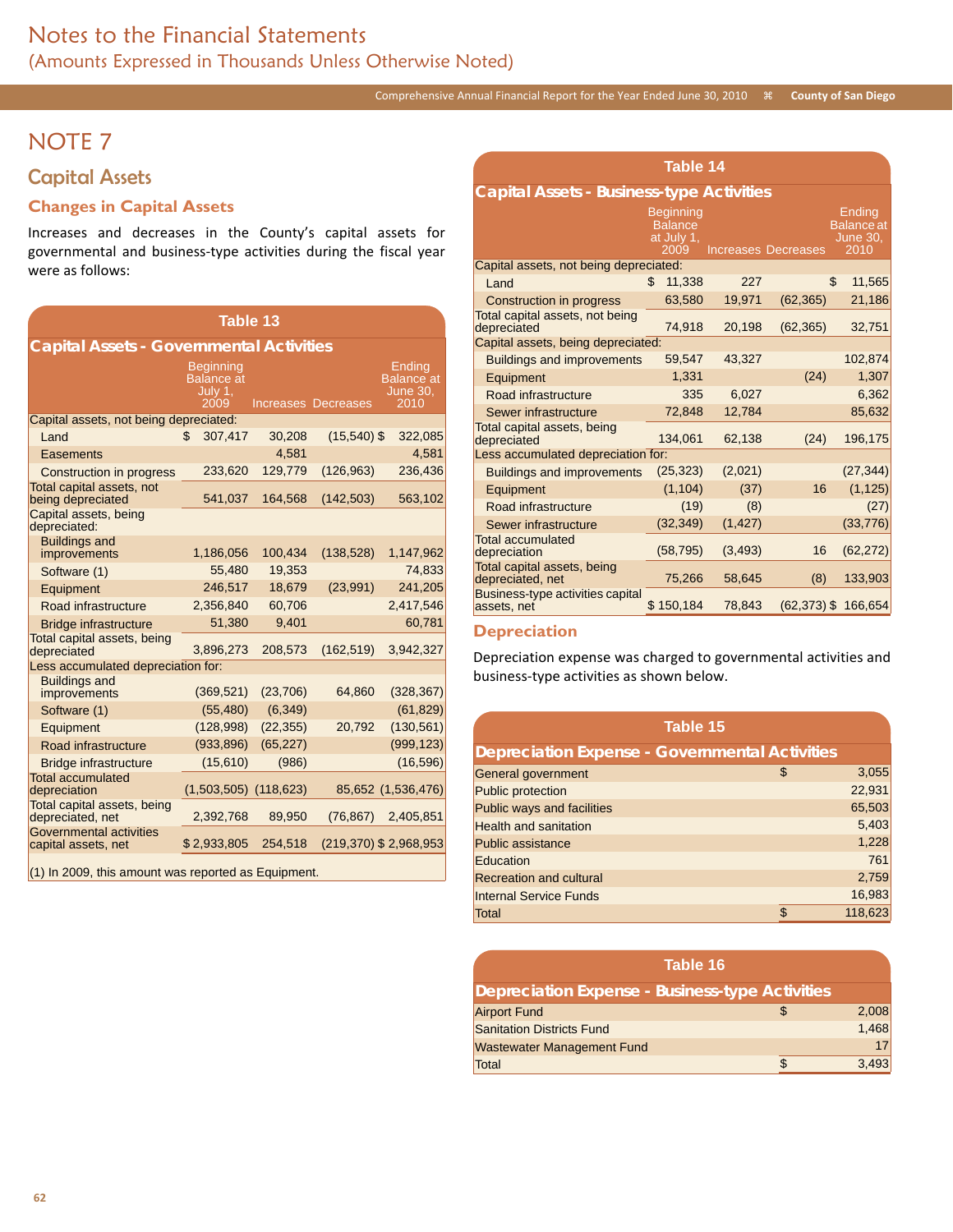### **Capital Commitments**

At June 30, 2010, major contracts entered into for structures and improvements and other commitments within governmental and business-type activities were as follows:

| Table 17                                                                    |                          |
|-----------------------------------------------------------------------------|--------------------------|
| <b>Capital Commitments</b>                                                  |                          |
| At June 30, 2010                                                            |                          |
|                                                                             | Remaining<br>Commitments |
| <b>Governmental Activities</b>                                              |                          |
| <b>Other Governmental Funds:</b>                                            |                          |
| <b>Upgrade of Oracle Enterprise Resources</b>                               | \$<br>27,050             |
| <b>Construction of County Operations Center</b>                             | 20,833                   |
| Construction of South Santa Fe Ave.                                         | 15,284                   |
| Construction of Ramona Branch Library                                       | 5,058                    |
| Construction of Jamacha Blvd.                                               | 4,506                    |
| <b>Construction of Valley Center Road Bridge Over</b><br>San Luis Rey River | 4,065                    |
| <b>Construction of Fallbrook Branch Library</b>                             | 2,890                    |
| <b>Construction of Sweetwater Summit Campground</b><br>Expansion            | 2,464                    |
| Construction of Olive Vista Dr.                                             | 2,002                    |
| Acquisition of Del Dios Highland Preserve                                   | 1,150                    |
| Acquisition of Software AG License Agreement                                | 1,091                    |
| Subtotal                                                                    | 86,393                   |
| <b>Business-type Activities</b>                                             |                          |
| <b>Enterprise Funds:</b>                                                    |                          |
| Construction of McClellan Palomar Airport Runway                            | 1,011                    |
| Subtotal                                                                    | 1.011                    |
| <b>Total</b>                                                                | \$<br>87,404             |

# NOTE 8

## Interfund Balances

Interfund balances at fiscal year-end consisted of the following amounts:

|     |                                               |                     |                      | Table 18                    |                          |                          |                     |              |
|-----|-----------------------------------------------|---------------------|----------------------|-----------------------------|--------------------------|--------------------------|---------------------|--------------|
|     | <b>Interfund Balances</b><br>At June 30, 2010 |                     |                      |                             | <b>Due From</b>          |                          |                     |              |
|     |                                               | <b>General Fund</b> | <b>Public Safety</b> | <b>Tobacco</b><br>Endowment | Nonmajor<br>Governmental | Nonmajor<br>'Enterprise, | Internal<br>Service | <b>Total</b> |
|     | <b>General Fund</b>                           | \$                  | 46,939               | 3,314                       | 14,171                   | 48                       | $2,910$ \$          | 67,382       |
| ٩   | Nonmajor Governmental                         |                     | 9,374                |                             | 1,431                    | 348                      | 818                 | 11,971       |
|     | Nonmajor Enterprise                           |                     | 30                   |                             | 3,370                    | 229                      |                     | 3,629        |
| Due | <b>Internal Service</b>                       | 27,484              |                      |                             | 2,661                    | 78                       | 1,212               | 31,435       |
|     | Total                                         | \$<br>36,888        | 46,939               | 3,314                       | 21,633                   | 703                      | $4,940$ \$          | 114,417      |

Descriptions of amounts not due to be repaid in the subsequent year are discussed below:

a. \$1.111 million is due to the General Fund from the Redevelopment Agency Special Revenue Fund (Upper San Diego River Project) as a result of a loan to provide funding for Project improvements. \$1.018 million of this balance is not scheduled to be collected in the subsequent year.

b. \$3.363 million is due from the Redevelopment Agency Special Revenue Fund to the Airport Enterprise Fund as a result of a loan to fund airport projects. Loans repayments are based on the condition that the collection of property tax revenue per Health and Safety Code Section 33670 is sufficient to allow the payment of the loan. \$3.363 million of the balance is not scheduled to be collected in the subsequent year.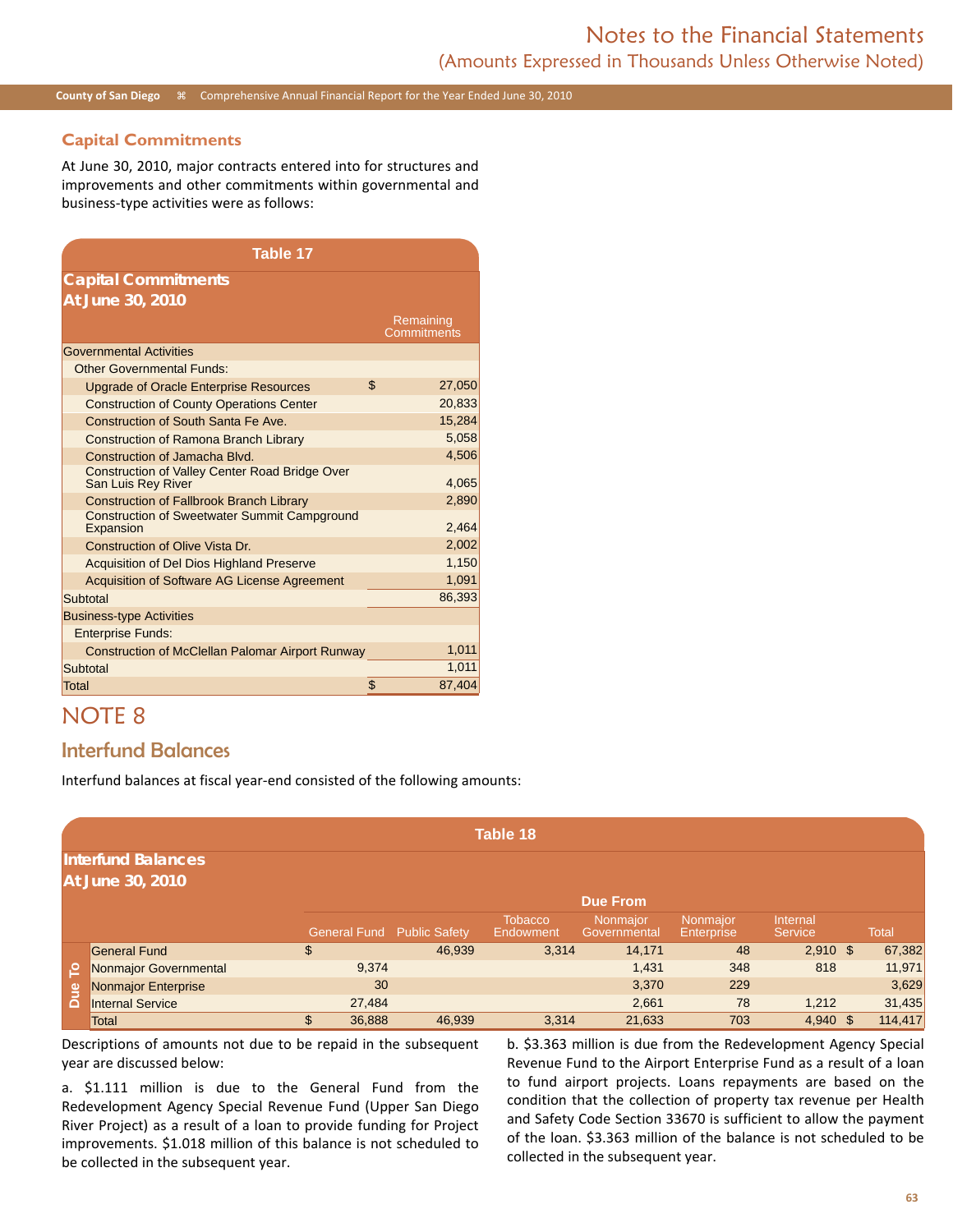Comprehensive Annual Financial Report for the Year Ended June 30, 2010 **<b>E** County of San Diego

c. \$147 thousand is due to the Special District Loans Fund from the County Service District Fund as a result of a loan to improve and maintain County roads. Loan repayments are made from property tax collections. \$98 thousand of the balance is not scheduled to be collected in the subsequent year.

All remaining balances resulted from the time lag between the dates that 1) interfund goods and services are provided or reimbursable expenditures occur; 2) transactions are recorded in the accounting system; and 3) payments between funds are made.

# NOTE 9

## Interfund Transfers

Interfund transfers at fiscal year-end consisted of the following amounts:

|                  |                                                       |                     |                      | Table 19                    |                                 |                               |                            |              |
|------------------|-------------------------------------------------------|---------------------|----------------------|-----------------------------|---------------------------------|-------------------------------|----------------------------|--------------|
|                  | <b>Transfers In/Transfers Out</b><br>At June 30, 2010 |                     |                      |                             |                                 |                               |                            |              |
|                  |                                                       |                     |                      |                             | <b>TRANSFERS OUT</b>            |                               |                            |              |
|                  |                                                       | <b>General Fund</b> | <b>Public Safety</b> | <b>Tobacco</b><br>Endowment | <b>Nonmajor</b><br>Governmental | Nonmajor<br><b>Enterprise</b> | Internal<br><b>Service</b> | <b>Total</b> |
| 즈                | <b>General Fund</b>                                   | \$                  | 188,226              | 24,200                      | 12,979                          |                               | 634\$                      | 226,039      |
|                  | Nonmajor Governmental                                 | 212,221             |                      |                             | 9,011                           | 654                           | 4,093                      | 225,979      |
| <b>TRANSFERS</b> | Nonmajor Enterprise                                   | 309                 |                      |                             |                                 |                               |                            | 309          |
|                  | <b>Internal Service</b>                               | 10,512              |                      |                             | 225                             |                               |                            | 10,737       |
|                  | Total                                                 | \$<br>223,042       | 188,226              | 24,200                      | 22,215                          | 654                           | 4.727\$                    | 463,064      |

In general, transfers are used to: (1) move revenues from the fund that statute or budget requires to collect them to the fund that statute or budget requires to expend them; (2) move receipts restricted to debt service from the funds collecting the receipts to the debt service fund as debt service payments become due; and (3) use unrestricted revenues collected in the General Fund to finance programs accounted for in other funds in accordance with budgetary authorizations.

## NOTE 10

### Payables

The County's payables at fiscal year-end are shown below for the General Fund, other governmental funds, internal service funds, business-type activities funds, and the discrete component unit:

|                                      | <b>Table 20</b> |                |                                        |         |                                 |  |  |
|--------------------------------------|-----------------|----------------|----------------------------------------|---------|---------------------------------|--|--|
| Payables                             |                 |                |                                        |         |                                 |  |  |
| At June 30, 2010                     |                 |                |                                        |         |                                 |  |  |
|                                      |                 | <b>Vendors</b> | Due to Other<br>Government<br>Agencies | Other   | <b>Total</b><br><b>Payables</b> |  |  |
| <b>Governmental Activities:</b>      |                 |                |                                        |         |                                 |  |  |
| <b>General Fund</b>                  | \$              | 74,857         | 16,139                                 | 5,018\$ | 96,014                          |  |  |
| <b>Other Governmental Funds</b>      |                 | 35,613         | 2,893                                  | 1,010   | 39,516                          |  |  |
| Internal Service Funds               |                 | 36,345         | 1,086                                  |         | 37,431                          |  |  |
| <b>Total governmental activities</b> |                 | \$146,815      | 20,118                                 |         | 6,028 \$172,961                 |  |  |
| Business-type activities:            |                 |                |                                        |         |                                 |  |  |
| <b>Enterprise Funds</b>              | \$              | 7,126          |                                        | \$      | 7,126                           |  |  |
| <b>Component Unit:</b>               |                 |                |                                        |         |                                 |  |  |
| <b>First 5 Commission</b>            | \$              | 9,005          | 8,299                                  | 102S    | 17,406                          |  |  |

# NOTE 11

## Short-Term Obligations

The County issues tax anticipation notes in advance of property tax collections, depositing the proceeds in the General Fund. These notes are necessary to fund the County's annual cash flow needs. The majority of property tax collections are received in December and April.

Short-term debt activity for the fiscal year was as follows:

| Table 21                              |                                                       |         |            |                                                              |  |  |  |  |
|---------------------------------------|-------------------------------------------------------|---------|------------|--------------------------------------------------------------|--|--|--|--|
| <b>Short-Term Obligations</b>         |                                                       |         |            |                                                              |  |  |  |  |
|                                       | <b>Beginning</b><br><b>Balance</b> at<br>July 1, 2009 |         |            | Ending<br><b>Balance</b> at<br>Issued Redeemed June 30, 2010 |  |  |  |  |
| Tax and revenue<br>anticipation notes | \$                                                    | 220,000 | 220,000 \$ |                                                              |  |  |  |  |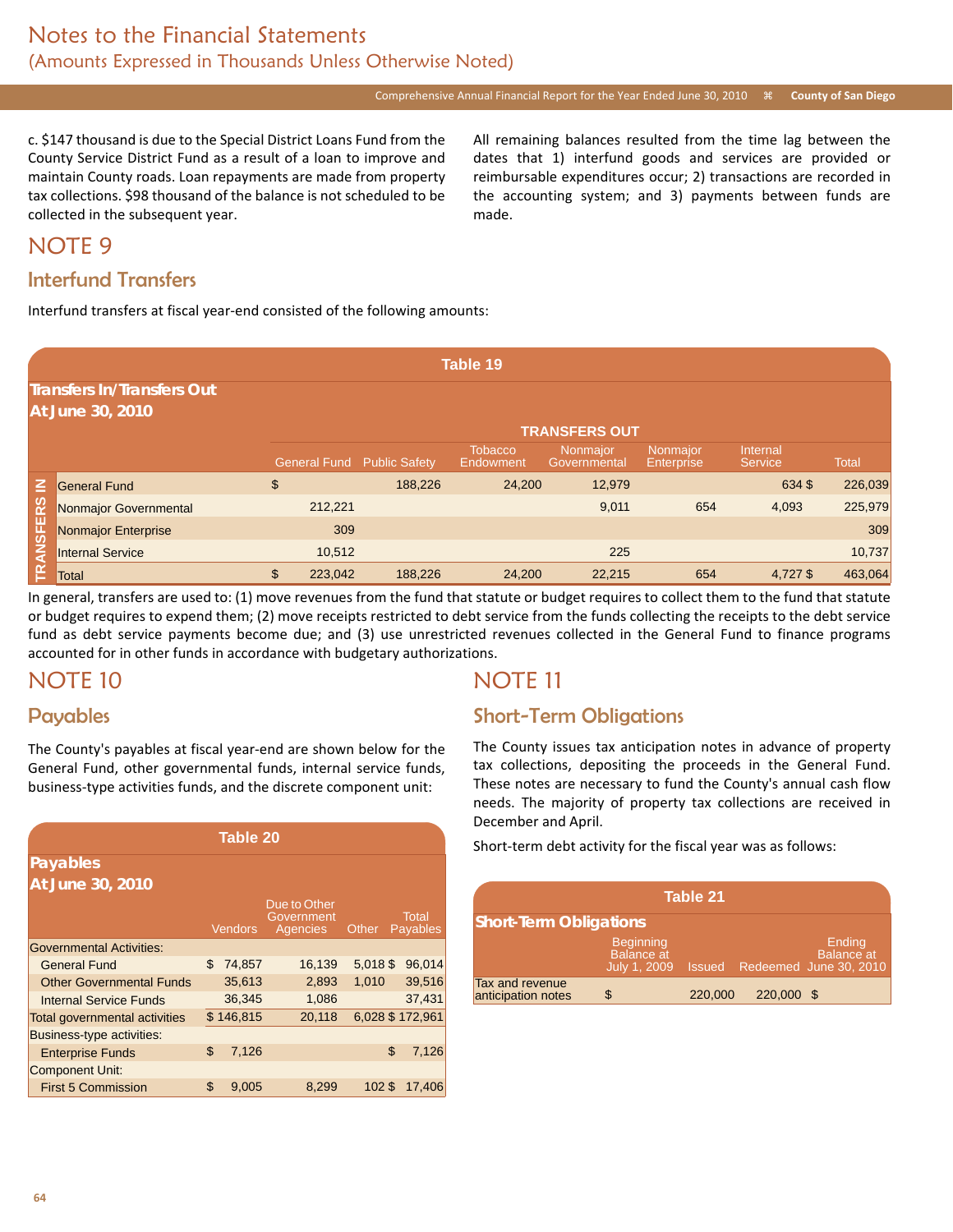## NOTE 12

### Lease Obligations

### **Operating Leases**

#### Real Property

The County has obligations under long-term operating lease agreements through fiscal year 2022 (**Table 22**). The County is the lessee under the terms of several non-cancelable operating leases for real property used to house certain County operations. The total rental expense for all real property leases for the year ended June 30, 2010 was approximately \$30.98 million, including \$18.8 million for non-cancelable leases.

The future minimum lease payments for these non-cancelable leases are as follows:

| Table 22                                 |                               |  |  |  |  |  |
|------------------------------------------|-------------------------------|--|--|--|--|--|
| <b>Lease Commitments - Real Property</b> |                               |  |  |  |  |  |
| <b>Fiscal Year</b>                       | <b>Minimum Lease Payments</b> |  |  |  |  |  |
| 2011                                     | \$<br>20,595                  |  |  |  |  |  |
| 2012                                     | 18,066                        |  |  |  |  |  |
| 2013                                     | 12,061                        |  |  |  |  |  |
| 2014                                     | 8,918                         |  |  |  |  |  |
| 2015                                     | 5,007                         |  |  |  |  |  |
| 2016-20                                  | 8,676                         |  |  |  |  |  |
| 2021-22                                  | 3,014                         |  |  |  |  |  |
| <b>Total</b>                             | \$<br>76,337                  |  |  |  |  |  |

#### Personal Property

The County has also entered into operating leases for personal property, a large portion of which represents duplicating and heavy duty construction equipment. Many of these leases are subject to annual adjustment based upon negotiations. Management expects that in the normal course of business, leases that expire will be renewed or replaced by other leases. Total rental expense for these operating leases for the year ended June 30, 2010, was approximately \$2.7 million.

#### **Capital Lease**

#### Minimum Lease Payments

Equipment has been leased from the Bowe Bell and Howell Company. The present value of the minimum lease obligation has been capitalized in the Facilities Management internal service fund statement of net assets and in the government-wide statement of net assets; and is reflected as a liability in those statements. The County assumes responsibility for all maintenance and repair of the equipment under the terms of the lease agreement. Future minimum lease payments under this capital lease are as follows:

| Table 23                                              |    |        |  |  |  |  |  |
|-------------------------------------------------------|----|--------|--|--|--|--|--|
| <b>Capital Leases - Future Minimum Lease Payments</b> |    |        |  |  |  |  |  |
| <b>Fiscal Year</b>                                    |    | Amount |  |  |  |  |  |
| 2011                                                  | \$ | 40     |  |  |  |  |  |
| 2012                                                  |    | 40     |  |  |  |  |  |
| 2013                                                  |    | 40     |  |  |  |  |  |
| 2014                                                  |    | 40     |  |  |  |  |  |
| 2015                                                  |    | 40     |  |  |  |  |  |
| 2016-2018                                             |    | 95     |  |  |  |  |  |
| Total minimum lease payments                          |    | 295    |  |  |  |  |  |
| Less: Amount representing interest                    |    | (53)   |  |  |  |  |  |
| Net lease payments                                    | \$ | 242    |  |  |  |  |  |

#### Book Value

The book value of capital lease property consists of the following:

| Table 24                           |    |                      |                             |                          |  |  |  |  |  |
|------------------------------------|----|----------------------|-----------------------------|--------------------------|--|--|--|--|--|
| <b>Capital Leases - Book Value</b> |    |                      |                             |                          |  |  |  |  |  |
| <b>At June 30, 2010</b>            |    |                      |                             |                          |  |  |  |  |  |
| Capital Lease Property             |    | <b>Original Cost</b> | Accumulated<br>Amortization | <b>Net Book</b><br>Value |  |  |  |  |  |
| Equipment                          | \$ | 310                  | 80                          | 230                      |  |  |  |  |  |
| Total                              |    | 310                  | 80                          | 230                      |  |  |  |  |  |

The amortization of this capital leased asset was \$80 thousand in fiscal year 2010 and is included in the Internal Service Funds depreciation of \$16.983 million in **Table 15**.

## NOTE 13

## Long-Term Debt

### **Certificates of Participation (COPs) and Lease Revenue Bonds (LRBs)**

Certificates of Participation (COPs) and Lease Revenue Bonds (LRBs) provide funds for the acquisition and construction of major capital facilities and equipment. The repayment of these COPs and LRBs is secured by a lease structure where the borrowing entity, such as the County or the San Miguel Consolidated Fire Protection District (SMCFPD) (not a component unit of the County), leases certain properties to another entity, a lessor, which in turn leases the properties back to the County or the SMCFPD. These lessors are the San Diego Capital Asset Leasing Corporation (SANCAL), and the San Diego Regional Building Authority (SDRBA); both blended component units of the County. (See discussion of Blended Component Units under Note 1 "Summary of Significant Accounting Policies".)

COPs and LRBs are secured by: a) (lease) base rental payments, for the use of certain facilities or equipment and b) encumbrances on the facilities. The leased premises are typically facilities or equipment purchased with proceeds of the COPs or LRBs. In the case of the County, the base rental payments are made primarily from the County General Fund to the SANCAL or SDRBA; in the case of the SDRBA's financing for the SMCFPD, base rental payments are made from SMCFPD to the SDRBA. Under lease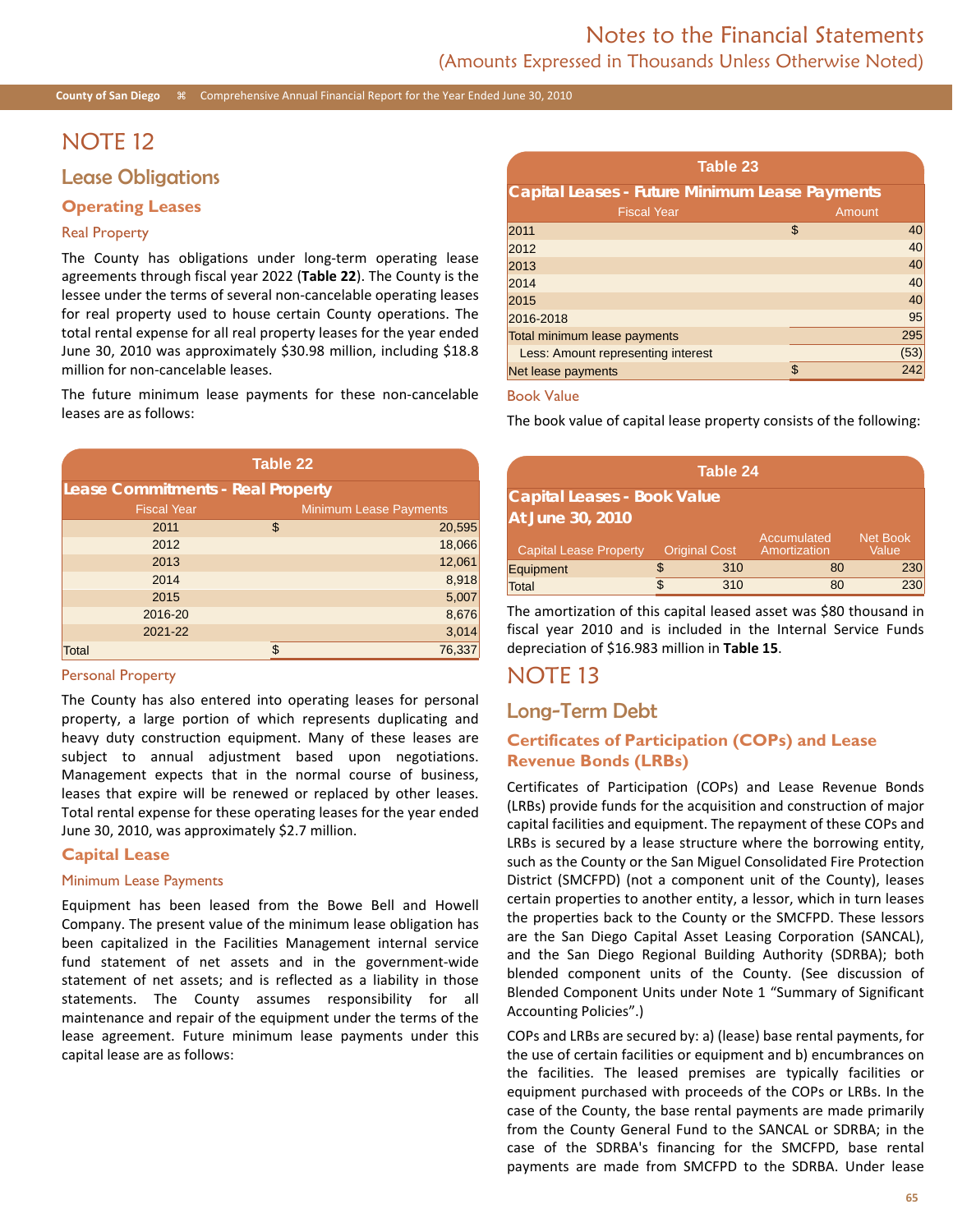terms, the County and the SMCPFD are required to make the necessary annual appropriations for lease payments, except to the extent those payments are eligible to be abated in accordance with the terms of the leases.

 COPs and LRBs evidence a pro rata share in a specific pledged revenue stream of lease payments, and investors in the certificates or bonds are entitled to receive a share in these lease payments from a particular project. Lease payments are passed through the lessor to the investors. The lessor assigns the lease and lease payments to a trustee, which distributes the lease payments to the investors.

In October 2009, the San Diego County Capital Asset Leasing Corporation issued \$80.940 million of fixed rate serial certificates of participation titled, Justice Facilities Refunding (Certificates). These certificates have maturity dates beginning October 1, 2010 with a final maturity of October 1, 2025. Each maturity date carries a different fixed interest rate beginning in April 2010 at a fixed rate of 2 percent with fixed rates ranging to 5 percent.

These Certificates were issued with a premium of \$7.803 million. The \$88.743 million in proceeds of the Certificates along with \$18.077 million of funds held by the 1997 Central Jail Refunding and 1998 Downtown Courthouse Refunding trustee (trustee) were distributed as follows: 1) \$98.550 million (consisting of \$83.173 million of new Certificate proceeds plus \$15.377 million of funds held by the trustee) was transferred to an escrow agent to advance refund the entire \$55.475 million 1997 Central Jail Refunding Certificates of Participation (Jail COPs) and \$42.270 million 1998 Downtown Courthouse Refunding Certificates of Participation (Courthouse COPs) outstanding, respectively, and to pay future interest payments; 2) \$1.010 million was used to pay interest on the refunded Jail COPs and Courthouse COPs due on the closing date at the time of the refunding; 3) \$4.818 million to fund a Certificate reserve fund; 4) \$752 thousand was set aside to pay certain costs of issuance; 5) \$1.595 million was transferred to the Base Rental Payment Fund and was used to fund the April 2010 Certificate interest payment; and, 6) \$95 thousand of existing funds were set aside to be used for various ongoing debt related costs.

 The \$98.550 million transfer referred to above was placed in an irrevocable trust with an escrow agent to provide for the payment of the remaining principal and interest due on the Jail COPs and Courthouse COPs along with a 0.01 percent premium attributable to the Courthouse COPs. As a result, the Jail COPs and Courthouse COPs are considered legally defeased and the liability for those certificates has been removed from the government-wide statement of net assets governmental activities' liabilities due within one year and due in more than one year. This advance refunding will result in reducing the County's principal and interest payments by \$11.232 million over the next 17 years to obtain an economic gain of \$8.742 million (i.e. difference between the present values of the debt service payments on the refunded debt and the refunding debt). The interest on the Certificates is excluded from gross income for federal income tax purposes and is exempt from State of California personal income taxes.

Details of COPs and LRBs outstanding at June 30, 2010 are as follows:

#### **Table 25 Certificates of Participation (COP) and Lease Revenue Bonds (LRB) Issuance Original Amount** Interest Rate Final Maturity Date **Outstanding** Balance at June 30, 2010 1993 Master Refunding<br>COP  $$ 203,400$  $2.50 -$ 5.625% 2013 \$ 14,800 2001 Metropolitan Transit System Towers Refunding<br>COP 36,960  $2.15 - 5.25%$ 5.25% 2020 24,075 2002 Motorola COP 26,060  $2.00 - 5.00%$ 5.00% 2011 3,320 2003 San Miguel Consolidated Fire **Protection District** Refunding LRB 10,005  $2.00 -$ 5.00% 2020 7,020 2005 Edgemoor Project 83,510  $3.00 -$ 5.00% 2030 76,680 2005 Regional Communications System Refunding COP 28,885 3.00 - 5.00% 2019 15,730 2005 North & East Justice Facilities Refunding COP 28,210  $3.25 - 5.00%$ 5.00% 2020 21,695 2006 Edgemoor Completion Project COP 42,390 4.00 -<br>5.00% 5.00% 2030 41,115 2009 Series A COC and Annex Project LRB 136,885 3.00 - 5.50% 2036 136,885 2009 Justice Facilities Refunding of 1998 Courthouse COP 32,640 2.00 -<br>5.00% 5.00% 2023 32,640 2009 Justice Facilities Refunding of 1997 Central Jail COP<sup>3</sup> 48,300  $2.00 -$ 5.00% 2026 48,300 Total \$ 677,245 \$ 422,260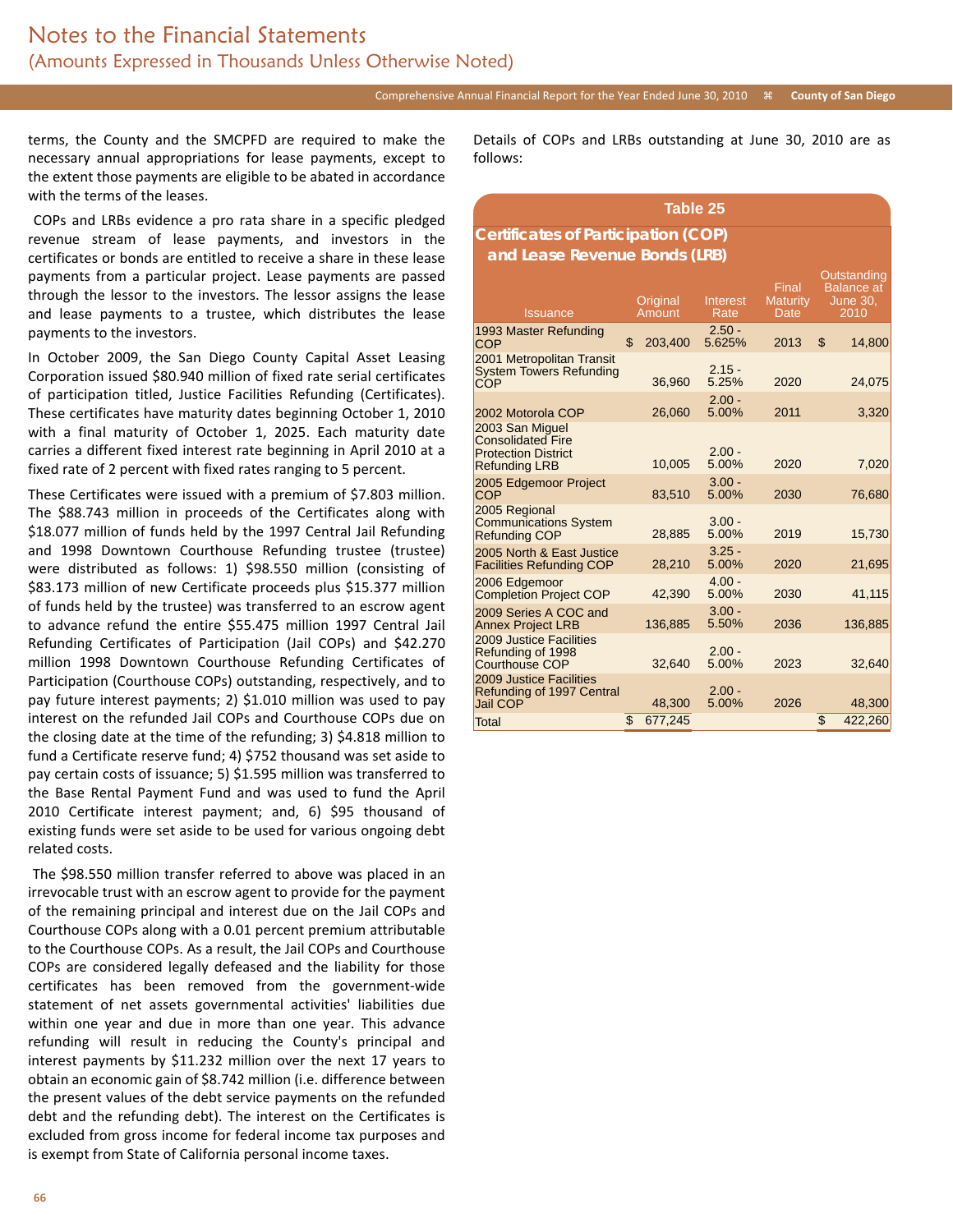#### **County of San Diego** Comprehensive Annual Financial Report for the Year Ended June 30, 2010

Annual debt service requirements to maturity for COPs and LRBs are as follows:

| Table 26                                      |    |           |                 |              |  |  |  |  |  |
|-----------------------------------------------|----|-----------|-----------------|--------------|--|--|--|--|--|
| <b>Certificates of Participation</b>          |    |           |                 |              |  |  |  |  |  |
| and Lease Revenue Bonds -                     |    |           |                 |              |  |  |  |  |  |
| <b>Debt Service Requirements to Maturity</b>  |    |           |                 |              |  |  |  |  |  |
| <b>Fiscal Year</b>                            |    | Principal | <b>Interest</b> | <b>Total</b> |  |  |  |  |  |
| 2011                                          | \$ | 27,305    | 19,209 \$       | 46,514       |  |  |  |  |  |
| 2012                                          |    | 23.745    | 18.226          | 41.971       |  |  |  |  |  |
| 2013                                          |    | 24,745    | 17,207          | 41,952       |  |  |  |  |  |
| 2014                                          |    | 19,525    | 16,355          | 35,880       |  |  |  |  |  |
| 2015                                          |    | 18,825    | 15,535          | 34,360       |  |  |  |  |  |
| 2016-2020                                     |    | 104,520   | 63,683          | 168,203      |  |  |  |  |  |
| 2021-2025                                     |    | 79,995    | 41,749          | 121,744      |  |  |  |  |  |
| 2026-2030                                     |    | 74,065    | 23,065          | 97,130       |  |  |  |  |  |
| 2031-2035                                     |    | 40,160    | 8,322           | 48,482       |  |  |  |  |  |
| 2036                                          |    | 9,375     | 294             | 9,669        |  |  |  |  |  |
| Subtotal                                      | \$ | 422,260   | 223,645\$       | 645,905      |  |  |  |  |  |
| Add:                                          |    |           |                 |              |  |  |  |  |  |
| Arbitrage                                     |    | 455       |                 |              |  |  |  |  |  |
| Unamortized issuance<br>premium               |    | 15,499    |                 |              |  |  |  |  |  |
| Less:                                         |    |           |                 |              |  |  |  |  |  |
| Unamortized deferred<br>amounts on refundings |    | (5, 454)  |                 |              |  |  |  |  |  |
| <b>Total</b>                                  | \$ | 432,760   |                 |              |  |  |  |  |  |

#### **Taxable Pension Obligation Bonds (POBs)**

POBs are issued by the County to reduce its pension unfunded actuarial liability and to achieve interest rate savings by issuing bonds at interest rates which are less than the assumed rate of return earned on proceeds placed in the San Diego County Employees Retirement Association's (SDCERA) pension plan. POBs also have been issued to refund previously issued POB debt. Because current federal tax law restricts the investment of the proceeds of tax-exempt bonds in higher-yielding taxable securities, POBs are issued on a taxable basis.

In July 2009, the County redeemed, in full, \$100 million Series 2008B Variable Rate Demand Obligations (the "Series 2008B Obligations") issued in two subseries consisting of \$50 million Series 2008B-1 Variable Rate Demand Obligations and \$50 million Series 2008B-2 Variable Rate Demand Obligations.

The sources of funds used to redeem the Series 2008B Obligations were as follows: 1) \$63.9 million internal loan granted from the General Fund to the Pension Obligation fund which will be repaid to the General Fund via charges to County departments made possible by a reduction in the required retirement system contribution rates for fiscal years 2010 and 2011; 2) \$24.1 million contribution from the General Fund to the Pension Obligation Bond Debt Service Fund; and, 3) \$12 million from Pension Obligation Debt Service Fund monies on hand.

The redemption of the \$100 million Series 2008B Obligations is anticipated to result in approximately \$4.5 million of annual debt service savings.

Details of POBs outstanding at June 30, 2010 are as follows:

| <b>Table 27</b>                                  |    |                    |                   |                                  |    |                                                             |  |  |  |  |
|--------------------------------------------------|----|--------------------|-------------------|----------------------------------|----|-------------------------------------------------------------|--|--|--|--|
| <b>Taxable Pension Obligation Bonds</b>          |    |                    |                   |                                  |    |                                                             |  |  |  |  |
| <b>Issuance</b>                                  |    | Original<br>Amount | Interest<br>Rate  | Final<br><b>Maturity</b><br>Date |    | Outstanding<br><b>Balance</b> at<br><b>June 30,</b><br>2010 |  |  |  |  |
| 2002 Series A                                    | \$ | 132,215            | $3.88 -$<br>4.95% | 2016                             | \$ | 102,215                                                     |  |  |  |  |
| 2004 Series A                                    |    | 241.360            | $3.28 -$<br>5.86% | 2023                             |    | 212,870                                                     |  |  |  |  |
| 2004 Series B1-2                                 |    | 147,825            | 5.91%             | 2025                             |    | 147,825                                                     |  |  |  |  |
| 2004 Series C CABs                               |    | 64,928             | $4.66 -$<br>5.76% | 2016                             |    | 88,445                                                      |  |  |  |  |
| 2004 Series C Unaccreted<br><b>Interest CABs</b> |    |                    |                   |                                  |    | (11, 954)                                                   |  |  |  |  |
| 2008 Series A                                    |    | 343,515            | $3.33 -$<br>6.03% | 2027                             |    | 334,935                                                     |  |  |  |  |
| <b>Total</b>                                     | S  | 929,843            |                   |                                  | \$ | 874.336                                                     |  |  |  |  |

Annual debt service requirements to maturity for POBs are shown below in **Table 28**.

**Table 28**

## **Taxable Pension Obligation Bonds - Debt Service Requirements to Maturity**

|                                                            |               | Unaccreted   |           |              |
|------------------------------------------------------------|---------------|--------------|-----------|--------------|
| <b>Fiscal Year</b>                                         | Principal     | Appreciation | Interest  | <b>Total</b> |
| 2011                                                       | \$<br>36,590  | 3,591        | 44,446\$  | 84,627       |
| 2012                                                       | 33,176        | 3,053        | 43,391    | 79,620       |
| 2013                                                       | 33,215        | 2,386        | 42,313    | 77,914       |
| 2014                                                       | 33.042        | 1,575        | 41,233    | 75,850       |
| 2015                                                       | 38.240        | 1.202        | 39.556    | 78,998       |
| 2016-2020                                                  | 226,575       | 147          | 165,967   | 392,689      |
| 2021-2025                                                  | 315,670       |              | 84.312    | 399,982      |
| 2026-2028                                                  | 140,370       |              | 4,986     | 145,356      |
| Subtotal                                                   | \$<br>856,878 | 11.954       | 466,204\$ | 1,335,036    |
| Add:                                                       |               |              |           |              |
| Accreted appreciation<br>through June 30, $2010$ \$        | 23,288        |              |           |              |
| Less:                                                      |               |              |           |              |
| Accreted appreciation<br>paid through fiscal<br>year 2010  | (2, 467)      |              |           |              |
| Less:                                                      |               |              |           |              |
| Accreted appreciation<br>to be paid in fiscal year<br>2011 | (3, 363)      |              |           |              |
| Subtotal                                                   | 874,336       |              |           |              |
| Less:                                                      |               |              |           |              |
| Unamortized deferred                                       |               |              |           |              |
| amounts on refundings                                      | (1,796)       |              |           |              |
| <b>Total</b>                                               | \$<br>872,540 |              |           |              |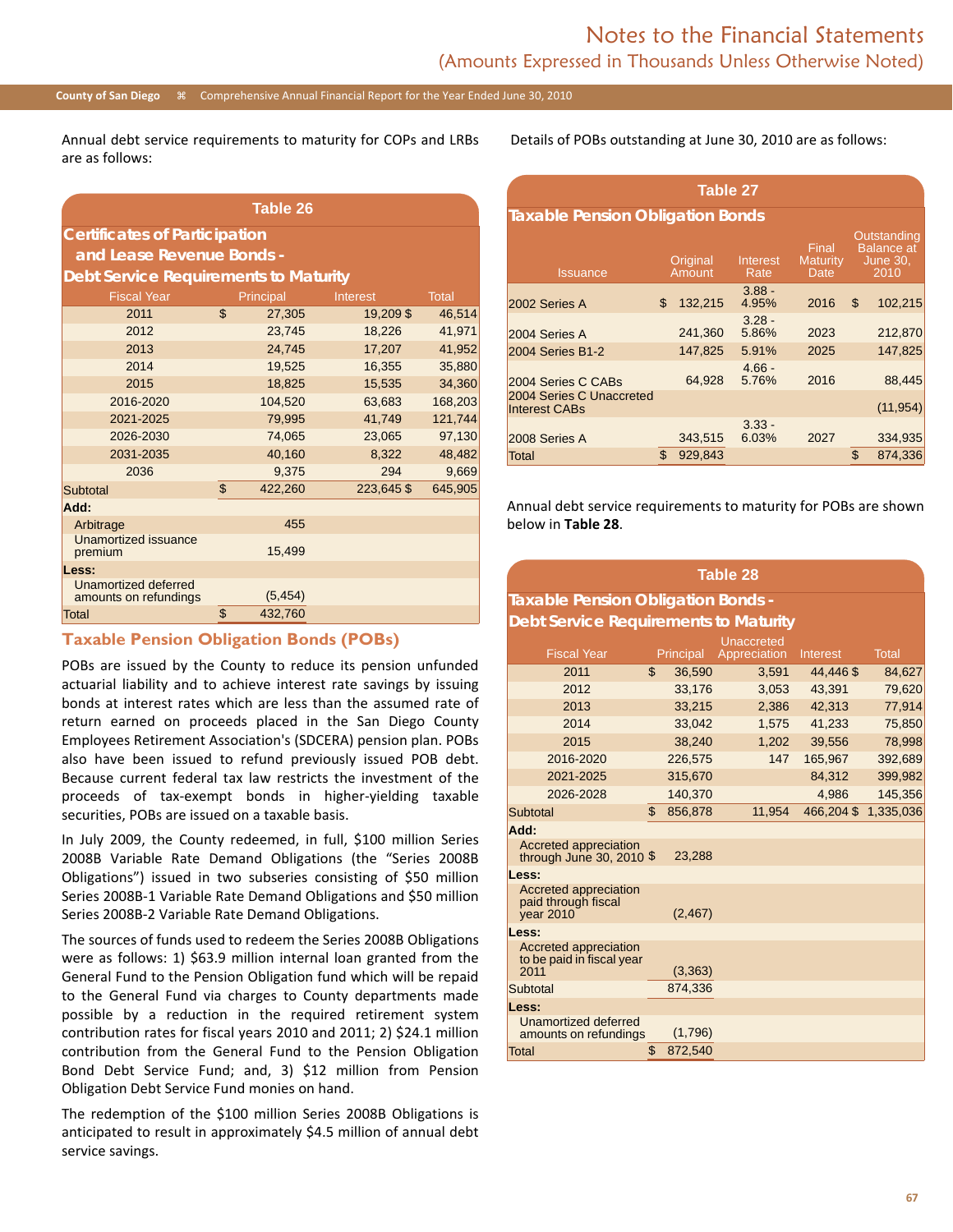### **Tobacco Settlement Asset-Backed Bonds (TSAB)**

TSAB are issued by the Tobacco Securitization Joint Powers Authority of Southern California (Authority) to securitize future revenue streams available to the County pursuant to the agreements described below.

A 1998 Master Settlement Agreement (MSA) was originally entered into by the four major cigarette manufacturers, 46 states and six other U.S. jurisdictions (the "Settling States") to provide state governments (including California) with compensation for smoking related medical costs and to help reduce smoking in the United States. There is no limit to the yearly settlement payments, they are perpetual. Also, a Memorandum of Understanding (the "MOU") and a supplemental agreement (the "ARIMOU") was agreed to by the State of California and all California counties and four California cities, granting those California municipalities the right to receive tobacco settlement allocation payments (also known as Tobacco Settlement Revenues - TSRs).

In fiscal year 2002, the Authority issued \$446.86 million 2001 Tobacco Settlement Asset-Backed Bonds (Bonds), to fund the Authority's loan to the San Diego Tobacco Asset Securitization Corporation (Corporation), pursuant to a loan agreement between the Authority and the Corporation. (Both entities are blended component units of the County). According to the loan agreement, the Corporation has pledged, assigned and granted to the Authority, a first priority perfected security interest in all rights, title and interest of the Corporation, to the TSRs the Corporation purchased from the County, and future TSRs. The Corporation used the net proceeds of the loan, \$411.913 million, to pay the County, in exchange for the County's transfer to the Corporation of all the County's rights, title and interest in the TSRs. Net proceeds have been placed in an endowment fund to fund healthcare-based programs pursuant to Board Policy E-14 and IRS regulations.

In May 2006, the Authority issued Series 2006 TSAB in the amount of \$583.631 million to refund the outstanding principal of the original 2001 bonds, noted above and to loan an additional \$123.515 million to the Corporation. The Series 2006 Bonds are limited obligations of the Authority, maturing in fiscal year 2035- 36. The proceeds were placed into the endowment fund for the aforementioned purposes.

Under the terms of bond indentures, TSRs are pledged to the repayment of the bonds. Accordingly, the bonds are payable solely from certain funds held under the indenture, including payments of TSRs, and earnings on such funds (collections).

Details of TSAB outstanding at June 30, 2010 are as follows:

| Table 29                                             |    |                    |                         |                                  |    |                                                             |  |  |  |  |
|------------------------------------------------------|----|--------------------|-------------------------|----------------------------------|----|-------------------------------------------------------------|--|--|--|--|
| <b>Tobacco Settlement Asset-Backed Bonds</b>         |    |                    |                         |                                  |    |                                                             |  |  |  |  |
| <b>Issuance</b>                                      |    | Original<br>Amount | <b>Interest</b><br>Rate | Final<br><b>Maturity</b><br>Date |    | Outstanding<br><b>Balance</b> at<br><b>June 30,</b><br>2010 |  |  |  |  |
| Series 2006A Senior<br><b>Current Interest Bonds</b> | \$ | 534,610            | $4.75 -$<br>5.125%      | $2016 -$<br>2030                 | \$ | 510,145                                                     |  |  |  |  |
| Series 2006B CABs                                    |    | 19,770             | 6.25%                   | 2032                             |    | 93,711                                                      |  |  |  |  |
| 2006B unaccreted<br>appreciation CABs                |    |                    |                         |                                  |    | (68, 287)                                                   |  |  |  |  |
| Series 2006C CABs                                    |    | 8.686              | 6.40%                   | 2033                             |    | 46.268                                                      |  |  |  |  |
| 2006C unaccreted<br>appreciation CABs                |    |                    |                         |                                  |    | (35,032)                                                    |  |  |  |  |
| Series 2006D CABs                                    |    | 20,565             | 7.10%                   | 2036                             |    | 150,768                                                     |  |  |  |  |
| 2006D unaccreted<br>appreciation CABs                |    |                    |                         |                                  |    | (123, 416)                                                  |  |  |  |  |
| Total                                                | \$ | 583,631            |                         |                                  | \$ | 574.157                                                     |  |  |  |  |

Annual debt service requirements to maturity for TSAB are as follows:

| Table 30                                            |    |           |              |           |              |  |  |  |  |  |  |
|-----------------------------------------------------|----|-----------|--------------|-----------|--------------|--|--|--|--|--|--|
| <b>Tobacco Settlement Asset-Backed Bonds -</b>      |    |           |              |           |              |  |  |  |  |  |  |
| <b>Debt Service Requirements to Maturity</b>        |    |           |              |           |              |  |  |  |  |  |  |
| Unaccreted                                          |    |           |              |           |              |  |  |  |  |  |  |
| <b>Fiscal Year</b>                                  |    | Principal | Appreciation | Interest  | <b>Total</b> |  |  |  |  |  |  |
| 2011                                                | \$ | 11.275    | 4.321        | 25,540\$  | 41,136       |  |  |  |  |  |  |
| 2012                                                |    | 10.770    | 4.613        | 25.006    | 40,389       |  |  |  |  |  |  |
| 2013                                                |    | 11,690    | 4,926        | 24,491    | 41,107       |  |  |  |  |  |  |
| 2014                                                |    | 12,645    | 5,260        | 23,932    | 41,837       |  |  |  |  |  |  |
| 2015                                                |    | 13,635    | 5,617        | 23,327    | 42,579       |  |  |  |  |  |  |
| 2016-2020                                           |    | 94,070    | 34,343       | 105,169   | 233,582      |  |  |  |  |  |  |
| 2021-2025                                           |    | 142,650   | 47,697       | 76,656    | 267,003      |  |  |  |  |  |  |
| 2026-2030                                           |    | 200,210   | 66,270       | 34,649    | 301,129      |  |  |  |  |  |  |
| 2031-2035                                           |    | 58,460    | 51,802       | 620       | 110,882      |  |  |  |  |  |  |
| 2036                                                |    | 3.761     | 1,886        |           | 5,647        |  |  |  |  |  |  |
| Subtotal                                            | \$ | 559,166   | 226,735      | 339,390\$ | 1,125,291    |  |  |  |  |  |  |
| Add:                                                |    |           |              |           |              |  |  |  |  |  |  |
| Accreted<br>appreciation<br>through June<br>30.2010 |    | 14,991    |              |           |              |  |  |  |  |  |  |
| Subtotal                                            |    | 574,157   |              |           |              |  |  |  |  |  |  |
| Less:                                               |    |           |              |           |              |  |  |  |  |  |  |
| Unamortized<br>issuance<br>discount                 |    | (16,088)  |              |           |              |  |  |  |  |  |  |
| Unamortized<br>deferred<br>amounts on<br>refundings |    | (9,252)   |              |           |              |  |  |  |  |  |  |
| Total                                               | \$ | 548,817   |              |           |              |  |  |  |  |  |  |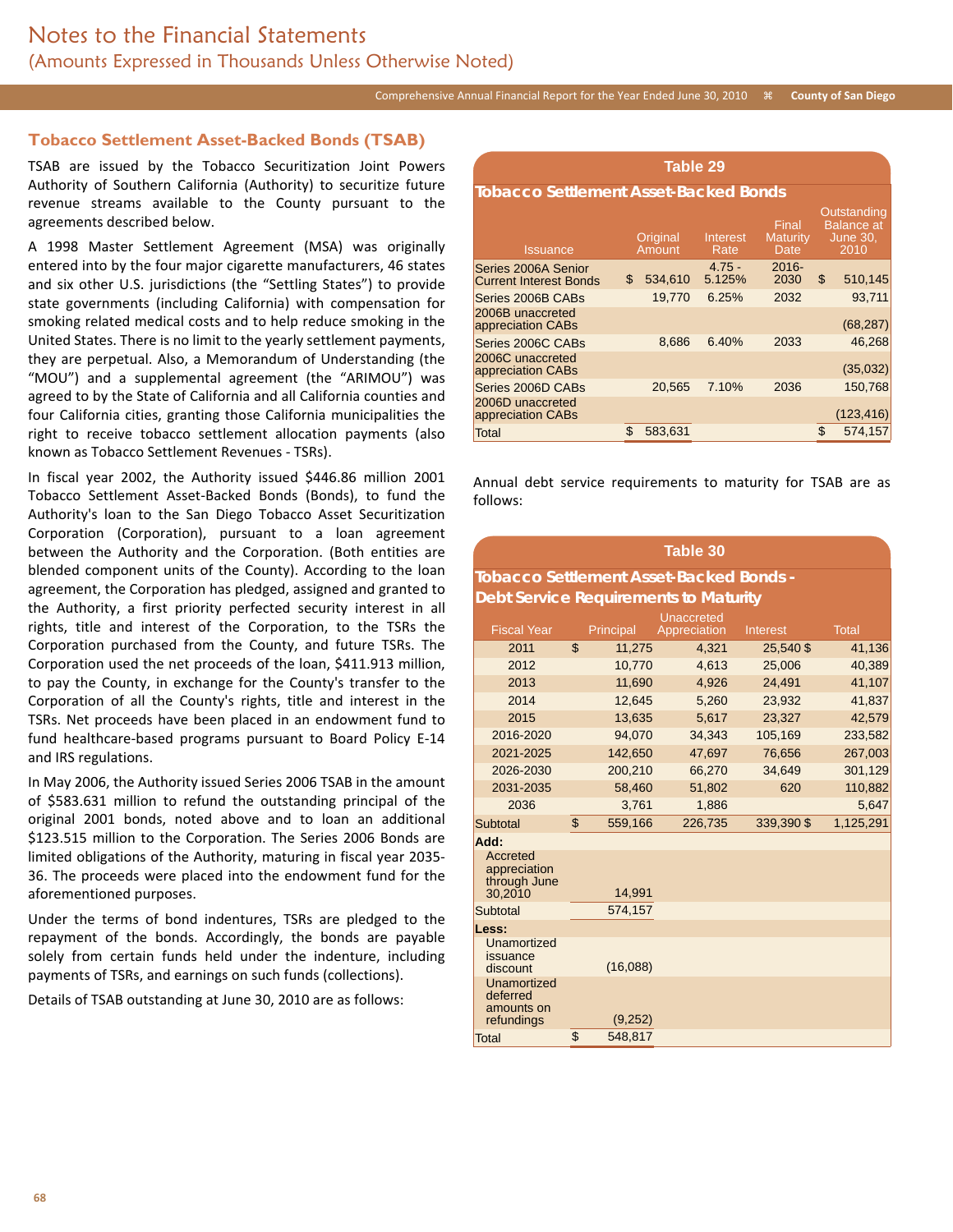#### **County of San Diego** Comprehensive Annual Financial Report for the Year Ended June 30, 2010

TSAB pledged revenue for the year ended June 30, 2010 was as follows:

| Table 31                                                       |                                  |                                                             |                                  |                            |  |  |  |  |  |
|----------------------------------------------------------------|----------------------------------|-------------------------------------------------------------|----------------------------------|----------------------------|--|--|--|--|--|
| <b>Tobacco Settlement Asset-Backed Bonds -</b>                 |                                  |                                                             |                                  |                            |  |  |  |  |  |
| <b>Pledged Revenues</b>                                        |                                  |                                                             |                                  |                            |  |  |  |  |  |
|                                                                |                                  |                                                             |                                  | <b>Fiscal Year 2010</b>    |  |  |  |  |  |
| <b>Debt Pledged</b>                                            | Final<br><b>Maturity</b><br>Date | Pledged<br>Revenue To & Interest Revenue<br><b>Maturity</b> | <b>Debt</b><br>Principal<br>Paid | Pledged<br><b>Received</b> |  |  |  |  |  |
| Series 2006 Tobacco<br>Settlement Asset-Backed<br><b>Bonds</b> | 2036                             | \$1.140.284 \$30.298 \$                                     |                                  | 28.352                     |  |  |  |  |  |

### **San Diego County Redevelopment Agency (CRA) Revenue Refunding Bonds**

In December 2005, the San Diego County Redevelopment Agency (CRA) issued \$16 million Revenue Refunding Bonds Series 2005A that mature in fiscal year 2032-33. The CRA has pledged property tax increment revenues generated within the Gillespie Field Project Area to pay for the bonds. Gillespie Field Airport revenues may also be used to fund debt service payments if there are insufficient property tax increment revenues to cover a particular fiscal year's debt service requirement. Bonds are also payable from funds held under the indenture, including earnings on such funds.

CRA revenue refunding bonds outstanding at June 30, 2010 were the following:

| Table 32                                       |                                        |        |                   |                           |                                                             |        |  |  |  |  |
|------------------------------------------------|----------------------------------------|--------|-------------------|---------------------------|-------------------------------------------------------------|--------|--|--|--|--|
| <b>CRA Revenue Refunding Bonds</b>             |                                        |        |                   |                           |                                                             |        |  |  |  |  |
| <b>Issuance</b>                                | Original<br>Interest<br>Amount<br>Rate |        |                   | Final<br>Maturity<br>Date | Outstanding<br><b>Balance at</b><br><b>June 30,</b><br>2010 |        |  |  |  |  |
| <b>Revenue Refunding Bonds</b><br>Series 2005A |                                        | 16,000 | $3.65 -$<br>5.75% | 2033                      | \$                                                          | 14,640 |  |  |  |  |
| Total                                          |                                        | 16,000 |                   |                           |                                                             | 14.640 |  |  |  |  |

Annual debt service requirements to maturity for CRA bonds are as follows:

| Table 33                                     |                                       |        |           |        |  |  |  |  |  |  |
|----------------------------------------------|---------------------------------------|--------|-----------|--------|--|--|--|--|--|--|
| <b>CRA Revenue Refunding Bonds -</b>         |                                       |        |           |        |  |  |  |  |  |  |
| <b>Debt Service Requirements to Maturity</b> |                                       |        |           |        |  |  |  |  |  |  |
| <b>Fiscal Year</b>                           | Principal<br><b>Total</b><br>Interest |        |           |        |  |  |  |  |  |  |
| 2011                                         | \$                                    | 360    | 782\$     | 1,142  |  |  |  |  |  |  |
| 2012                                         |                                       | 375    | 766       | 1,141  |  |  |  |  |  |  |
| 2013                                         |                                       | 395    | 748       | 1,143  |  |  |  |  |  |  |
| 2014                                         |                                       | 415    | 728       | 1,143  |  |  |  |  |  |  |
| 2015                                         |                                       | 430    | 708       | 1,138  |  |  |  |  |  |  |
| 2016-2020                                    |                                       | 2,510  | 3,179     | 5,689  |  |  |  |  |  |  |
| 2021-2025                                    |                                       | 3,230  | 2,427     | 5,657  |  |  |  |  |  |  |
| 2026-2030                                    |                                       | 4,230  | 1,390     | 5,620  |  |  |  |  |  |  |
| 2031-2033                                    |                                       | 2,695  | 212       | 2,907  |  |  |  |  |  |  |
| <b>Total</b>                                 | \$                                    | 14,640 | 10,940 \$ | 25,580 |  |  |  |  |  |  |
| Less:                                        |                                       |        |           |        |  |  |  |  |  |  |
| Unamortized issuance<br>discount             |                                       | (38)   |           |        |  |  |  |  |  |  |
| Total                                        | \$                                    | 14,602 |           |        |  |  |  |  |  |  |

CRA pledged revenue for the year ended June 30, 2010 was as follows:

| Table 34                                       |                           |                                                      |                           |                         |  |  |  |  |
|------------------------------------------------|---------------------------|------------------------------------------------------|---------------------------|-------------------------|--|--|--|--|
| <b>CRA Revenue Refunding Bonds -</b>           |                           |                                                      |                           |                         |  |  |  |  |
| <b>Pledged Revenues</b>                        |                           |                                                      |                           |                         |  |  |  |  |
|                                                |                           |                                                      |                           | <b>Fiscal Year 2010</b> |  |  |  |  |
| <b>Debt Pledged</b>                            | Final<br>Maturity<br>Date | Pledged<br>Revenue To & Interest Revenue<br>Maturity | Debt<br>Principal<br>Paid | Pledged<br>Received     |  |  |  |  |
| Series 2005A Revenue<br><b>Refunding Bonds</b> | 2033                      | 25.579\$<br>\$                                       | $1.143$ \$                | 793                     |  |  |  |  |

#### **Loans - Governmental Activities**

Loans for various governmental activities included a United States Department of Agriculture Farmers Home Administration loan for the construction of low income housing; and California Energy Commission loans to fund various projects in County facilities to increase energy efficiency.

As of June 30, 2010, the County has borrowed \$1.91 million from the California Energy Commission (CEC Loan 3) from an existing authorized loan amount of \$3 million. The loan amount of \$1.91 million, in addition to future loan proceeds representing costs incurred before the completion of the project on June 30, 2010, have been used to fund multiple energy efficient projects in County facilities. Semi-annual interest and principal payments will be made in twenty equal installments at a fixed interest rate of 4.50% with the first loan repayment commencing on December 22, 2010 and every June 22 and December 22 thereafter.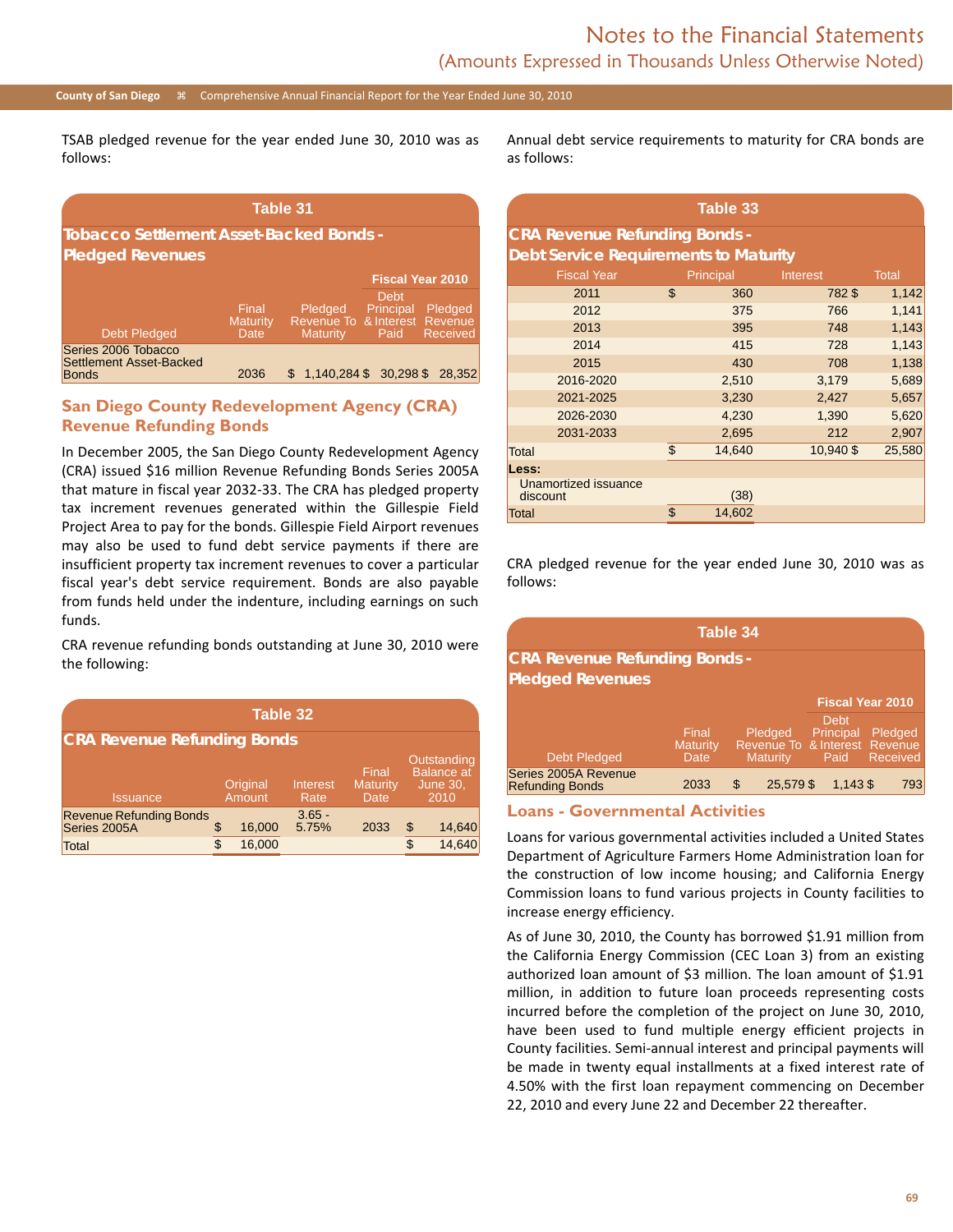Details of loans outstanding at June 30, 2010 for governmental activities are as follows:

| Table 35                                                 |    |                    |                  |                                         |    |                                                             |  |  |  |  |
|----------------------------------------------------------|----|--------------------|------------------|-----------------------------------------|----|-------------------------------------------------------------|--|--|--|--|
| <b>Loans - Governmental Activities</b>                   |    |                    |                  |                                         |    |                                                             |  |  |  |  |
| <b>Issuance</b>                                          |    | Original<br>Amount | Interest<br>Rate | Final<br><b>Maturity</b><br><b>Date</b> |    | Outstanding<br><b>Balance</b> at<br><b>June 30,</b><br>2010 |  |  |  |  |
| Loans - non internal<br>service funds (ISF)              |    |                    |                  |                                         |    |                                                             |  |  |  |  |
| <b>Firebird Manor</b>                                    | \$ | 4,486              | 1.00%            | 2028                                    | \$ | 2,671                                                       |  |  |  |  |
| Total loans - non-ISF                                    |    | 4,486              |                  |                                         |    | 2,671                                                       |  |  |  |  |
|                                                          |    |                    |                  |                                         |    |                                                             |  |  |  |  |
| Loans - ISF                                              |    |                    |                  |                                         |    |                                                             |  |  |  |  |
| <b>California Energy Comm</b><br>Loan 1 (Facilities ISF) |    | 1,977              | 4.00%            | 2015                                    |    | 970                                                         |  |  |  |  |
| <b>California Energy Comm</b><br>Loan 2 (Facilities ISF) |    | 3,001              | 3.95%            | 2016                                    |    | 1,853                                                       |  |  |  |  |
| <b>California Energy Comm</b><br>Loan 3 (Facilities ISF) |    | 1,910              | 4.50%            | 2020                                    |    | 1,910                                                       |  |  |  |  |
| Total Ioans - ISF                                        |    | 6,888              |                  |                                         |    | 4,733                                                       |  |  |  |  |
|                                                          |    |                    |                  |                                         |    |                                                             |  |  |  |  |
| Total                                                    | \$ | 11,374             |                  |                                         | \$ | 7,404                                                       |  |  |  |  |

Annual debt service requirements to maturity for loans governmental activities are as follows:

|                                              | Table 36           |    |           |            |              |  |  |  |  |
|----------------------------------------------|--------------------|----|-----------|------------|--------------|--|--|--|--|
| <b>Loans - Governmental Activities</b>       |                    |    |           |            |              |  |  |  |  |
| <b>Debt Service Requirements to Maturity</b> |                    |    |           |            |              |  |  |  |  |
|                                              | <b>Fiscal Year</b> |    | Principal | Interest   | <b>Total</b> |  |  |  |  |
|                                              | 2011               | \$ | 836       | 217\$      | 1,053        |  |  |  |  |
|                                              | 2012               |    | 866       | 187        | 1,053        |  |  |  |  |
|                                              | 2013               |    | 898       | 155        | 1,053        |  |  |  |  |
|                                              | 2014               |    | 930       | 123        | 1,053        |  |  |  |  |
|                                              | 2015               |    | 845       | 89         | 934          |  |  |  |  |
|                                              | 2016-2020          |    | 1,800     | 218        | 2,018        |  |  |  |  |
|                                              | 2021-2025          |    | 776       | 46         | 822          |  |  |  |  |
|                                              | 2026-2028          |    | 453       | 9          | 462          |  |  |  |  |
| Total                                        |                    | \$ | 7.404     | $1.044$ \$ | 8.448        |  |  |  |  |

#### **Loans - Business-Type Activities**

Loans for business-type activities included California Department of Transportation loans for the construction of a sewer line and the installation of a control tower at the Ramona Airport.

Details of loans outstanding at June 30, 2010 for business-type activities are as follows:

| Table 37                                                |                        |             |                                                    |                                                             |     |  |  |  |
|---------------------------------------------------------|------------------------|-------------|----------------------------------------------------|-------------------------------------------------------------|-----|--|--|--|
| <b>Loans - Business-type Activities</b>                 |                        |             |                                                    |                                                             |     |  |  |  |
| Loan                                                    | Amount Rate            |             | Final<br><b>Original Interest Maturity</b><br>Date | Outstanding<br><b>Balance at</b><br><b>June 30.</b><br>2010 |     |  |  |  |
| 2001 Airport Development Loan -<br>Ramona Sewer Line    | $$2,388$ 5.63% 2017 \$ |             |                                                    | 1,205                                                       |     |  |  |  |
| 2001 Airport Development Loan -<br>Ramona Control Tower |                        | 1,196 5.63% | 2017                                               |                                                             | 604 |  |  |  |
| Total                                                   | 3,584                  |             |                                                    | 1,809<br>£.                                                 |     |  |  |  |

Annual debt service requirements to maturity for loans - businesstype activities are as follows:

| <b>Table 38</b>                              |                                       |       |        |  |       |  |  |  |
|----------------------------------------------|---------------------------------------|-------|--------|--|-------|--|--|--|
| Loans - Business-type Activities             |                                       |       |        |  |       |  |  |  |
| <b>Debt Service Requirements to Maturity</b> |                                       |       |        |  |       |  |  |  |
| <b>Fiscal Year</b>                           | Principal<br>Interest<br><b>Total</b> |       |        |  |       |  |  |  |
| 2011                                         | \$                                    | 242   | 102S   |  | 344   |  |  |  |
| 2012                                         |                                       | 254   | 88     |  | 342   |  |  |  |
| 2013                                         |                                       | 267   | 74     |  | 341   |  |  |  |
| 2014                                         |                                       | 279   | 59     |  | 338   |  |  |  |
| 2015                                         |                                       | 292   | 43     |  | 335   |  |  |  |
| 2016-2017                                    |                                       | 475   | 36     |  | 511   |  |  |  |
| <b>Total</b>                                 | \$                                    | 1,809 | 402 \$ |  | 2,211 |  |  |  |

#### **Prior Year Defeasance of Long-Term Debt**

In prior years, the County defeased TSAB by placing the proceeds of the original issue plus additional County contributions in an irrevocable trust to provide for all future debt service payments on the old obligation. Accordingly, the trust account assets and the liability for the defeased obligation are not included in the County's financial statements. At June 30, 2010, \$415.5 million of bonds were legally defeased and remain outstanding.

#### **Arbitrage**

In compliance with the Tax Reform Act of 1986 and subsequent U.S. Treasury Regulations, the County performed arbitrage rebate calculations via a third party to determine probable amounts due to the Federal government. At June 30, 2010, a \$455 estimate of probable arbitrage rebate liability has been included in the statement of net assets.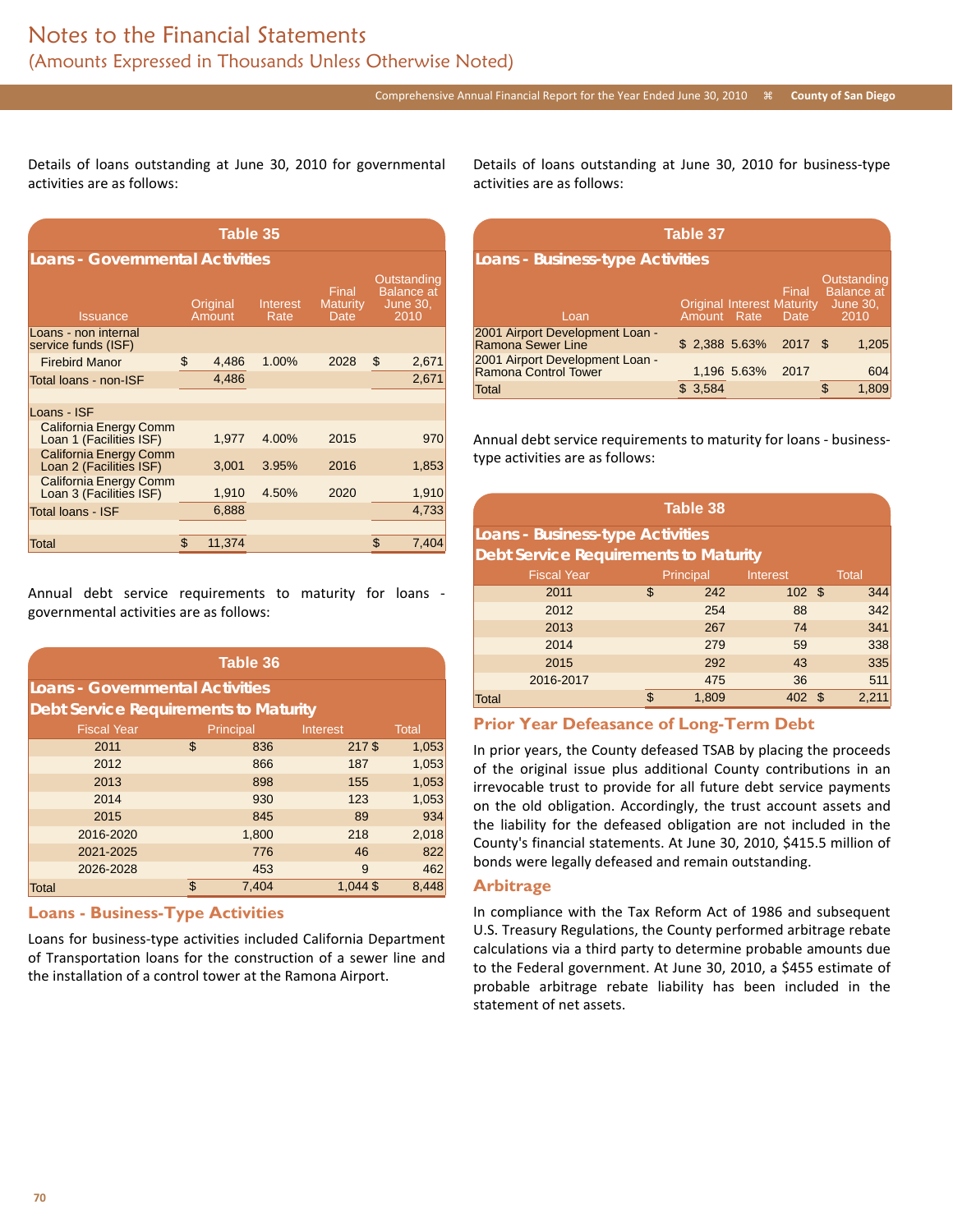**County of San Diego**  $\frac{1}{26}$  Comprehensive Annual Financial Report for the Year Ended June 30, 2010

## NOTE 14

### Changes in Long-Term Liabilities

Long-term liability activities for the year ended June 30, 2010 were as follows:

|                                                                                        |                                                      | Table 39         |                   |                      |                                              |                                              |
|----------------------------------------------------------------------------------------|------------------------------------------------------|------------------|-------------------|----------------------|----------------------------------------------|----------------------------------------------|
| <b>Changes in Long-Term Liabilities</b>                                                |                                                      |                  |                   |                      |                                              |                                              |
|                                                                                        | <b>Beginning</b><br><b>Balance at July</b><br>1,2009 | <b>Additions</b> | <b>Reductions</b> | Accreted<br>Interest | <b>Ending Balance</b><br>at June 30,<br>2010 | <b>Amounts Due</b><br><b>Within One Year</b> |
| <b>Governmental Activities:</b>                                                        |                                                      |                  |                   |                      |                                              |                                              |
| COPs. bonds & loans<br>Certificates of participation and Lease Revenue<br><b>Bonds</b> | \$<br>469,970                                        | 80,940           | (128, 650)        |                      | 422,260 \$                                   | 27,305                                       |
| Taxable pension obligation bonds                                                       | 1,005,955                                            |                  | (135, 630)        | 4,011                | 874,336                                      | 36,590                                       |
| Tobacco settlement asset-backed bonds                                                  | 574,610                                              |                  | (4,500)           | 4,047                | 574,157                                      | 11,275                                       |
| CRA revenue refunding bonds                                                            | 14,985                                               |                  | (345)             |                      | 14,640                                       | 360                                          |
| Loans - non-internal service funds                                                     | 2,816                                                |                  | (145)             |                      | 2,671                                        | 138                                          |
| Loans - internal service funds (ISF)                                                   | 4,227                                                | 1,028            | (522)             |                      | 4,733                                        | 698                                          |
| Arbitrage                                                                              | 517                                                  |                  | (62)              |                      | 455                                          |                                              |
| Unamortized issuance premiums                                                          | 8,697                                                | 7,803            | (1,001)           |                      | 15,499                                       | 1,156                                        |
| Unamortized issuance discounts                                                         | (18, 975)                                            |                  | 2,849             |                      | (16, 126)                                    | (1,071)                                      |
| Unamortized deferred amounts on refundings                                             | (18,037)                                             | (4, 307)         | 5,842             |                      | (16, 502)                                    | (5,370)                                      |
| Total COPs, bonds & loans                                                              | 2,044,765                                            | 85,464           | (262, 164)        | 8.058                | 1,876,123                                    | 71,081                                       |
| Other long-term liabilities:                                                           |                                                      |                  |                   |                      |                                              |                                              |
| <b>Capital Leases - ISF</b>                                                            | \$                                                   | 268              | (26)              |                      | 242S                                         | 28                                           |
| Claims and judgments - ISF                                                             | 108,528                                              | 30,551           | (20, 980)         |                      | 118,099                                      | 32,066                                       |
| Compensated absences -non-ISF                                                          | 98,837                                               | 66,411           | (67, 482)         |                      | 97,766                                       | 38,483                                       |
| Compensated absences - ISF                                                             | 2,488                                                | 1,608            | (1,896)           |                      | 2,200                                        | 900                                          |
| Landfill closure and postclosure                                                       | 21,293                                               | 442              | (818)             |                      | 20,917                                       | 778                                          |
| <b>Total Other long-term liabilities</b>                                               | 231,146                                              | 99,280           | (91, 202)         |                      | 239,224                                      | 72,255                                       |
| <b>Total Governmental Activities</b>                                                   | \$<br>2,275,911                                      | 184,744          | (353, 366)        | 8,058                | 2,115,347 \$                                 | 143,336                                      |
| Business-type activities:                                                              |                                                      |                  |                   |                      |                                              |                                              |
| Loans                                                                                  | \$<br>2,038                                          |                  | (229)             |                      | $1,809$ \$                                   | 242                                          |
| <b>Compensated absences</b>                                                            | 448                                                  | 354              | (342)             |                      | 460                                          | 188                                          |
| <b>Total Business-type Activities</b>                                                  | \$<br>2,486                                          | 354              | (571)             |                      | $2,269$ \$                                   | 430                                          |

## NOTE 15

## Funds Used to Liquidate Liabilities

The following funds presented in **Table 40** below have typically been used to liquidate other long-term obligations in prior years:

| Table 40                                   |                                                                                                                                                                                                                                      |  |  |  |  |  |  |  |  |
|--------------------------------------------|--------------------------------------------------------------------------------------------------------------------------------------------------------------------------------------------------------------------------------------|--|--|--|--|--|--|--|--|
| <b>Liquidated Liabilities</b>              |                                                                                                                                                                                                                                      |  |  |  |  |  |  |  |  |
| Liability                                  | Fund(s) Used to Liquidate in Prior Years                                                                                                                                                                                             |  |  |  |  |  |  |  |  |
| Claims &<br><b>Judgments</b>               | Internal Service Funds - Employee Benefits Fund and<br><b>Public Liability Insurance Fund</b>                                                                                                                                        |  |  |  |  |  |  |  |  |
| Compensated<br><b>Absences</b>             | General Fund; Special Revenue Funds - County Library,<br>Road, and Air Pollution; Internal Service Funds -<br>Facilities Management, Fleet Services and Purchasing;<br>and, Enterprise Funds - Airport and Wastewater<br>Management. |  |  |  |  |  |  |  |  |
| <b>Landfill Closure</b><br>and Postclosure | <b>General Fund</b>                                                                                                                                                                                                                  |  |  |  |  |  |  |  |  |

## NOTE 16

### Reassessment District Improvement Bonds

In July of 1991, the County issued \$28.804 million of 4-S Ranch bonds to finance the acquisition and construction of various public improvements required for the development of land located in north San Diego County west of Interstate 15 and the community of Rancho Bernardo. In July of 1997 the 4-S Ranch bonds were refunded. The County Treasurer-Tax Collector acts as an agent for property owners and bondholders in collecting and forwarding special assessment monies. The County is not obligated to pay for any special assessment bonds. Special assessment debt is solely the obligation of various separate governmental agencies. The County has covenanted to initiate judicial foreclosure in the event of a delinquency in the payment of reassessments. The amount of the 4-S Ranch special assessment debt outstanding for which the County is a fiduciary is \$5.655 million at June 30, 2010.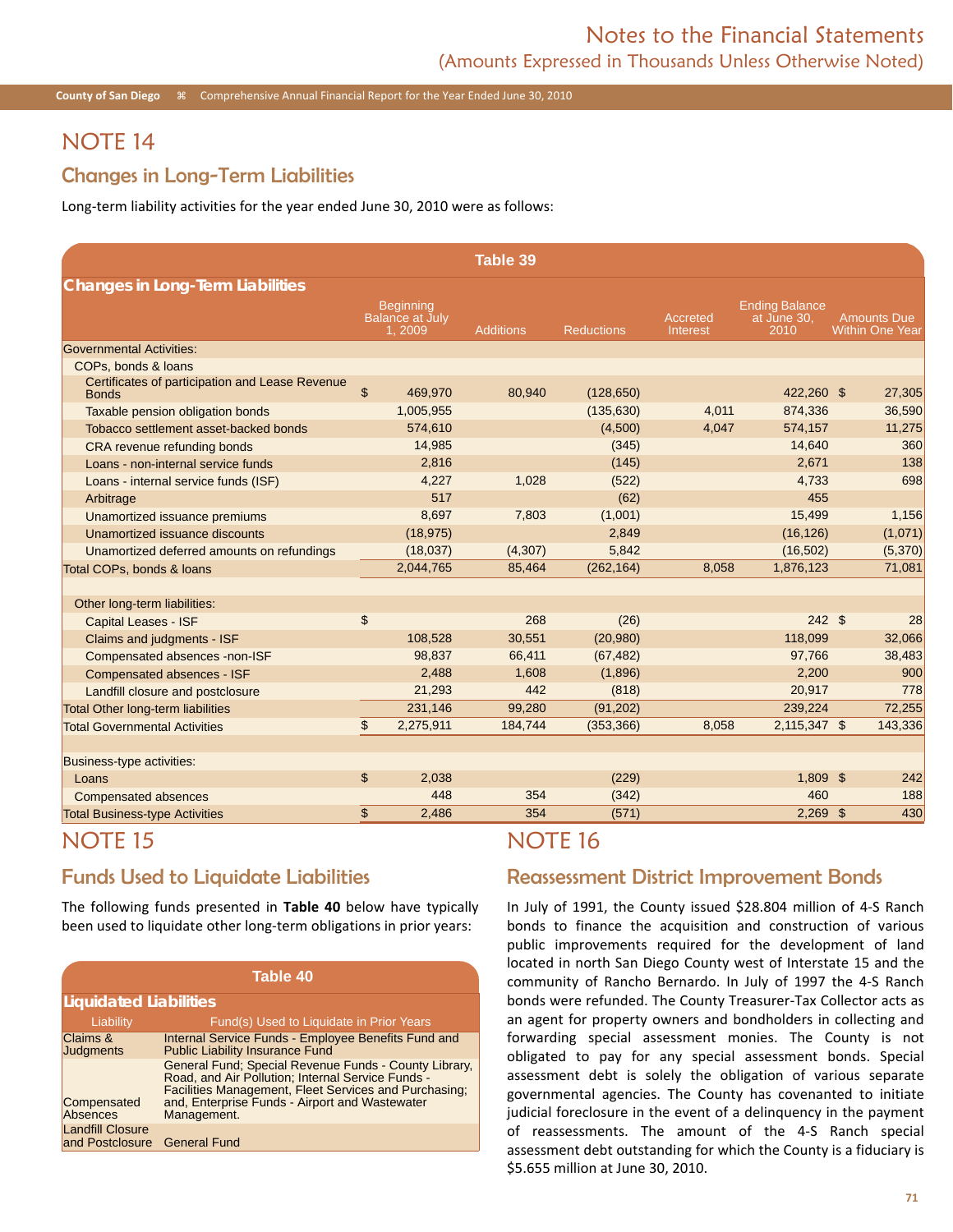## NOTE 17

### Conduit Debt Obligations

From time to time, the County has issued tax-exempt conduit debt under the authority of Chapter 7 of Part 5 of Division 3 of the Health and Safety Code of the State of California on behalf of qualified borrowers to provide financial assistance for projects deemed to be of public interest.

Conduit debt consisted of the following: a) fourteen certificates of participation (COPs) for the acquisition, construction, capital improvement and equipping of various facilities and b) four mortgage revenue bonds for the construction and permanent financing of multi-family residential rental projects located in the County to be partially occupied by persons of low or moderate incomes. Conduit debt is secured by the property that is financed and is payable from the respective COPs' base rentals; and underlying payments on mortgage loans. Upon repayment of the debt, ownership of the acquired facilities transfers to the privatesector entity served by the debt issuance.

The County is not obligated in any manner for repayment of this debt. Accordingly, the debt is not reported as liabilities in the accompanying financial statements.

As of June 30, 2010, the aggregate conduit debt principal amount outstanding was \$341,037 million.

## NOTE 18

## Landfill Site Closure and Postclosure Care **Costs**

State laws and regulations require the placement of final covers on all landfill sites that stopped accepting solid waste after October 9, 1991 and the performance of certain maintenance and monitoring functions at these sites for a minimum of 30 years after closure. Closure and postclosure care costs are paid near or after the date a landfill stops accepting waste. The San Marcos Landfill is the sole waste disposal site owned by the County that is subject to these regulations. It was operational and accepted solid waste from 1979 until March 11, 1997. Formal closure of this landfill spanned from July 2004 through March 2007. Post closure maintenance began in April 2007.

The projected landfill closure and postclosure care liability at June 30, 2010 for the San Marcos Landfill was \$20.917 million. This estimated amount is based on what it would cost to perform all closure and postclosure care in calendar year 2010 dollars and is subject to change as a result of such factors including but not limited to: inflation; deflation; advancements in technology; and amendments to laws and regulations.

In addition to the above, state regulations require that landfill closure and postclosure maintenance costs be fully funded at the time of closure, unless a landfill owner/operator can demonstrate financial responsibility towards these activities by using other approved financial assurance alternatives. A pledge of revenue is one of various alternatives allowed to fund estimated postclosure

costs. Under this alternative, the Board of Supervisors, on February 3, 1998, approved Minute Order No. 5 "Postclosure Maintenance Funding for the San Marcos Landfill", wherein the County entered into a pledge of revenue agreement with the California Integrated Waste Management Board (CIWMB). Pursuant to Resolution No. 98-24, adopted under Minute Order No. 5, the Board directed that the amount of pledged revenue shall be equal to \$790 thousand per year for the 30 year period of postclosure maintenance commencing upon completion of the final closure of the San Marcos Landfill. The pledged amount is a promise of existing funds rather than future revenues and may increase or decrease to match any adjustment to identified cost estimates that are mutually agreed to by the County and the CIWMB.

As of June 30, 2010, \$24.793 million has been spent on closure costs, including revegetation costs. Prior to final closure in 2007, the County agreed to vegetate the surrounding areas of the landfill. These costs are projected to continue through 2011. Also, \$927 thousand of the net assets of the government-wide statement of net assets has been restricted for remaining closure costs of the San Marcos Landfill.

Regulations governing solid waste management are promulgated by government agencies on the federal and state levels. These regulations address the design, construction, operation, maintenance, closure and postclosure maintenance of various types of facilities; acceptable and prohibited waste types; and inspection, permitting, environmental monitoring and solid waste recycling requirements. Regulations at both the state and federal levels could impose retroactive liability, particularly with respect to cleanup activities relating to any landfill site ever operated by the County, whether or not owned by the County. Thus, the County has potential liability with respect to every landfill ever owned, operated, contracted to be operated, or into which the County disposed waste. Compliance with these regulations may be costly, and, as more stringent standards are developed to protect the environment, these costs could increase.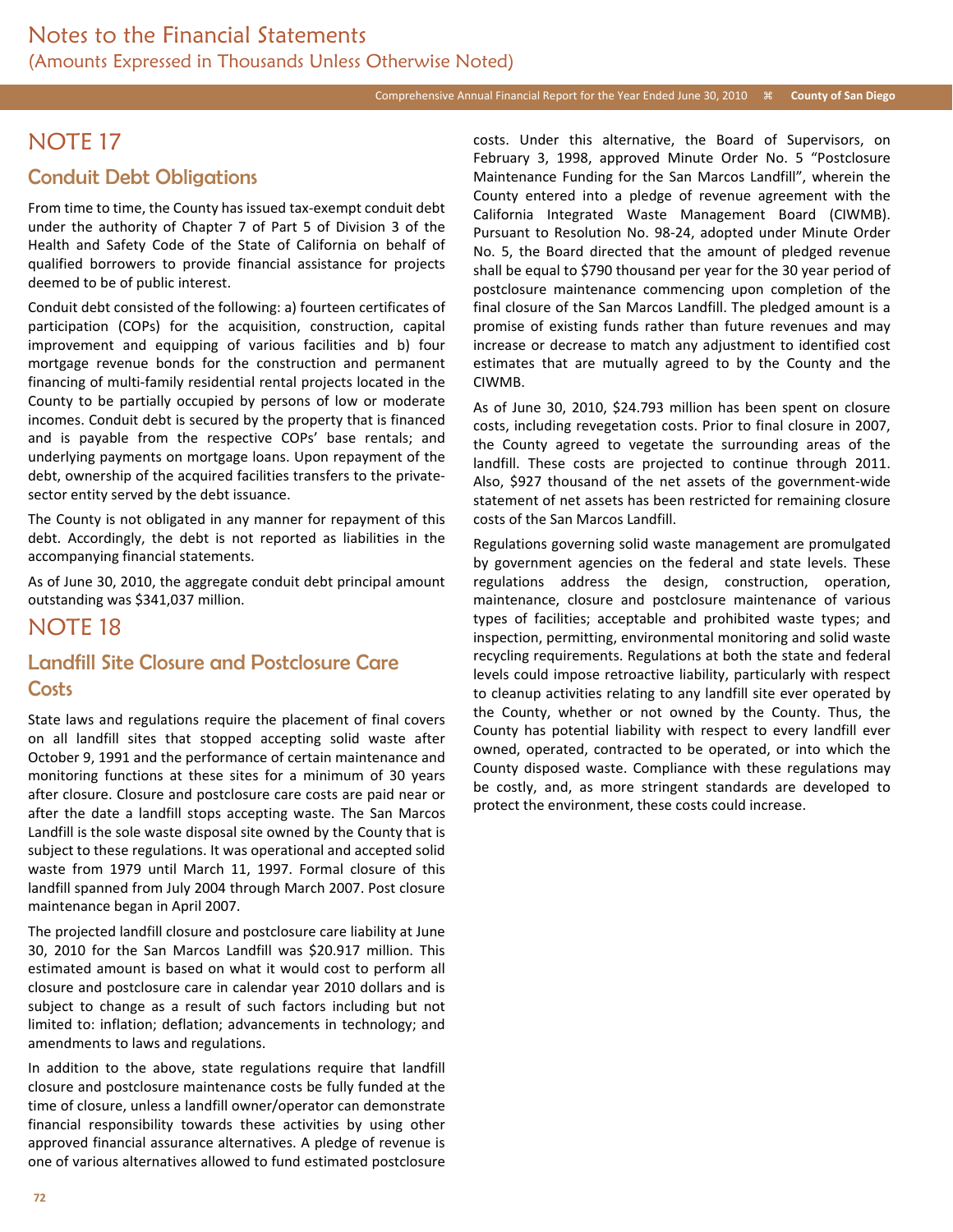**County of San Diego**  $\frac{1}{26}$  Comprehensive Annual Financial Report for the Year Ended June 30, 2010

## NOTE 19

### Fund Balances Reserved For Other Purposes

At June 30, 2010, the fund balances reserved for other purposes are presented in **Table 41** as follows:

#### **Table 41**

### **Fund Balances Reserved For Other Purposes At June 30, 2010**

| <b>General Fund</b>                                         |               |
|-------------------------------------------------------------|---------------|
| Defray administrative costs, other general reserves         | \$<br>26,223  |
| Improvement and maintenance of recorded document<br>systems | 11,941        |
| <b>Teeter tax loss</b>                                      | 29,960        |
| Emergency medical services, various construction costs      | 24,899        |
| <b>Mental health</b>                                        | 12,949        |
| Social programs                                             | 3,328         |
| Vector control                                              | 12,602        |
| Real estate fraud prosecution                               | 817           |
| Domestic violence and child abuse prevention                | 3,130         |
| Sheriff vehicle maintenance and replacement                 | 1,138         |
| Fingerprinting equipment purchase and operation             | 8,227         |
| Sheriff automated warrant system                            | 5,396         |
| Donations                                                   | 4,537         |
| <b>Total General Fund</b>                                   | \$<br>145,147 |
|                                                             |               |
| <b>Special Revenue Funds</b>                                |               |
| Road-future road improvements                               | \$<br>24,953  |
| Flood Control-future drainage improvements                  | 11,802        |
| <b>Total Special Revenue Funds</b>                          | \$<br>36,755  |
|                                                             |               |
| <b>Total Fund Balances Reserved for Other Purposes</b>      | \$<br>181,902 |
|                                                             |               |

## NOTE 20

## Fund Balances Designated for Subsequent Years' Expenditures

At June 30, 2010, the fund balances designated for subsequent years' expenditures are presented in **Table 42** as follows:

| <b>Table 42</b>                                                                    |              |
|------------------------------------------------------------------------------------|--------------|
| <b>Fund Balances Designated for Subsequent Years'</b>                              |              |
| <b>Expenditures</b>                                                                |              |
| At June 30, 2010                                                                   |              |
| <b>General Fund</b>                                                                |              |
| Sheriff Department future capital expenditures                                     | \$<br>4,000  |
| Assessor/Recorder/County Clerk future expenditures                                 | 111          |
| Clerk of the Board future expenditures                                             | 5            |
| Department of Planning and Land Use future<br>expenditures                         | 659          |
| <b>Housing Authority future lease payments</b>                                     | 218          |
| Management of conduit financing program                                            | 511          |
| Registrar of Voters Equipment replacement                                          | 445          |
| Preventative health care for children                                              | 384          |
| South County Shelter capital improvements                                          | 85           |
| Senior Volunteer Patrols Program in the unincorporated<br>communities              | 51           |
| Regional communication system infrastructure<br>enhancements                       | 13,959       |
| Sheriff Department helicopter replacement                                          | 2,666        |
| Health based programs aimed at reducing adult and<br>youth smoking                 | 8,007        |
| Equipment replacement/system enhancement-Caller ID<br><b>Remote Access Network</b> | 1,160        |
| <b>Future lease payments</b>                                                       | 1,633        |
| Contingency set-aside - cost reimbursement for 2003/<br>2007 County fires          | 32,921       |
| <b>Total General Fund</b>                                                          | \$<br>66,815 |
|                                                                                    |              |
| <b>Special Revenue Funds</b>                                                       |              |
| Road - planning, review, design and construction of road<br>projects               | \$<br>26,000 |
| <b>Housing and Community Development</b>                                           | 4,469        |
| <b>Building maintenance</b>                                                        | 450          |
| <b>Equipment acquisition</b>                                                       | 176          |
| <b>Total Special Revenue Funds</b>                                                 | \$<br>31,095 |
|                                                                                    |              |

## NOTE 21

### Risk Management

The County operates a Risk Management Program, whereby it is self-insured for general liability (California Government Code Section 990), medical malpractice (California Government Code Section 990.9), automobile liability (California Vehicle Code Section 16020(b)(4)) and workers' compensation (California Code of Regulations, Title 8, Section 15203.4). The County purchases insurance coverage for all risk property losses, government crime insurance, including employee dishonesty and faithful performance, airport comprehensive liability, and aircraft hull and liability insurance. Settlements in the areas covered have not exceeded insurance coverage for each of the past three fiscal years.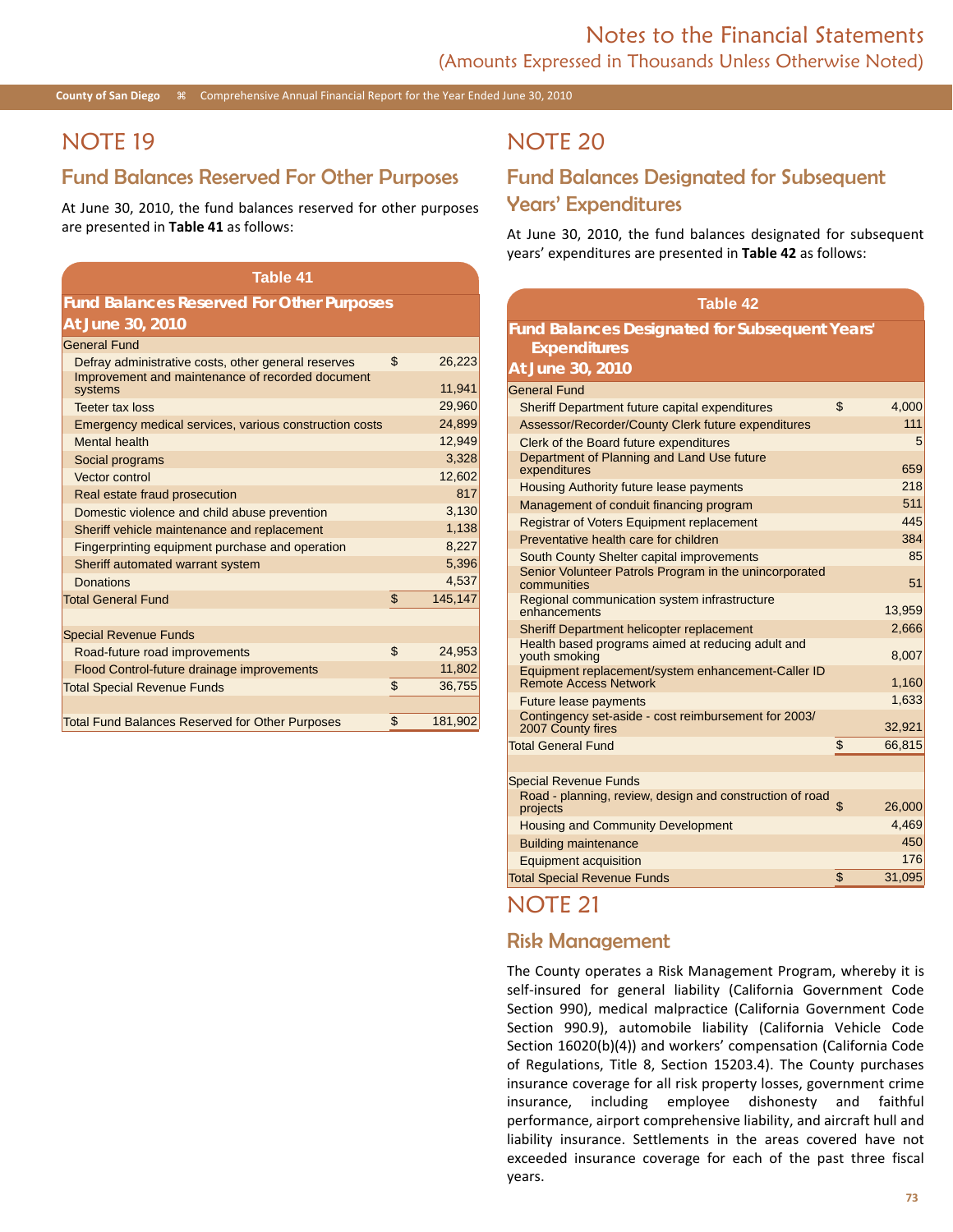#### Comprehensive Annual Financial Report for the Year Ended June 30, 2010 **County of San Diego**

The County's Employee Benefits and Public Liability Insurance Internal Service Funds (ISF) are used to report all of its uninsured risk management activities. Risk management liabilities are reported when it is probable that a loss has occurred and the amount of that loss can be reasonably estimated. Actuarial evaluations were obtained which determine estimates of known and projected public liability and workers compensation claim liabilities. These evaluations include estimates for claims incurred but not reported; allocated and unallocated loss adjustment expenses; and amounts for incremental claim adjustment expenses related to specific claims and other claim adjustment expenses regardless of whether allocated to specific claims.

At June 30, 2010, these liabilities discounted for anticipated investment return (public liability of 1% and workers' compensation of 4%), totaled \$118.1 million, including \$23.1 million in public liability and \$95 million in workers' compensation. Changes in the balances of claim liabilities for fiscal year 2010 and 2009 are shown below:

| <b>Table 43</b>                                       |                |           |  |           |  |  |  |  |  |
|-------------------------------------------------------|----------------|-----------|--|-----------|--|--|--|--|--|
| <b>Risk Management - Changes in Claim Liabilities</b> |                |           |  |           |  |  |  |  |  |
| 2010<br>2009                                          |                |           |  |           |  |  |  |  |  |
| <b>Employee Benefits Fund</b>                         |                |           |  |           |  |  |  |  |  |
| Unpaid claims, July 1                                 | \$             | 88,563 \$ |  | 86,802    |  |  |  |  |  |
| Incurred claims                                       |                | 26,376    |  | 18,903    |  |  |  |  |  |
| <b>Claim payments</b>                                 |                | (19,966)  |  | (17, 142) |  |  |  |  |  |
| Unpaid claims, June 30                                | $\mathfrak{L}$ | 94,973 \$ |  | 88,563    |  |  |  |  |  |
|                                                       |                |           |  |           |  |  |  |  |  |
| <b>Public Liability Insurance Fund</b>                |                |           |  |           |  |  |  |  |  |
| Unpaid claims, July 1                                 | \$             | 19,965 \$ |  | 19,442    |  |  |  |  |  |
| Incurred claims                                       |                | 4.175     |  | 4,480     |  |  |  |  |  |
| <b>Claim payments</b>                                 |                | (1,014)   |  | (3,957)   |  |  |  |  |  |
| Unpaid claims, June 30                                | \$             | 23,126 \$ |  | 19,965    |  |  |  |  |  |

## NOTE 22

### **Contingencies**

#### **Litigation**

The County has a potential liability of \$18.2 million that could result if unfavorable final decisions were rendered in numerous lawsuits to which the County is a named defendant. Appropriations are budgeted annually for those portions of obligations coming due that fiscal year.

#### **Unrecorded Leave Benefits**

County employees have unrecorded accumulated benefits of approximately \$169.8 million in sick leave, holiday and compensatory time. With the exception of sick leave for eligible employees, these benefits are not payable to employees upon termination and are normally liquidated at year end or as employees elect to use their benefits per Civil Service rules and regulations. Accumulated vacation, sick leave, and compensatory time-off for which employees are eligible for payment upon separation have been recorded as current or liabilities in the appropriate proprietary funds and the statement of net assets.

## **Federal and State Programs**

Amounts received or receivable from grant agencies are subject to audit and adjustment by grantor agencies, principally the federal government. Any disallowed claims, including amounts already collected, may constitute a liability of the applicable funds. The amount, if any, of expenditures that may be disallowed by the grantor cannot be determined at this time, although the County expects such amounts, if any, to be immaterial.

### NOTE 23

### Joint Ventures

The San Diego Geographic Information Source (SanGIS) was created in July 1997 as a joint powers agreement between the City of San Diego and the County of San Diego. SanGIS objectives are to create and maintain a geographic information system; marketing and licensing compiled digital geographic data and software; providing technical services; and publishing geographic and land related information for the City and the County, other public agencies, and the private sector. It is governed by a Board of Directors consisting of the City Manager and the Chief Administrative Officer. SanGIS relies mostly on an annual budget of \$1.5 million shared equally by the City and the County to supplement its operating revenues. In its latest report, SanGIS reported a decrease in net assets of \$.66 million and ending net assets of \$.150 million for the fiscal year ended June 30, 2009. The financial report may be obtained by writing to SanGIS at 5469 Kearny Villa Rd. Suite 102, San Diego CA 92123 or by calling (858) 574-7000 or by E-mail at webmaster@sangis.org.

The County is a participant with eighteen incorporated cities to operate the Unified San Diego County Emergency Services Organization for the purpose of providing regional planning and mutual assistance in the event of an emergency in the region including accidents involving hazardous waste. The organization is governed by the Unified Disaster Council (UDC) with one voting member from San Diego County Board of Supervisors who serves as Chair of the Council, and a representative from each of the 18 incorporated cities. The County of San Diego Office of Emergency Services (OES) serves as staff to the UDC. OES is a liaison between the incorporated cities, the State Office of Emergency Services, the Federal Emergency Management Agency, and the American Red Cross. A contractual agreement requires that the cities and the County provide the total required funding each year; one half from the cities and the other half from the County. In its latest report, the organization reported an decrease in net assets of \$.270 million and ending net assets of \$.377 million for the fiscal year ended June 30, 2009. Separate financial statements may be obtained from the Operational Area Emergency Operations Center, 5555 Overland Ave., Suite 1911, San Diego CA 92123 or by calling (858) 565-3490.

The City of San Diego and the County of San Diego jointly formed a Consortium under the Workforce Investment Act of 1998 to provide regional employment and training services. The Consortium is governed by a five member board consisting of two members designated from the County Board of Supervisors, two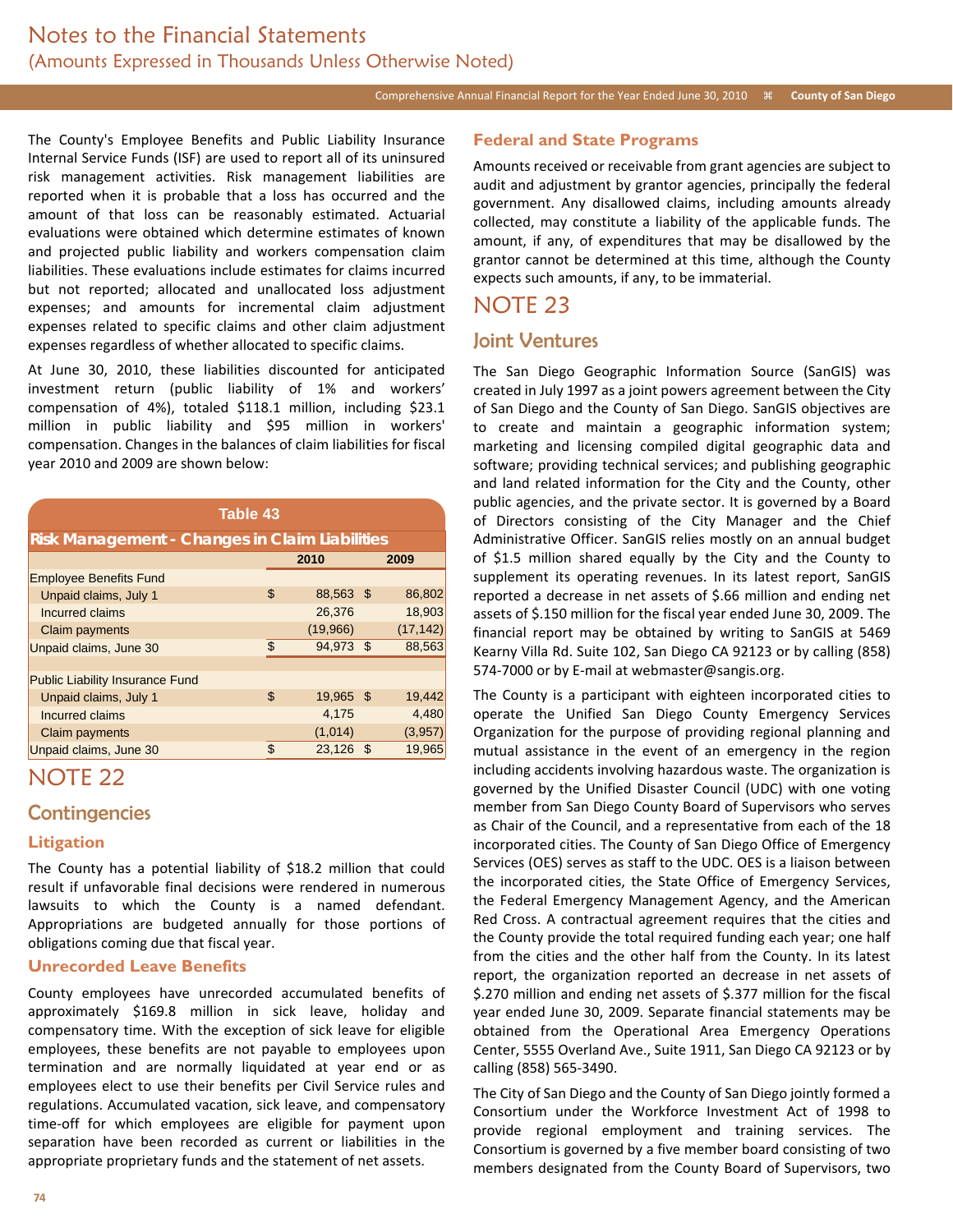#### **County of San Diego** Comprehensive Annual Financial Report for the Year Ended June 30, 2010

members designated from the San Diego City Council and one member from the Board of Directors of United Way, a charitable organization. The board assigned the San Diego Workforce Partnership, Inc. as grant recipient and the administrative entity to operate the San Diego Consortium. The City and the County agreed to share equally any debt or liability incurred with respect to State and Federal grants. For the year ended June 30, 2009, the Partnership reported an increase in net assets of \$.086 million. Complete financial reports may be obtained by writing to the San Diego Workforce Partnership, 3910 University Ave., Suite 400, San Diego CA 92105-1326 or by calling (619) 228-2900.

## NOTE 24

### Pension and Retiree Health Plans

#### **Pension Plan**

#### Plan Description

The County contributes to the San Diego County Employees Retirement Association pension plan, (SDCERA-PP), a cost-sharing multiple-employer defined benefit pension plan that is administered by SDCERA. The SDCERA-PP has four Tiers and provides retirement, disability, death and survivor benefits to its General and Safety members. Tier B is the current open system. Tier I and Tier A are closed to new entrants but have active members and Tier II was eliminated for active members. The Retirement Act, (also referred to as the Retirement Law of 1937 and Government Code Section 31450 et.seq.) assigns the County Board of Supervisors, the authority to establish and amend benefit provisions and assigns the SDCERA Board of Retirement the authority to approve retiree members and beneficiaries costof-living increases. (See note below regarding SDCERA Financial Report information.)

#### Funding Policy

The Retirement Act requires that County and member contributions be actuarially determined to provide a specific level of benefit. Contribution rates are expressed as a percentage of covered payroll and member rates vary according to age at entry, benefit tier level and certain negotiated contracts that provide for the County to pay a portion of members' contributions.

The average member contribution rate was 10.38% for all categories combined (General Tier I, General Tier A, General Tier B and Safety members). The employer contribution rate for all categories combined was 18.23%.

CoSD employer contributions to SDCERA-PP for the three years ended June 30, 2010, which equaled or exceeded the required contributions, were the following:

|                                                  |    | <b>Table 44</b>                                    |  |                              |                                                  |  |  |  |
|--------------------------------------------------|----|----------------------------------------------------|--|------------------------------|--------------------------------------------------|--|--|--|
| <b>CoSD Employer Contributions - SDCERA - PP</b> |    |                                                    |  |                              |                                                  |  |  |  |
| <b>Fiscal Year Ended</b><br>June 30              |    | Annual<br><b>Required</b><br>Contribution<br>(ARC) |  | <b>Contributions</b><br>Made | Percentage of<br>ARC <sup>1</sup><br>Contributed |  |  |  |
| 2010                                             | \$ | 172,453 \$                                         |  | 176,243                      | 102.2%                                           |  |  |  |
| 2009                                             |    | 200,146                                            |  | 200,146                      | 100.0%                                           |  |  |  |
| 2008                                             |    | 214,665                                            |  | 214,665                      | 100.0%                                           |  |  |  |

#### **Retiree Health Plan**

#### Plan Description

Effective July 1, 2007, the County commenced contributing to the SDCERA retiree health plan, (SDCERA-RHP) a cost-sharing multiple-employer defined benefit health plan administered by SDCERA. The Retirement Act assigns the authority to establish and amend health allowance benefits to the SDCERA Board of Retirement. The retiree health plan provides a non-taxable health insurance allowance to Tier I and Tier II retirees. Health insurance allowances range from \$200 per month to \$400 per month based on members' service credits. (See note below regarding SDCERA Financial Report information.)

#### Funding Policy

The SDCERA-RHP was established and is administered as an Internal Revenue Code Section 401(h) account within the defined benefit pension plan under the authority granted by the Retirement Act to the SDCERA Board of Retirement. The SDCERA-RHP is funded by employer contributions that are based on an actuarially determined 20 year level dollar amortization schedule. The health insurance allowance is not a vested benefit and may be reduced or discontinued at any time by the SDCERA Board of Retirement. Additionally, the total amount of employer contributions are limited by the provisions of 401(h).

CoSD's employer contributions to SDCERA-RHP for the three years ended June 30, 2010, which equaled or exceeded the required contributions, were the following:

| Table 45                                        |    |                                                    |      |                              |                                                  |  |  |  |
|-------------------------------------------------|----|----------------------------------------------------|------|------------------------------|--------------------------------------------------|--|--|--|
| <b>COSD Employer Contributions - SDCERA-RHP</b> |    |                                                    |      |                              |                                                  |  |  |  |
| <b>Fiscal Year Ended</b><br>June 30             |    | Annual<br><b>Required</b><br>Contribution<br>(ARC) |      | <b>Contributions</b><br>Made | Percentage of<br>ARC <sup>1</sup><br>Contributed |  |  |  |
| 2010                                            | \$ | 16,886                                             | - \$ | 17,920                       | 106.1%                                           |  |  |  |
| 2009                                            |    | 20,838                                             |      | 20,838                       | 100.0%                                           |  |  |  |
| 2008                                            |    | 21,304                                             |      | 21,304                       | 100.0%                                           |  |  |  |

#### **SDCERA Financial Report**

SDCERA issues a publicly available financial report that includes financial statements and required supplementary information for the SDCERA-PP and the SDCERA-RHP. The financial report may be obtained by writing to San Diego County Employees Retirement Association, 2275 Rio Bonito Way Suite 200, San Diego, California 92108-1685 or by calling (619) 515-6800.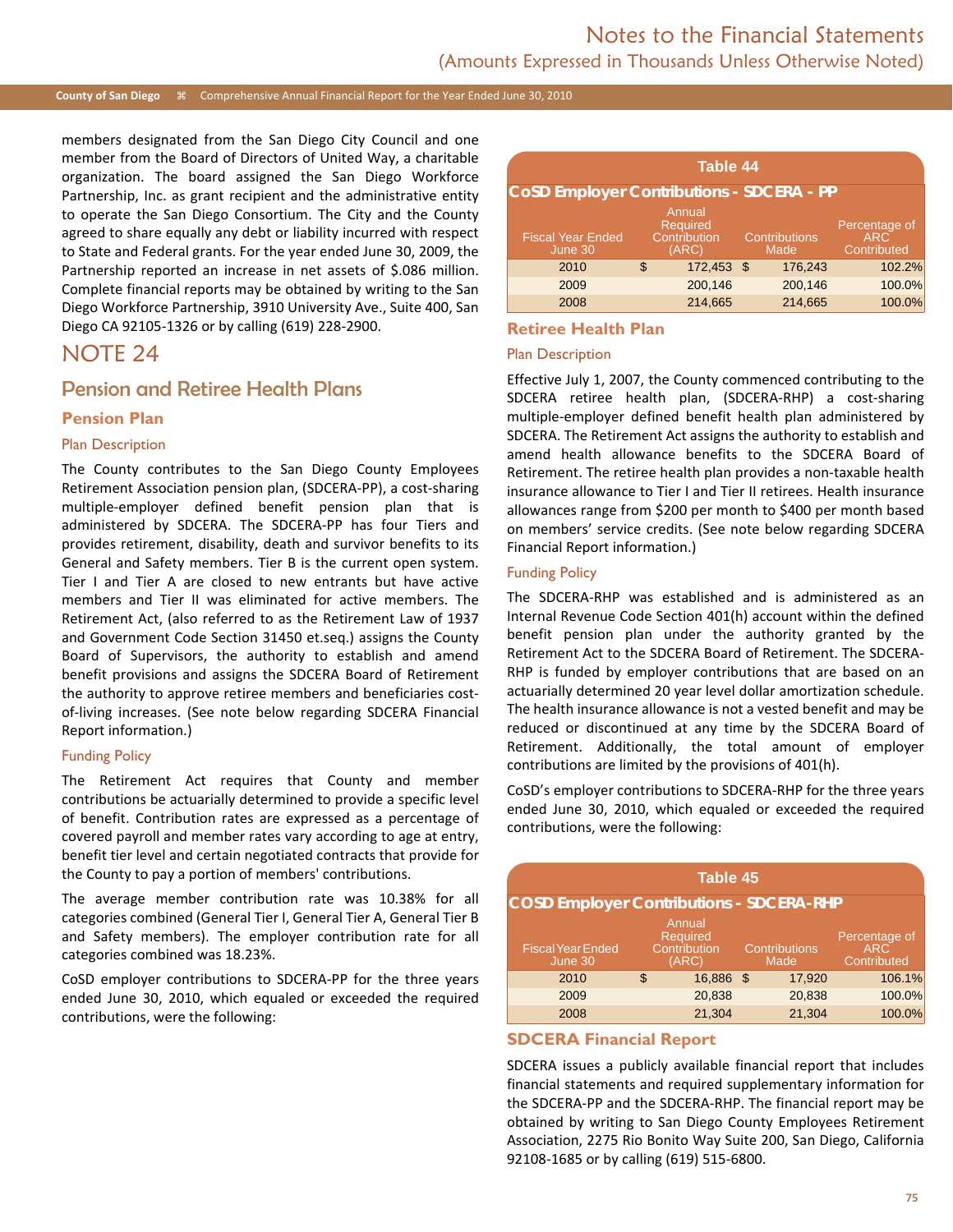# NOTE 25 Fund Deficit

| Table 46                     |   |       |
|------------------------------|---|-------|
| <b>Fund Deficit</b>          |   |       |
| At June 30, 2010             |   |       |
| Internal Service Fund:       |   |       |
| <b>Facilities Management</b> | S | (155) |

The deficit within the Facilities Management Internal Service fund decreased from \$345 thousand at June 30, 2009 to \$155 thousand at June 30. 2010. The deficit is due to the use of California Energy Commission loans for expenses incurred for maintenance cost and energy conservation. The deficit will decrease annually as it is included in the utility rates calculation charged to the departments. The loans will be repaid by fiscal year 2020.

## NOTE 26

### Subsequent Events

### **Tax and Revenue Anticipation Notes**

In July 2010, the County issued tax and revenue anticipation notes (TRANS) totaling \$140 million due June 30, 2011 at a coupon rate of 2.00% and a yield of 0.38%. Proceeds from the notes will be used to meet fiscal year 2011 cash flow requirements. Fiscal year 2011 unrestricted revenues collateralize the notes.

## NOTE 27

## New Governmental Accounting Standards

#### **Implementation Status**

In June 2007, GASB issued Statement 51, *Accounting and Financial Reporting for Intangible Assets.* The objective of this Statement is to establish accounting and financial reporting requirements for intangible assets, thereby enhancing the comparability of the accounting and financial reporting of such assets among state and local governments. This Statement also provides authoritative guidance that specifically addresses the nature of these intangible assets. Such guidance should be applied in addition to the existing authoritative guidance for capital assets. Additionally, this Statement establishes a specified-conditions approach to recognizing intangible assets that are internally generated. This Statement also provides guidance on recognizing internally generated computer software as an intangible asset. This guidance serves as an application of the specified-conditions approach described above to the development cycle of computer software.

This Statement also establishes guidance specific to intangible assets related to amortization. This Statement provides guidance on determining the useful life of intangible assets when the length of their life is limited by contractual or legal provisions. If there are no factors that limit the useful life of an intangible asset, the Statement provides that the intangible asset be considered to have an indefinite useful life.

The requirements of this Statement are effective for financial statements for periods beginning after June 15, 2009. The provisions of this Statement generally are required to be applied retroactively. Retroactive reporting is not required but is permitted for intangible assets considered to have indefinite useful lives as of the effective date of this Statement and those considered to be internally generated. The County chose not to retroactively report such assets. No restatement of beginning net assets was necessary as the assets either met this criteria or were already reported as capital assets under another category. This statement is effective for the County's fiscal year ending June 30, 2010.

#### Please refer to Note 7 "Capital Assets."

In June 2008, the GASB issued Statement 53, *Accounting and Financial Reporting for Derivative Instruments.* This Statement addresses the recognition, measurement, and disclosure of information regarding derivative instruments entered into by state and local governments. Derivative instruments are often complex financial arrangements used by governments to manage specific risks or to make investments. By entering into these arrangements, governments receive and make payments based on market prices without actually entering into the related financial or commodity transactions. Derivative instruments associated with changing financial and commodity prices result in changing cash flows and fair values that can be used as effective risk management or investment tools. Derivative instruments, however, also can expose governments to significant risks and liabilities.

The disclosures required by Technical Bulletin No. 2003-1, Disclosure Requirements for Derivatives Not Reported at Fair Value on the Statement of Net Assets, have been incorporated into this Statement. The objectives, terms, and risks of hedging derivative instruments are required disclosures. Disclosures also include a summary of derivative instrument activity that provides an indication of the location of fair value amounts reported on the financial statements. The disclosures for investment derivative instruments are similar to the disclosures of other investments. This statement is effective for the County's fiscal year ending June 30, 2010.

#### *The County does not currently invest in derivatives, consequently this Statement is not currently applicable.*

In December 2009, the GASB issued Statement 57, *OPEB Measurements by Agent Employers and Agent Multiple-Employer Plans.* The objective of this Statement is to address issues related to the use of the alternative measurement method and the frequency and timing of measurements by employers that participate in agent multiple-employer other postemployment benefit (OPEB) plans (that is, agent employers).

This Statement amends Statement No. 45, *Accounting and Financial Reporting by Employers for Postemployment Benefits Other Than Pensions*, to permit an agent employer that has an